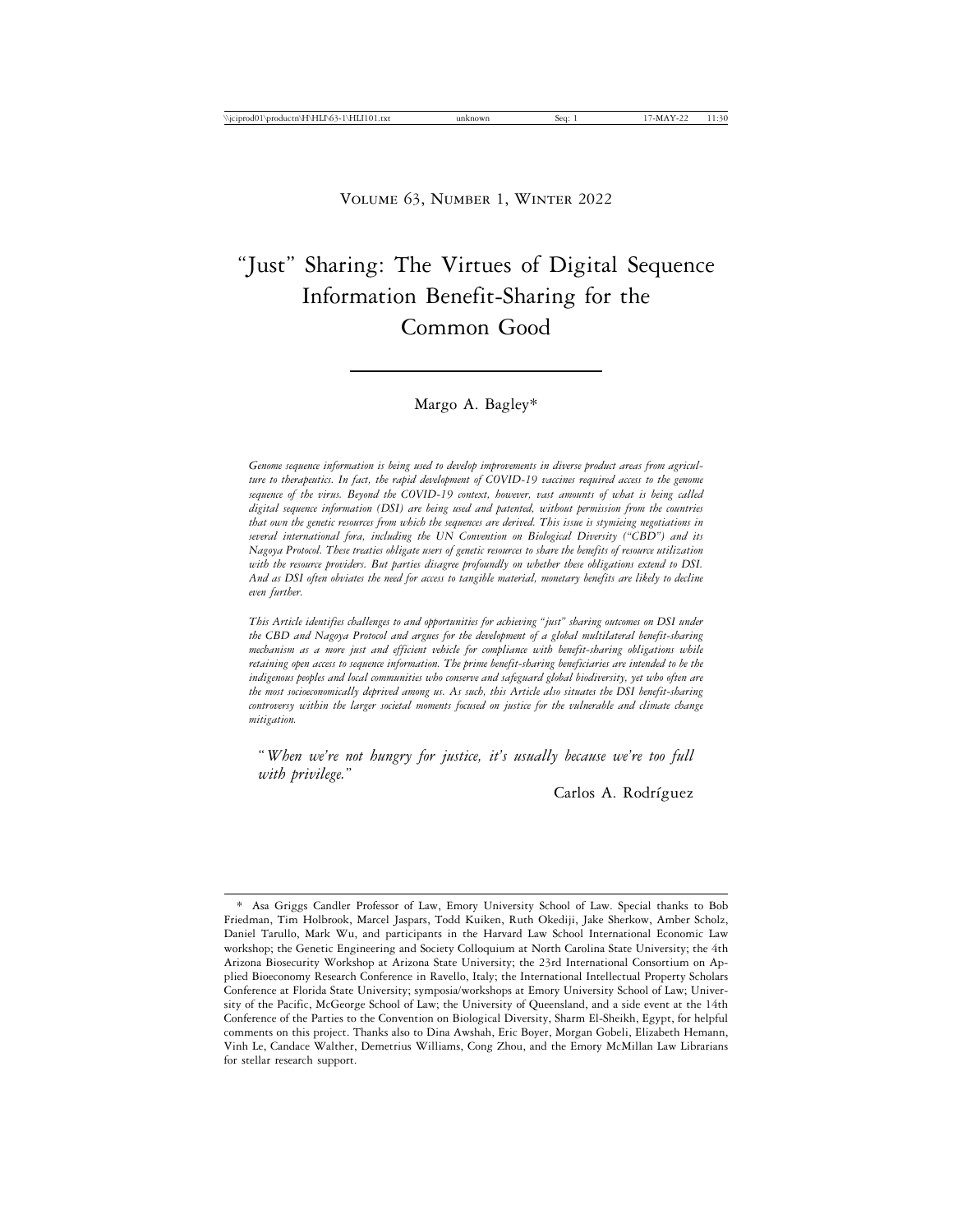#### **INTRODUCTION**

What do the World Health Organization, the Convention on Biological Diversity, the Convention on the Law of the Sea, and the Food and Agriculture Organization have in common? In addition to being United Nations  $("U.N.")$  bodies or treaties,<sup>1</sup> they are some of the fora where issues of access and benefit-sharing in relation to digital sequence information ("DSI") are under active, sometimes contentious, discussion.2 What is DSI and why is it engaging the international community? The development of a treatment for Ebola provides one illustration of the nature of concerns regarding DSI.

*Zaire ebolavirus* is a horrifying virus. In humans, its symptoms include fever, intense vomiting, and diarrhea.<sup>3</sup> Because the virus causes levels of blood-clotting cells to drop, patients often present with uncontrollable internal and external bleeding, including from the nose and eyelids.<sup>4</sup> So news that the U.S. Food and Drug Administration ("FDA") had finally approved a treatment for Ebola in October 2020<sup>5</sup> was cause for great celebration. However, there is a wrinkle in the otherwise positive narrative surrounding the drug's development: the potential inaccessibility of the drug to Africa's neediest patients, despite Regeneron's reliance on West African genetic sequence data in creating the drug.

Ebola is not a new disease; the first reported Ebola outbreak was in Zaire in 1976.6 But because it appeared sporadically and only in poor African

<sup>1.</sup> The United Nations Convention on the Law of the Sea, Dec. 10, 1982, 1833 U.N.T.S. 397; *About FAO*, Food and Agric. Org. of the U.N., http://www.fao.org/about/en/ [https://perma.cc/FLE8- YMPN]); *History of the Convention*, CONVENTION ON BIOLOGICAL DIVERSITY, https://www.cbd.int/history/ [https://perma.cc/US9Y-XLXW]; *History of WHO*, WORLD HEALTH ORG., https://www.who.int/ about/who-we-are/history [https://perma.cc/XU5R-SPBQ].

<sup>2.</sup> *See, e.g.*, G.A. Res. 72/249 (Jan. 19, 2018); Conference of the Parties to the Convention on Biological Diversity, Report of the Conference of the Parties to the Convention on Biological Diversity on its Fourteenth Meeting, U.N. Doc. CBD/COP/14/14 (Mar. 20, 2019); International Treaty on Plant Genetic Resources for Food and Agriculture, *The Benefit-Sharing Fund: Crop Diversity for Food Security*, Food and Agric. Org. of the U.N. 7, 10 (2015); News Release, *WHO Launches New Global Influenza Strat*egy, WORLD HEALTH ORG. (Mar. 11, 2019), https://www.who.int/news/item/11-03-2019-who-launchesnew-global-influenza-strategy [https://perma.cc/EK6V-X7BC].

<sup>3.</sup> Laura F. Friedman, *Here's What it Feels Like to Have Ebola*, Bus. Insider (Oct. 2014), https:// www.businessinsider.com/what-does-ebola-feel-like-2014-10 [https://perma.cc/QB8F-36AK].

<sup>4.</sup> *Id. See also* Betsy McKay, *'Ebola Is Now a Disease We Can Treat.' How a Cure Emerged from a War Zone*, Wall St. J. Online (Oct. 30, 2019), https://www.wsj.com/articles/ebola-is-now-a-disease-we-can-treathow-a-cure-emerged-from-a-war-zone-11572446873 [https://perma.cc/EMF2-GQK6] ("The Ebola virus kills in terrifying ways, shutting down the body's organs and draining victims of the fluids that keep them alive. In outbreaks, it has claimed as many as 9 in 10 patients.").

<sup>5.</sup> News Release, *FDA Approves First Treatment for Ebola Virus*, U.S. FOOD & DRUG ADMIN. (Oct. 14, 2020), https://www.fda.gov/news-events/press-announcements/fda-approves-first-treatment-ebola-virus [https://perma.cc/KE8E-5ULK].

<sup>6.</sup> Jolie Kaner & Sarah Schaack, *Understanding Ebola: the 2014 Epidemic*, 12 Globalization & Health 1, 2 (2016). *See What is Ebola Virus Disease*?, U.S. Centers for Disease Control and Prevention, https://www.cdc.gov/vhf/ebola/about.html [https://perma.cc/PJ6B-PLU8]. Zaire is now known as the Democratic Republic of the Congo.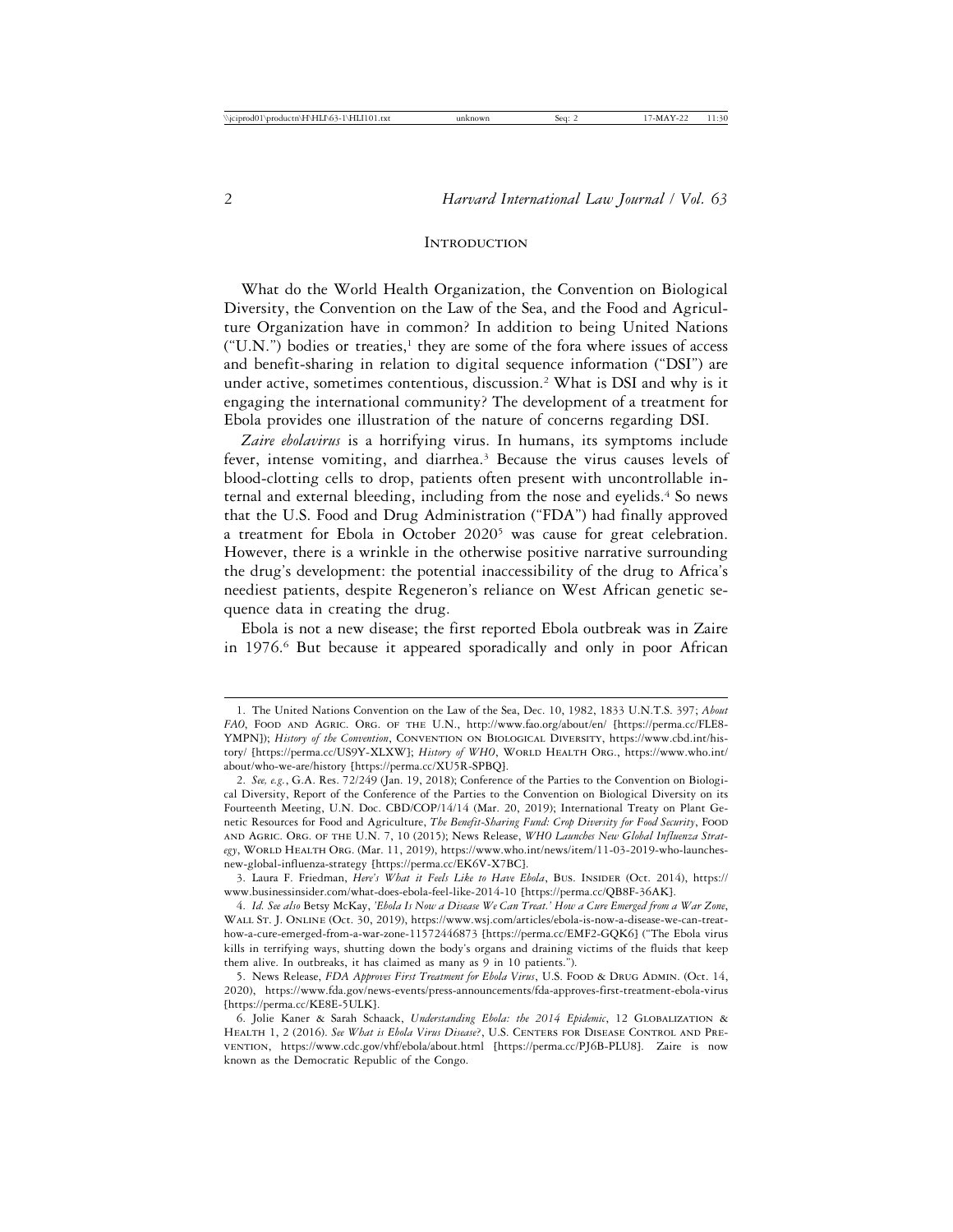countries,7 directing enough effort and funding to develop a cure was not a priority for Western drug developers.8

That changed in 2014 with the Ebola outbreak in West Africa that resulted in at least  $28,000$  infections, with a  $40\%$  fatality rate.<sup>9</sup> The disease eventually entered the United States, which made finding a treatment a national security matter.10 Enter Regeneron Pharmaceuticals, developer of the Ebola drug REGN-EB3, now known as Inmazeb™. The drug was developed in part<sup>11</sup> through use of a virus strain sequence obtained by Regeneron from the publicly accessible database GenBank operated by the U.S. National Center for Biotechnology Information ("NCBI").12 The sequence information for the strain had been uploaded without restriction to the GenBank database by the Bernard Nocht Institute for Tropical Medicine ("BNITM"), a member of the German Leibniz Association, and had been sequenced from a survivor of the 2014 Guinean Ebola outbreak.<sup>13</sup>

BNITM required recipients of *physical* samples of the virus to sign a material transfer agreement ("MTA"), affirming the need to negotiate benefitsharing arrangements with Guinea for any commercial products<sup>14</sup> developed using those samples in accordance with the United Nations Convention on Biological Diversity ("CBD"). However, BNITM did not require such an agreement for the use of the uploaded *sequence* information.<sup>15</sup>

REGN-EB3 attracted over U.S. \$400 million in research and development commitments from the U.S. Department of Health and Human Services Biomedical Advanced Research and Development Authority

11. It is important to note that the Guinean Ebola sequence is valuable in part because of the presence of other sequences in the database that it could be compared with. Such a comparison allowed researchers to ascertain which part of the genome to target in developing a therapeutic treatment. So, both the specific sequence and the "big data" sequences were necessary for the successful development of the drug.

12. Edward Hammond, *Ebola: Company Avoids Benefit-Sharing Obligations by Using Sequences*, THIRD WORLD NETWORK (May 2019).

14. Such benefits could have included, for example, free or discounted doses of any drug developed.

15. Hammond, *supra* note 12, at 2. There are no indications that any physical virus samples from BNITM were used by Regeneron in the drug's development, only the sequence information.

<sup>7.</sup> Factors That Contributed to Undetected Spread of the Ebola Virus and Impeded Rapid Containment, WORLD HEALTH ORG. (2015), https://www.who.int/news-room/spotlight/one-year-into-the-ebola-epidemic/factors-that-contributed-to-undetected-spread-of-the-ebola-virus-and-impeded-rapid-containment [https:// perma.cc/7F33-PN6F].

<sup>8.</sup> Kaner & Schaack, *supra* note 6, at 58 (noting that "the current system of drug and vaccine development favors the development of drugs and vaccines for chronic diseases that primarily affect people in the developed world, rather than diseases likely to cause epidemics"). *But see* Fiona Fleck, *Tough Challenges for* Testing Ebola Therapeutics, 93 BULL. WORLD HEALTH ORG. 70, 70-71 (2015) (describing challenges with clinical testing for Ebola therapeutics which must be done during an outbreak).

<sup>9.</sup> *2014-2016 Ebola Outbreak in West Africa*, U.S. Centers for Disease Control and Prevention (Mar. 8, 2019), https://www.cdc.gov/vhf/ebola/history/2014-2016-outbreak/index.html [https:// perma.cc/L3XV-9VGH].

<sup>10.</sup> *BARDA Procures Regeneron's REGN-EB3 Investigational Ebola Treatment for National Preparedness*, Regeneron (Jul. 29, 2020, 07:00AM), https://investor.regeneron.com/news-releases/news-release-details/barda-procures-regenerons-regn-eb3-investigational-ebola [https://perma.cc/YLU2-TPBF].

<sup>13.</sup> *Id.* (citing Kristen E. Pascal et al., *Development of Clinical-Stage Human Monoclonal Antibodies That Treat Advanced Ebola Virus Disease in Nonhuman Primates*, 218 J. of Infectious Diseases S612 (2018)); *see also* McKay, *supra* note 4 (describing development and clinical trials of Ebola drugs).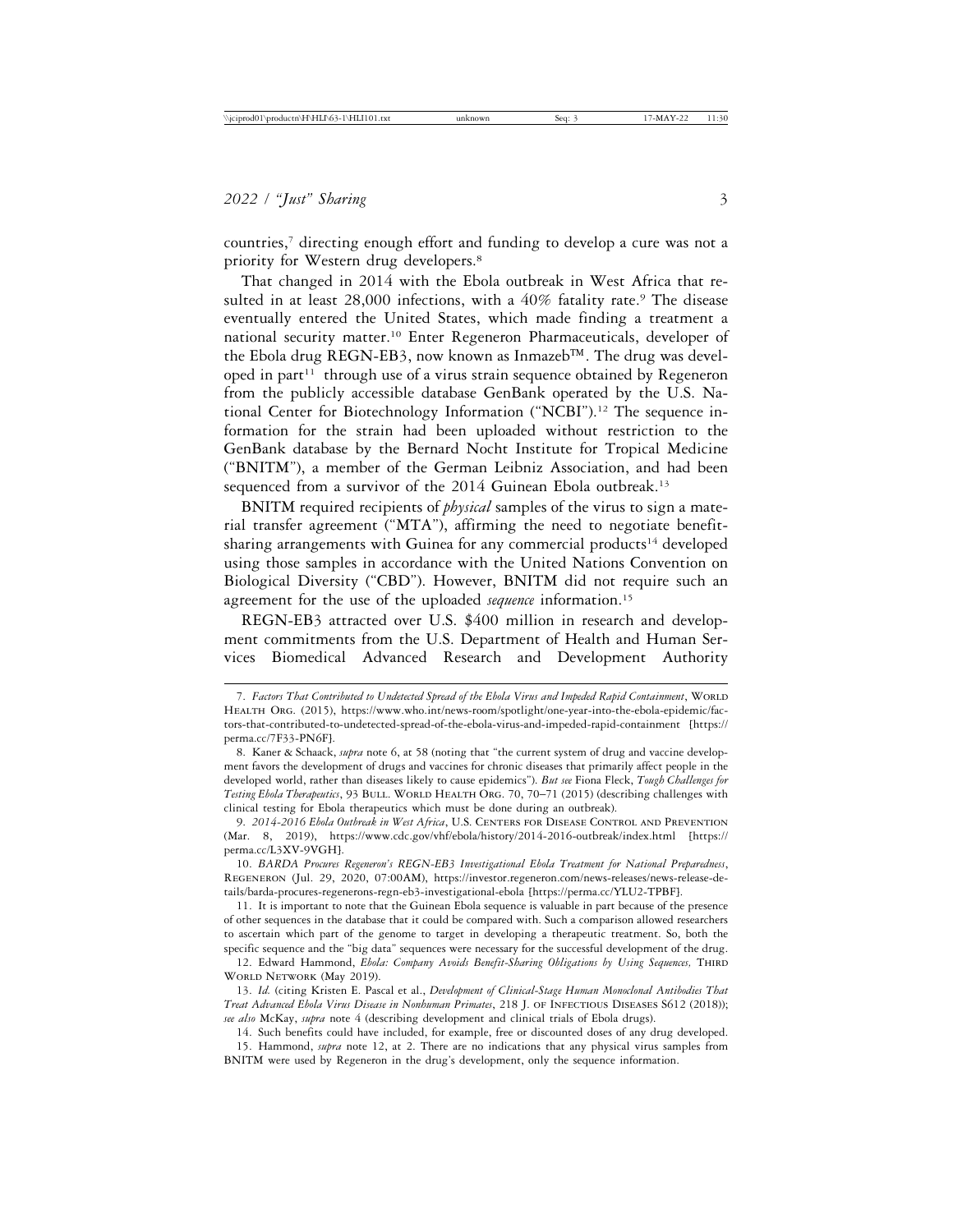("BARDA").16 It also received "Orphan Drug" designation from both the U.S. Food and Drug Administration and the European Medicines Agency, providing its private sector developer Regeneron with—*inter alia*—tax breaks for R&D expenditures and time-bound market exclusivity for the drug.17 In addition, more than 100 patent applications have been filed on the drug worldwide, with some already granted in the United States, Nigeria, and South Africa.18

Once the drug was shown to work—so effectively that clinical trials were cut short19—BARDA contracted to purchase all the drug Regeneron could produce in order to create a domestic stockpile. Moreover, when new outbreaks of Ebola occurred in the Congo in 2020 and 2021, BARDA agreed to provide the drug to the Congolese government for free.20

Regeneron stands to profit quite handsomely from its development of Inmazeb™, and it certainly should be well-compensated. However, the Guinean virus strain appears to have been a crucial link in the development of the drug, and while the Guinean government is the sovereign owner of the tangible virus sample from which the sequence was derived, Regeneron is under no obligation to share any monies with that government nor pro-

<sup>16.</sup> See Anthony Markham, *REGN-EB3: First Approval*, NAT'L CTR. FOR BIOTECHNOLOGY INFO. (Jan. 11, 2021), https://www.ncbi.nlm.nih.gov/pmc/articles/PMC7799152/ [https://perma.cc/JL6J-CWU2]; Press Release, *Regeneron Announces Agreement with BARDA for the Development of New Antibody Treatment for Ebola*, Regeneron (Sept. 21, 2015, 8:00AM), https://investor.regeneron.com/news-releases/news-release-details/regeneron-announces-agreement-barda-development-new-antibody [https://perma.cc/3P4U-8BH6]; *Annual Report Regeneron Pharmaceuticals, Inc.*, Securities and Exchange Commission (2015); Press Release, *Regeneron Announces New Collaborations with HHS to Develop Antibodies Against Ebola, Influenza and Multiple other Emerging Pathogens*, Regeneron (Oct. 2, 2017, 7:00AM), https://investor.regeneron.com/ news-releases/news-release-details/regeneron-announces-new-collaborations-hhs-develop-antibodies [https://perma.cc/L6XK-HA38].

<sup>17.</sup> *See* Center for Drug Evaluation and Research, Application No. 761169Orig1s000, p. 16 (2019), available at https://www.accessdata.fda.gov/drugsatfda\_docs/nda/2020/ 761169Orig1s000MultidisciplineR.pdf [https://perma.cc/B76K-YA25]; EU/3/18/2027: Orphan designation for the treatment of Ebola virus disease, https://www.ema.europa.eu/en/medicines/human/orphandesignations/eu-3-18-2027 [https://perma.cc/4WZT-AJQ8]; EMA designation for 'Three human monoclonal antibodies against the EBOV glycoprotein,' https://www.ema.europa.eu/en/documents/orphan-designation/eu/3/18/2027-public-summary-opinion-orphan-designation-three-human-monoclonalantibodies-against-ebov\_en.pdf [https://perma.cc/6DMG-K7P5]; *see also* Kiran N. Meekings et al., *Orphan Drug Development: An Economically Viable Strategy for Biopharma R&D*, 17 DRUG DISCOVERY TODAY 660 (2012); 26 U.S.C. § 45C (allowing up to a 50% tax credit for certain clinical testing expenses related to the use of a drug once it is designated as an orphan drug for a rare disease or condition).

<sup>18.</sup> *See* Hammond, *supra* note 12, at 4 (citing Regeneron 2019; Indian Patent Office Form 3, filed for **R** application 01717024283, Jan. 10, 2019).

<sup>19.</sup> Press Release, *Palm Ebola Clinical Trial Stopped Early as Regeneron's REGN-EB3 Therapy Shows Superiority to ZMAPP in Preventing Ebola Deaths*, Regeneron (Aug. 12, 2019, 10:01AM), https://newsroom.regeneron.com/news-releases/news-release-details/palm-ebola-clinical-trial-stopped-early-regenerons-regn-eb3 [https://perma.cc/2G2T-93RQ].

<sup>20.</sup> Jason Beaubien, *Ebola Never Went Away. But Now There's a Drug to Treat It*, KPBs (Oct. 20, 2020), https://www.kpbs.org/news/2020/oct/20/remember-ebola-well-now-theres-a-drug-for-that/ [https:// perma.cc/JAG6-8XR3] ("BARDA bought up all of Regeneron's production — a decision that reflects humanitarian concerns but also is aimed at creating a domestic stockpile — and now is making it available to the Congolese government for free.").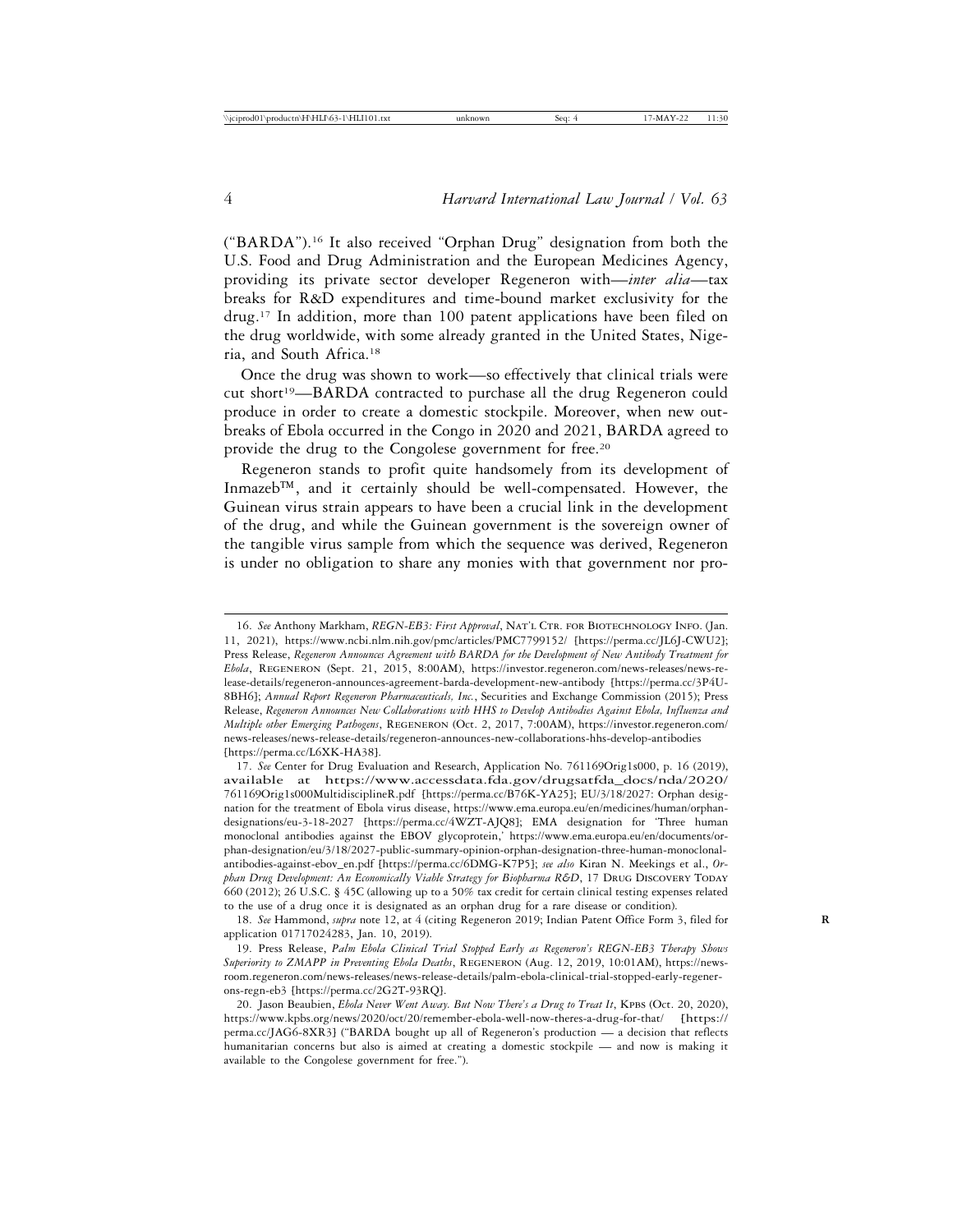vide special pricing or other benefits related to Inmazeb™. 21 In fact, Guinea and other African countries will be dependent on the goodwill of the United States to make the drug available at an affordable cost even though the drug could not have been developed without sequence information from African genetic resources.22

The Ebola drug development scenario is not an isolated instance. Sequence information from untold numbers of organisms is being used to develop improvements in diverse product areas from agriculture to therapeutics.23 Quite often, such information is being used, and patented, without regard to the origin of the particular organism from which it was derived; in fact, the researcher may not even know or be able to easily trace the original provider country.<sup>24</sup> However, the Nagoya Protocol on Access and Benefit-Sharing ("Nagoya Protocol") to the CBD requires that users of genetic resources share the benefits of such utilization with the providers of the original resources.25 Although copious monetary benefits are being generated from genetic resource sequence information-based products, there is little evidence to indicate that any meaningful, formal, benefit-sharing is taking place.<sup>26</sup>

The issue of whether or to what extent DSI is subject to such treaty obligations is a point of significant controversy in negotiations in several inter-

<sup>21.</sup> Hammond, *supra* note 12, at 2. **R**

<sup>22.</sup> *Id.*; Beaubien, *supra* note 20 (quoting Julien Potet of Doctors Without Borders: "What we would like to see is an international stockpile for needs in Africa, . . . one that may not rely necessarily on the goodwill of the U.S. government to send doses but that rather could be more directly used by countries themselves."). To be clear, Regeneron is under no legal obligation to share benefits with Guinea for a variety of reasons. In particular, the Nagoya Protocol requires countries to ensure their users comply with the domestic ABS legislation of other parties. The United States, though, is not a party to either the CBD or the Nagoya Protocol, and even if it were, Guinea does not yet have domestic implementing legislation in place with which to comply. This need not stop Regeneron from sharing benefits (with Guinea), but it does complicate the narrative.

<sup>23.</sup> For example, in 2017, a Canadian research team synthesized the horsepox virus using DSI obtained from GenBank. Rourke et al. noted that a physical sample of the virus could have been obtained from the U.S. Centers for Disease Control and Prevention, but the researchers would have had to sign a material transfer agreement with terms affecting the commercialization of future products they might develop. Apparently, the team chose to synthesize the virus to avoid the MTA restrictions. According to Rourke et al., "[t]he synthesis of viruses demonstrates how openly accessible [DSI] creates a major gap in global ABS governance." Michelle Rourke et al., *Policy Opportunities to Enhance Sharing for Pandemic Research*, 368 Science 716, 717 (2020).

<sup>24.</sup> *See infra*, Section I.A–B.

<sup>25.</sup> *See* Nagoya Protocol on Access to Genetic Resources and the Fair and Equitable Sharing of Benefits Arising from their Utilization to the Convention on Biological Diversity, *Tenth Meeting of the Parties to the Convention on Biological Diversity*, U.N. Doc. UNEP/CBD/COP/DEC/X/1 (Oct. 29, 2010) [hereinafter Nagoya Protocol]; The Convention on Biological Diversity arts. 8, 15, June 5, 1992, 1760 U.N.T.S. 143, 152 [hereinafter CBD].

<sup>26.</sup> *See* Margo Bagley et al., *Fact-Finding Study on How Domestic Measures Address Benefit-Sharing Arising from Commercial and Non-Commercial Use of Digital Sequence Information on Genetic Resources and Address the Use of Digital Sequence Information on Genetic Resources for Research and Development*, U.N. Doc. CBD/DSI/ AHTEG/2020/1/5, annex, 25–30 (Jan. 29, 2020) (noting that no surveyed countries had reported receiving monetary benefits from DSI).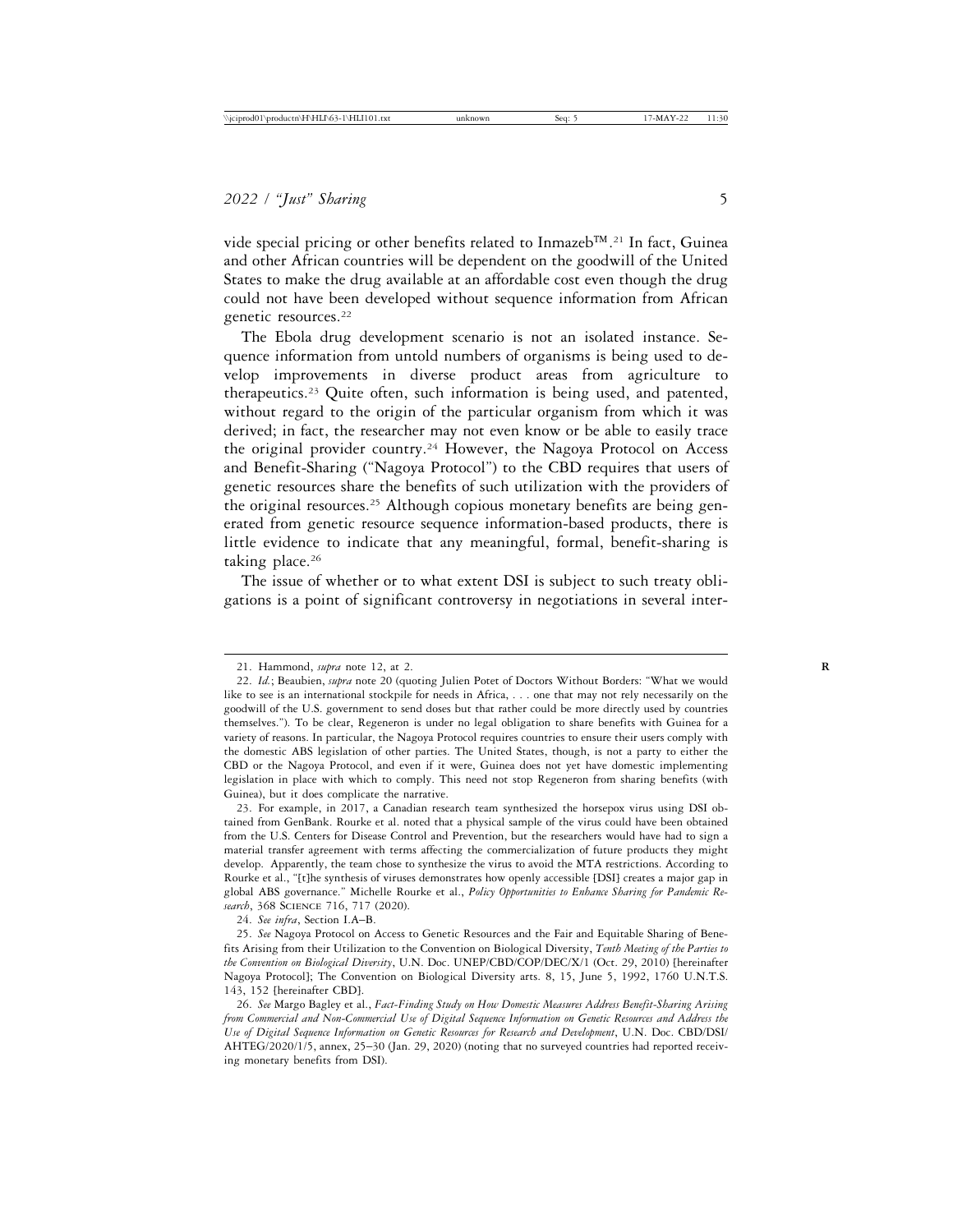national fora, most particularly the CBD and its Nagoya Protocol.<sup>27</sup> Importantly, an increasing number of countries are amending their legal regimes to either constrain access to DSI, impose benefit-sharing obligations on the fruits of DSI utilization, or both.28 A recent study of domestic measures on DSI and benefit-sharing commissioned by the CBD Secretariat identified at least five different approaches that countries are taking, creating an alarming web of rules for scientists seeking to use genetic resources and the DSI they contain.29

The controversy over DSI is an example of a technological advance that has the potential to impact the interpretation of several international agreements and corresponding legal obligations. The idea that technological advancements can create the need for new domestic laws or international agreements or necessitate changes in the interpretation of existing laws and agreements is not new. On the domestic level, examples include railroads, in vitro fertilization, and DNA testing.<sup>30</sup> On the international level, the ability to create virtually identical digital copies of music and movies—and the concomitant reduction in revenue potential for content creators and providers—led to new forms of protection embodied in the World Intellectual Property Organization's ("WIPO") copyright treaties.<sup>31</sup> The rise of the digital economy precipitated the inclusion of new e-commerce provisions in regional trade agreements to fill gaps in the world trading regime.32 And climate change effects continue to stymie the effectiveness of negotiated agreements.33

<sup>27.</sup> The fora in which issues related to DSI and ABS are being studied and discussed include: the CBD and its Nagoya Protocol; the UN Food and Agriculture Organization ("FAO") International Treaty on Plant Genetic Resources for Food and Agriculture ("ITPGRFA"); the FAO Commission on Genetic Resources for Food and Agriculture ("CGRFA"); the World Health Organization ("WHO") Pandemic Influenza Preparedness ("PIP") Framework; the World Intellectual Property Organization Intergovernmental Committee on Intellectual Property, Genetic Resources, Traditional Knowledge, and Folklore; the International Union for Conservation of Nature ("IUCN"); and the Intergovernmental Conference on an international legally binding instrument under the United Nations Convention on the Law of the Sea on the conservation and sustainable use of marine biological diversity of areas beyond national jurisdiction ("BBNJ"). This Article focuses on the discussions in the CBD and Nagoya Protocol, as the CBD has the widest membership, and decisions on the issue there can be expected to influence, to varying degrees, discussions on this topic in the other fora.

<sup>28.</sup> *See* Deepa Kharb, *The Legal Conundrum over Regulation of Access and Benefit-Sharing Obligations in Digital Sequence Information over Genetic Resources-Assessing Indian Position,* 24 J. WORLD INTELL. PROP., 152, 154–60, (2021).

<sup>29.</sup> Bagley et al., *supra* note 26. **R**

<sup>30.</sup> *See* Lyria Bennett Moses, *Recurring Dilemmas: The Law's Race to Keep up with Technological Change*, 2007 U. ILL. J.L. TECH. & POL'Y 239 (2007).

<sup>31.</sup> *See, e.g.*, Graeme B. Dinwoodie, *The WIPO Copyright Treaty: A Transition to the Future of International Copyright Lawmaking*?, 57 Case W. Rsrv. L. Rev. 751 (2007).

<sup>32.</sup> *See, e.g.*, Mark Wu, *Digital Trade-Related Provisions in Regional Trade Agreements: Existing Models and* Lessons for the Multilateral Trade System, RTA EXCHANGE, 3-6 (2017).

<sup>33.</sup> *See, e.g.*, Technology Executive Committee of the U.N. Framework Convention on Climate Change, Technological Innovation for the Paris Agreement, TEC Brief #10 (Sept. 2017) ("To achieve the goals of the Paris Agreement, there is a pressing need to accelerate and strengthen technological innovation so that it can deliver environmentally and socially sound, cost-effective and better-performing climate technologies on a larger and more widespread scale.").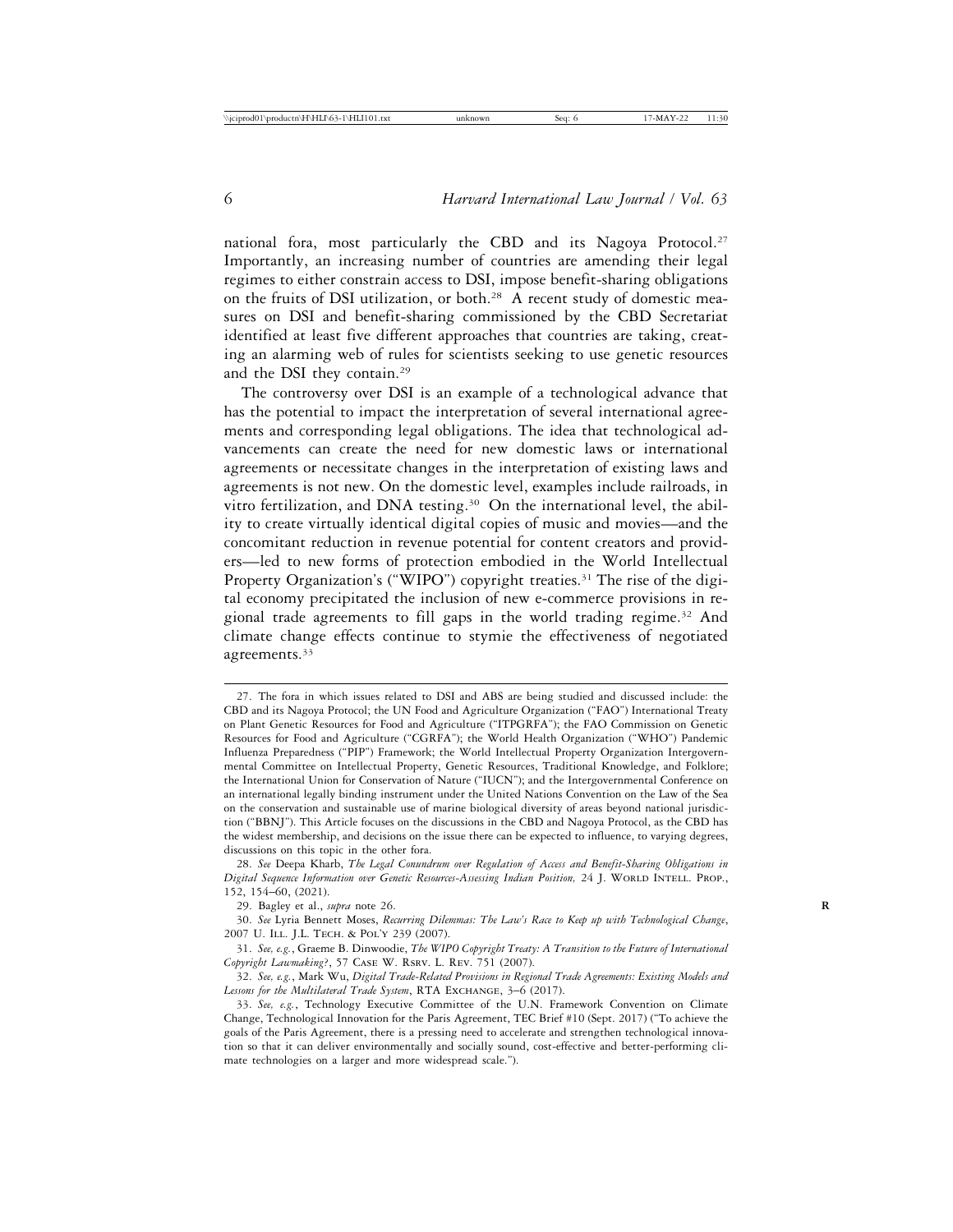In each of these cases, a scenario that parties did not fully contemplate or address undermines fundamental assumptions in a way that changes the expected bargain of the agreement to the perceived detriment of some participants. Much as the digitization of music and movies facilitated a flood of online peer-to-peer copying that threatened the prime revenue streams of the music and movie industries, $34$  the monetary benefits that developing countries were expecting to flow from the Access and Benefit-Sharing ("ABS") regime instituted through the Nagoya Protocol are seemingly being threatened by the declining need for researchers to seek access to tangible genetic resources once sequence information from those resources has been made publicly accessible.<sup>35</sup> Moreover, differing perspectives on the ownership and value of genetic resources and DSI is presenting a clash of fundamental conceptualizations, with many users articulating positions akin to "what's yours is mine and what's mine is mine" while some providers adopt "what's mine is mine and what's yours is mine"36 stances, neither of which is helpful in reaching consensus on a way forward.

The specter of domestic DSI access constraints is concerning. Indeed, the rapid development of mRNA vaccines against the SARS-CoV-2 virus that causes COVID-19 was facilitated by Chinese researchers' open sharing of the genome sequence of the virus in January 2020.37 Nevertheless, the concerns of provider countries are legitimate. Notions of justice and fairness permeate the CBD and underlie its objectives.38 The preamble to the CBD states that "economic and social development and poverty eradication are the first and overriding priorities of developing countries."39 These priorities are intimately intertwined with the biodiversity conservation goals of the treaty, as the prime benefit-sharing beneficiaries are intended to be the indigenous peoples and local communities ("IPLCs") who conserve and safeguard global

Ethics,%20Justice%20and%20the%20Convention%20on%20Biological%20Diversity-

20101053.pdf?sequence=3&amp%3BisAllowed= [https://perma.cc/97GA-4XRV].

<sup>34.</sup> *See infra* Section II.D.3, p. 41.

<sup>35.</sup> *See infra* Section II.B–D; *see also* Stuart Smyth et al., *Implications of Biological Information Digitiza*tion: Access and Benefit-Sharing of Plant Genetic Resources, J. WORLD INTELL. PROP. 267, 267 (2020) ("Online digital publicly accessible resources represent a transformative technological shift."). Of course, increasing DSI utilization is not the only impediment to parties receiving meaningful monetary benefits from uses of their genetic resources and associated traditional knowledge. A variety of human, capacity, and financial resource limitations continue to constrain both the implementation and domestic operationalization of the Nagoya Protocol with negative effects for both providers and users of genetic resources and associated traditional knowledge.

<sup>36.</sup> *See infra* Section II.D.1–2, pp. 29, 34.

<sup>37.</sup> Institut Pasteur, *Whole Genome of Novel Coronavirus* (Jan. 31, 2020), https://www.sciencedaily.com/ releases/2020/01/200131114748.htm [https://perma.cc/E9BX-X7XB].

<sup>38.</sup> *See infra* Part I, p. 8. *See also* Doris Schroeder & Balakrishna Pisupati, *Ethics, Justice and the Convention on Biological Diversity*, U.N. Environment Programme (Oct. 2010), https://wedocs.unep.org/bitstream/handle/20.500.11822/8046/-

<sup>39.</sup> Bagley et al., *supra* note 26. **R**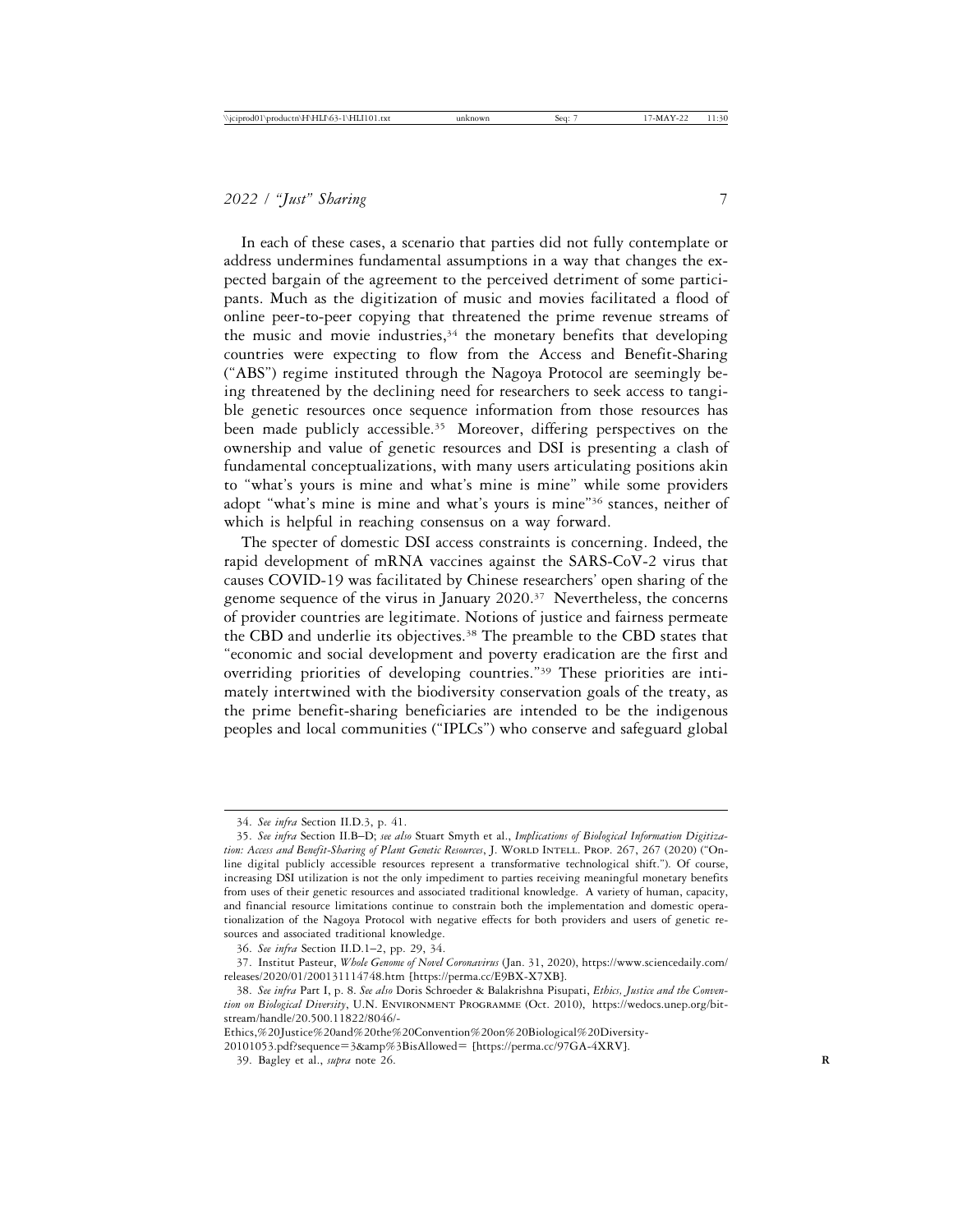biodiversity. However, they are often the most socioeconomically deprived and vulnerable members of our global society.40

Monetary benefit-sharing, though challenging to operationalize, is just and necessary both to fulfill *all three* objectives of the CBD and perhaps even to basic human flourishing. Without monetary benefit-sharing, necessary investments of financial and human resources to conserve biodiversity (which benefits us all) and aid in socioeconomic development for the most vulnerable among us are unlikely to occur, at least not as soon as they are needed.41

Achieving "just" monetary and non-monetary benefit-sharing will require an adjustment of legal obligations and privileges on an international scale. However, the Nagoya Protocol is a relatively new treaty and its strictures in relation to rapid technological advances, such as in synthetic biology, are only just beginning to be understood. It thus is not surprising that there is a dearth of legal scholarship exploring these issues as many scholars may not be aware of the brewing controversy.42

This Article seeks to fill this lacuna by identifying challenges to, and opportunities for, achieving "just" sharing outcomes on DSI under the CBD and Nagoya Protocol for the common good. Part I provides background on the CBD and Nagoya Protocol implementation issues that are affecting DSI access and benefit-sharing discussions in treaty negotiations. Part II examines the definitional and scope issues raised by DSI in relation to domestic ABS regimes and the complexity of DSI use scenarios that threaten benefitsharing goals. Part III considers possible ways forward, by first highlighting the justifications for benefit-sharing and then exploring policy options and principles for creating a global multilateral benefit-sharing mechanism as a more effective vehicle for users to comply with treaty obligations which are not amenable to the current bilateral negotiation model. The Article concludes that "just" benefit-sharing can improve conservation and socioeco-

<sup>40.</sup> *See, e.g.*, *Indigenous Peoples*, World Bank (Mar. 19, 2021), https://www.worldbank.org/en/topic/ indigenouspeoples [https://perma.cc/9T8L-HK92#1] (noting that Indigenous people make up  $\sim$  5% of the global population but account for about 15% of the extreme poor and have a significantly lower life expectancy than non-indigenous people). *See generally* Martha Albertson Fineman, *The Vulnerable Subject: Anchoring Equality in the Human Condition*, 20 Yale J. L. & Feminism 1 (2008).

<sup>41.</sup> Intergovernmental Science-Policy Platform on Biodiversity and Ecosystem Services (IPBES), *The Global Assessment Report on Biodiversity and Ecosystem Services: Summary for Policymakers*, IPBES, (2019); *see also* Henry E. Smith, *Intellectual Property as Property: Delineating Entitlements in Information*, 116 Yale L.J. 1742, 1744–45 (2007) ("[I]f we want to encourage various activities, it would seem to follow that we should regulate or subsidize those activities.").

<sup>42.</sup> A search for the phrase "digital sequence information" in the Westlaw journals and law reviews database yielded only four law journal articles, none of which is directed to the DSI benefit-sharing controversy in the CBD and Nagoya Protocol. *See* Mariko Kageyama, *Bio-Property Contracts in a New Ecosystem: Genetic Resources, Access and Benefit-Sharing*, 13 Wash. J. L. Tech. & Arts 109 (2018); Graham Dutfield & Uma Suthersanen, *Traditional Knowledge and Genetic Resources: Observing Legal Protection Through the Lens of Historical Geography and Human Rights*, 58 Washburn L.J. 399 (2019); Michelle Rourke, et al., *The Nagoya Protocol and the Legal Structure of Global Biogenomic Research*, 45 Yale J. Int'l L. 133 (2020); Sam Halabi, *Viral Sovereignty, Intellectual Property, and the Changing Global System for Sharing Pathogens for Infectious Disease Research*, 28 Annals Health L. & Life Sci. 101 (2019).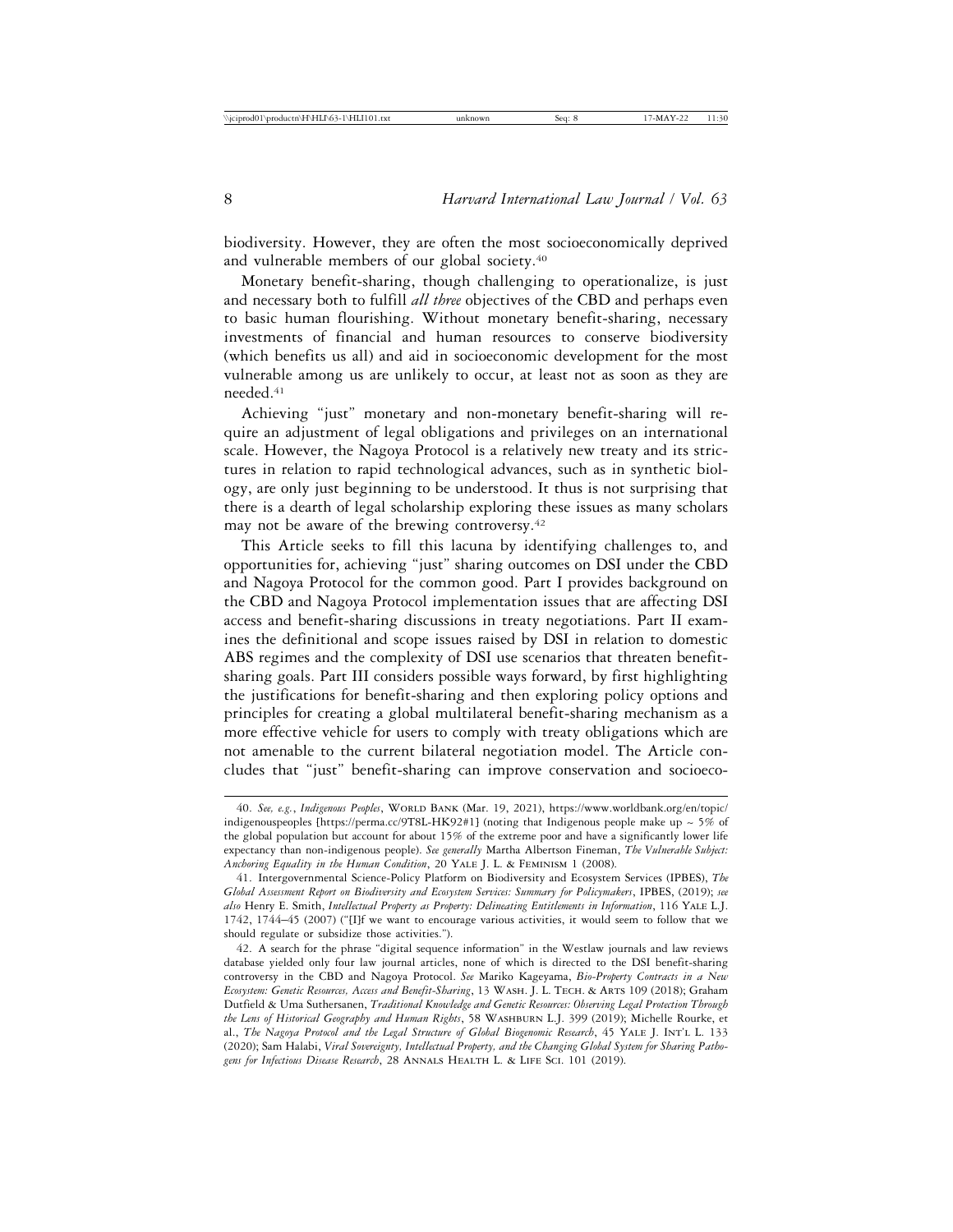nomic development while maintaining access and innovation, but getting there will require adjustments in mindset from "mine" to "ours" for both users and providers of physical genetic resources and DSI.

#### I. Background on the CBD and Nagoya Protocol

Despite a long-established tradition of communal and sovereign owner- $\sinh^{43}$  the question of who owns biological resources has been disputed throughout much of modern history. Many view such resources as the common heritage of mankind,<sup>44</sup> notwithstanding communal practices and increasing conceptions of Westphalian sovereignty, including in the UN General Assembly's 1962 Resolution on Permanent Sovereignty of Natural Resources.45

The UN Food and Agriculture Organization's ("FAO") 1980 International Undertaking on Plant Genetic Resources briefly introduced a nonbinding common heritage of mankind approach intended to address the status of the extensive *ex situ* collections of germplasm held by gene banks across the globe.46 However, gene banks were only one of several issues facing biodiversity-rich countries, including rapid biodiversity loss due to deforestation and ethnobotanical research into plants and traditional knowledge leading to lucrative commercial products but no benefit-sharing.47 Seeking a better approach led to the adoption of the Convention on Biological Diversity.

47. As ethnobotanist Mark Plotkin described the response to his article about the potential for plantderived drug development:

I was besieged by venture capitalists who saw ethnobotany as a fail-safe route to quick riches. "We'll raise some capital," one would-be tycoon said, "set up a lab, find some cures, and synthesize the compounds. Then we'll sell it all off to a big drug company and pocket a ton of money." My most serious objection to their schemes stemmed from the take-the-money-andrun approach; they had virtually no interest in the people who were teaching me about the plants or about the fate of the forest in which these plants were found.

Mark Plotkin, Tales of a Shaman's Apprentice: An Ethnobotanist Searches for New Medicines in the Amazon Rain Forest (1993) (quoted in Ranier Bussmann, *Ethnobotany and Biodiversity Conservation*, *in* Modern Trends in Applied Terrestrial Ecology, 521 (R.S. Ambasht & N.K. Ambasht eds., 2001)).

Traditional lore has proven to be an important source of therapeutic drugs. Many antibiotics, tranquilizers, sedatives, anesthetics, pain relievers, and laxatives have come from this source.

<sup>43.</sup> *See* Chika B. Onwuekwe, *The Commons Concept and Intellectual Property Rights Regime: Whither Plant Genetic Resources and Traditional Knowledge*, 2 Pierce L. Rev. 65 (2004) (arguing that plant genetic resources are not within the category of commons recognized in international law).

<sup>44.</sup> *See, e.g.*, Paul Gepts, *Who Owns Biodiversity, and How Should the Owners Be Compensated?,* 134 Plant Physiol. 1295 (2004).

<sup>45.</sup> G.A. Res. 1803 (XVII) (Dec. 14, 1962).

<sup>46.</sup> Daniel Robinson, Confronting Biopiracy: Challenges, Cases, and International Debates 24 (2010). *See also* International Treaty on Plant Genetic Resources for Food and Agriculture, Preamble, Mar. 11, 2001, 2400 U.N.T.S. 303.

This view was buttressed by the number of important drugs derived from natural products. As described by Professor Bussmann: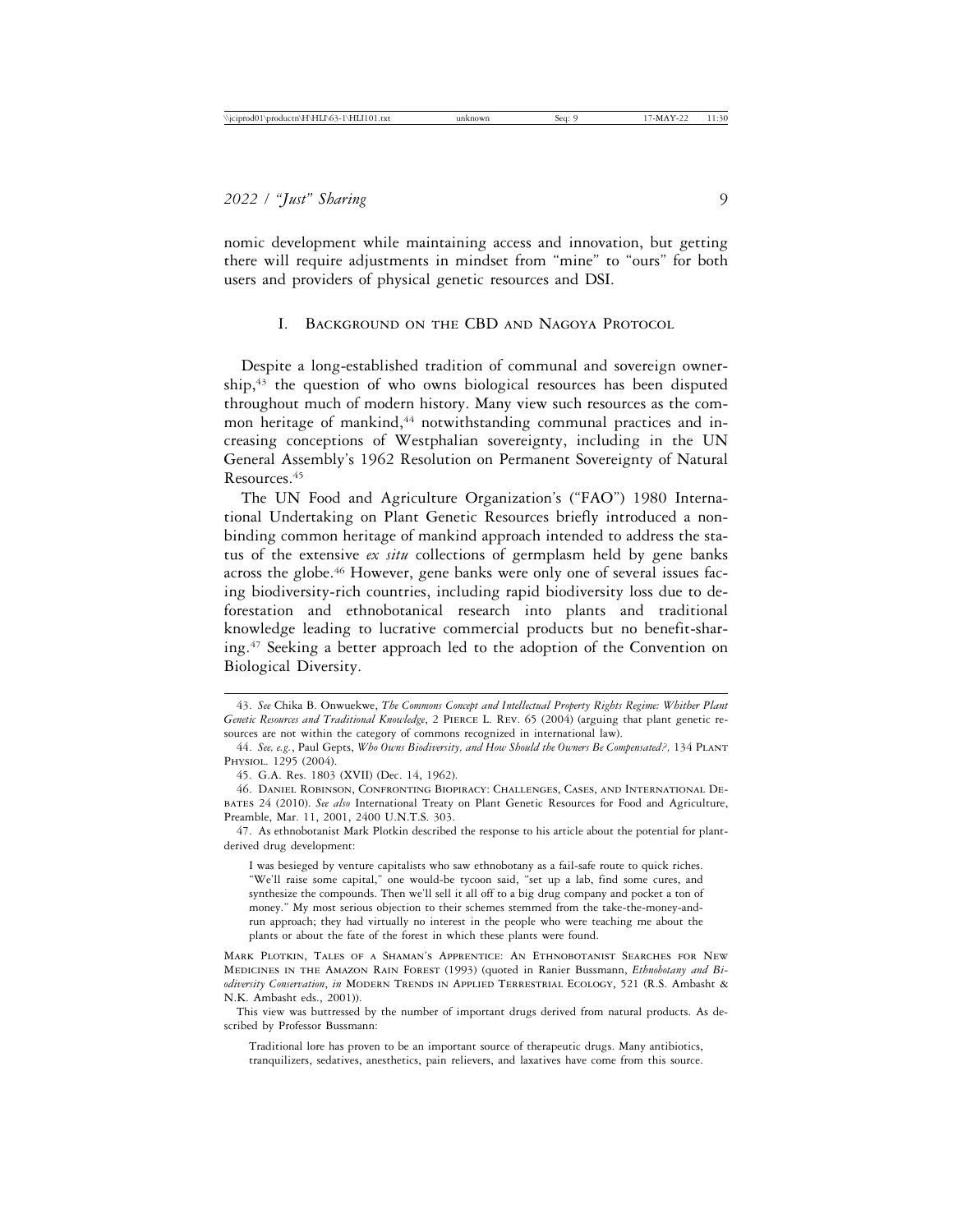## *A. The CBD: Sovereignty, Conservation, Justice, and Benefit-Sharing*

Adopted in 1992 at the Rio Earth Summit, the CBD has three objectives: (1) the conservation of biological diversity, (2) the sustainable use of its components, and (3) the fair and equitable sharing of the benefits generated by the use of genetic resources.48 The CBD establishes that genetic resources should be viewed not as the common heritage of mankind, freely available to all, but instead as the property of sovereign nations who make access to them available under principles of prior informed consent ("PIC"), mutually agreed terms ("MAT"), and fair and equitable benefit-sharing.<sup>49</sup>

The CBD was a landmark agreement, addressing not only environmental concerns, but also tying them to cultural, socioeconomic, and scientific values.50 In fact, Schroeder and Pisupati see justice themes as "omnipresent" throughout the treaty.<sup>51</sup> In particular, the CBD goal of biodiversity conservation supports ideals of *intergenerational justice* in preserving resources for future generations, CBD requirements for prior informed consent for traditional knowledge and genetic resources are rooted in *procedural justice*, and CBD provisions requiring the fair and equitable sharing of benefits from the utilization of genetic resources are required by *international justice in exchange* or "just" sharing.<sup>52</sup>

Adoption of the CBD was propelled by both a goal of facilitating access to genetic resources and also a desire to stem the uncontrolled depletion of biodiversity, largely in the global South.<sup>53</sup> But the agreement was also designed to address concerns relating to a particular form of perceived injustice: "biopiracy." Biopiracy has been defined as "the patenting of . . . inventions based on biological resources and/or traditional knowledge that are extracted without adequate authorization and benefit-sharing from other (usually developing) countries, indigenous or local communities."54 In Arti-

Examples are digitoxin and digoxin (for heart failure), egotamine (for migraine), salicin (for pain and inflammation), morphine (for pain), reserpine (for hypertension), quinine from Loja (for malaria), tubocurarine (for surgery), and a host of others.

52. *See* Schroeder & Pisupati, *supra* note 38; *see also* CBD, *supra* note 25, arts. 3, 8 & 15. *See generally* **R** William W. Fisher, *Toward Global Protection for Traditional Knowledge* (Centre for International Governance Innovation, Paper No. 198, November 2018).

53. *See* Nagoya Protocol, *supra* note 25, art. 1; Koutouki & Rogalla von Bieberstein, *supra* note 51. **R** 54. Robinson, *supra* note 46, at 21; *see also* Lorna Dwyer, *Biopiracy, Trade, and Sustainable Development*, **R** 19 Colo. J. Int'l Envtl. L. & Pol'y 219, 227 (2008); Kaitlin Mara, *Indigenous Groups Express Concerns on*

Ranier Bussmann, *Ethnobotany and Biodiversity Conservation, in* MODERN TRENDS IN APPLIED TERREStrial Ecology 520 (R.S. Ambasht & N.K. Ambasht eds., 2001).

<sup>48.</sup> CBD, *supra* note 25, art. 1. Issues relating to the protection of traditional knowledge are also **R** important and contentious; however, a discussion of such issues is beyond the scope of this Article.

<sup>49.</sup> *Id*. arts. 3, 8 & 15. *See also* Cynthia M. Ho, *Biopiracy and Beyond: A Consideration of Socio-Cultural Conflicts with Global Patent Policies*, 39 U. Mich. J. L. Reform 433, 473 (2006).

<sup>50.</sup> *See* Konstantia Koutouki & Katharina Rogalla von Bieberstein, *The Nagoya Protocol: Sustainable* Access and Benefit-Sharing for Indigenous and Local Communities, 13 VT. J. ENVTL. L. 513, 518 (2011).

<sup>51.</sup> *See* Schroeder & Pisupati, *supra* note 38; *see also* Ina Lehmann, *The Distributive Justice of the International Biodiversity Regime: An Argument for a Multifaceted Measurement* (July 2012) (unpublished conference paper).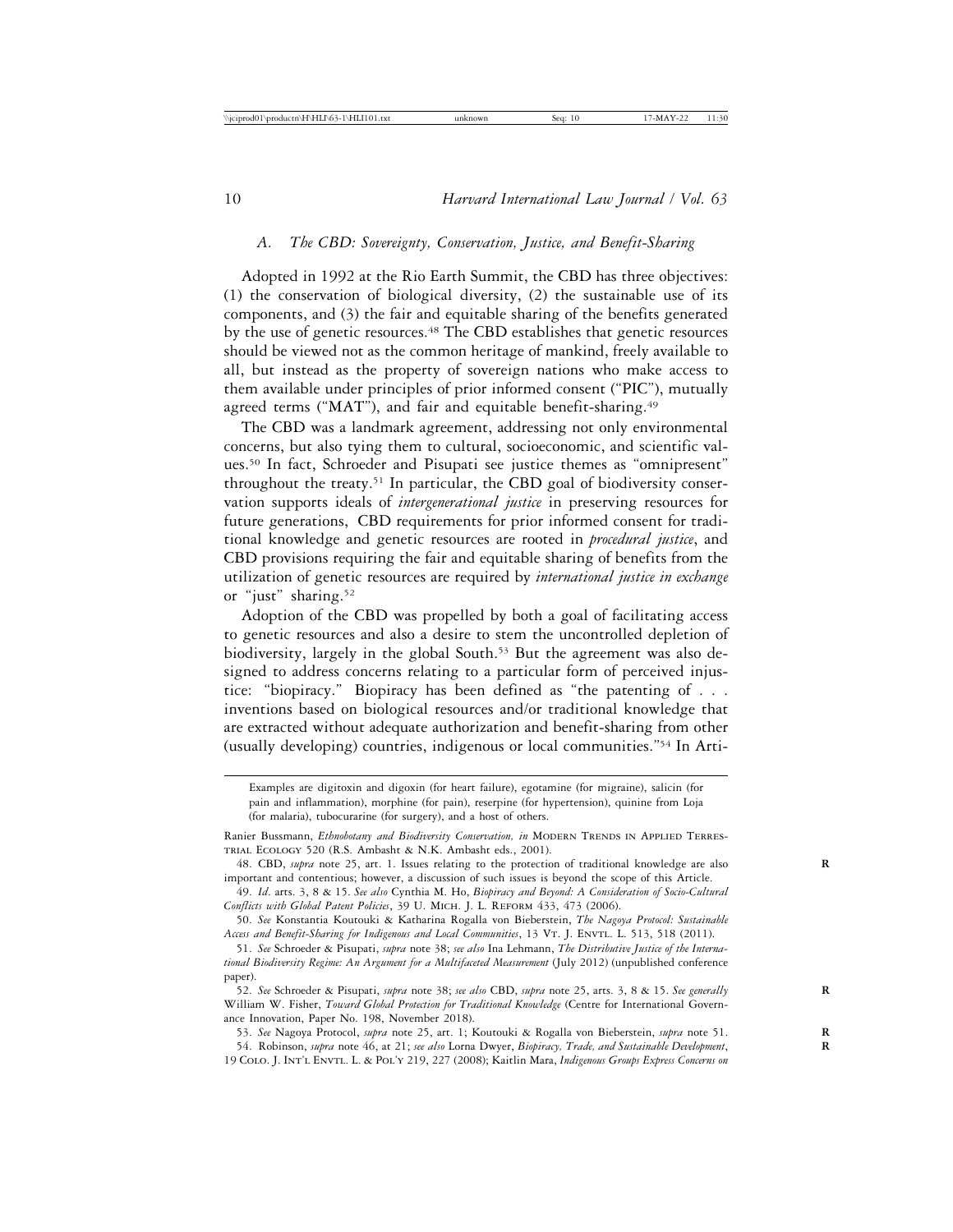cle 8(j), the CBD recognizes the "knowledge, innovations and practices of indigenous and local communities embodying traditional lifestyles relevant for the conservation and sustainable use of biological diversity."55 As such, the CBD requires state parties to encourage "the equitable sharing of the benefits arising from the utilization of such knowledge," and genetic resources, in accordance with national law.<sup>56</sup>

The CBD has 196 members and went into effect in 1993.<sup>57</sup> The Conference of the Parties ("COP") is the governing body of the CBD and takes decisions at periodic meetings to advance implementation of the Convention.58 Its decisions include the promulgation of the Cartagena Protocol on Biosafety,59 which went into effect in 2003; the non-binding Bonn Guidelines on Access to Genetic Resources and the Fair and Equitable Sharing of the Benefits Arising from their Utilization in 2002;<sup>60</sup> the 2010 Aichi Bi-

57. Although then-President Bill Clinton signed the CBD in 1993 on behalf of the United States, the treaty was never ratified by the U.S. Senate. Consequently, the United States is not a party to either the CBD or its Nagoya Protocol although it does participate in meetings as an observer. Nevertheless, regulations are apparently in place for U.S. government agencies to comply with CBD and Nagoya Protocol requirements when engaging in commercial and noncommercial scientific research. *See* Geoff Burton, *Implementation of the Nagoya Protocol in JUSCANZ Countries: The Unlikely Lot*, *in* The 2010 Nagoya Protocol on Access and Benefit-Sharing in Perspective: Implications for International Law and Implementation Challenges 311 (Elisa Morgera, Matthias Buck & Elsa Tsioumani eds., 2013). While such provisions do not govern private sector and non-U.S.-government public sector research, certain entities, such as the Biotechnology Industry Organization (BIO), have published best practice guidelines for members to follow to comply with the CBD. *See* Biotechnology Industry Organization, *Guidelines for BIO Members Engaging in Bioprospecting*, BIOTECHNOLOGY INDUSTRY ORG., http:// www.bio.org/sites/default/files/Guidelines%20for%20BIO%20Members%20Engaging%20in%20Bioprospecting\_0.pdf [https://perma.cc/2LW4-8U3M]. In fact the U.S. National Cancer Institute has a

model Letter of Collection which provides for both monetary and non-monetary benefit-sharing. *See* Nat'l Cancer Inst., Div. of Cancer Treatment & Diagnosis, *The NCI Natural Products Repository* (last updated Mar. 10, 2021), https://dtp.cancer.gov/organization/npb/introduction.htm [https:// perma.cc/E7J4-EKBX].

58. *See* CBD, *supra* note 25, art. 23. **R**

59. For more on the Cartagena Protocol on Biosafety to the Convention on Biological Diversity, which governs the movements of living modified organisms (LMOs), produced by biotechnology, across national boundaries, *See* Secretariat of the Convention on Biological Diversity, *The Cartagena Protocol: Background*, Convention on Biological Diversity, http://bch.cbd.int/protocol/background/ [https:// perma.cc/79CY-28E4]. For information on the Nagoya – Kuala Lumpur Supplementary Protocol on Liability and Redress to the Cartagena Protocol on Biosafety which deals with compensation for damage caused by the trans-boundary movement of LMOs, *See* Secretariat of the Convention on Biological Diversity, *The Nagoya* – *Kuala Lumpur Supplementary Protocol on Liability and Redress to the Cartagena Protocol on Biosafety*, Convention on Biological Diversity, http://bch.cbd.int/protocol/supplementary/ [https:// perma.cc/NFK3-HPGZ].

60. Conference of the Parties to the Convention on Biological Diversity, *Access and Benefit-Sharing as Related to Genetic Resources: Bonn Guidelines on Access to Genetic Resources and Fair and Equitable Sharing of the Benefits Arising Out of Their Utilization*, Dec. VI/24, U.N. Doc. UNEP/CBD/COP/6 [hereinafter Bonn Guidelines].

*IP Protection of Their Knowledge*, Intel. Prop. Watch (Mar. 3, 2008), http://www.ip-watch.org/weblog/ 2008/03/03/indigenous-groups-express-concerns-on-ip-protection-of-their-knowledge/ [https://perma.cc/ D7QV-H6SM].

<sup>55.</sup> CBD, *supra* note 25, art. 8(j); *see also* Zafar M. Nomani, *The Access and Benefit-Sharing Regime: An* **R** *Environmental Justice Perspective*, 49 Env't Pol'y & L. 259, 260 (2019).

<sup>56.</sup> Robinson, *supra* note 46*.* **R**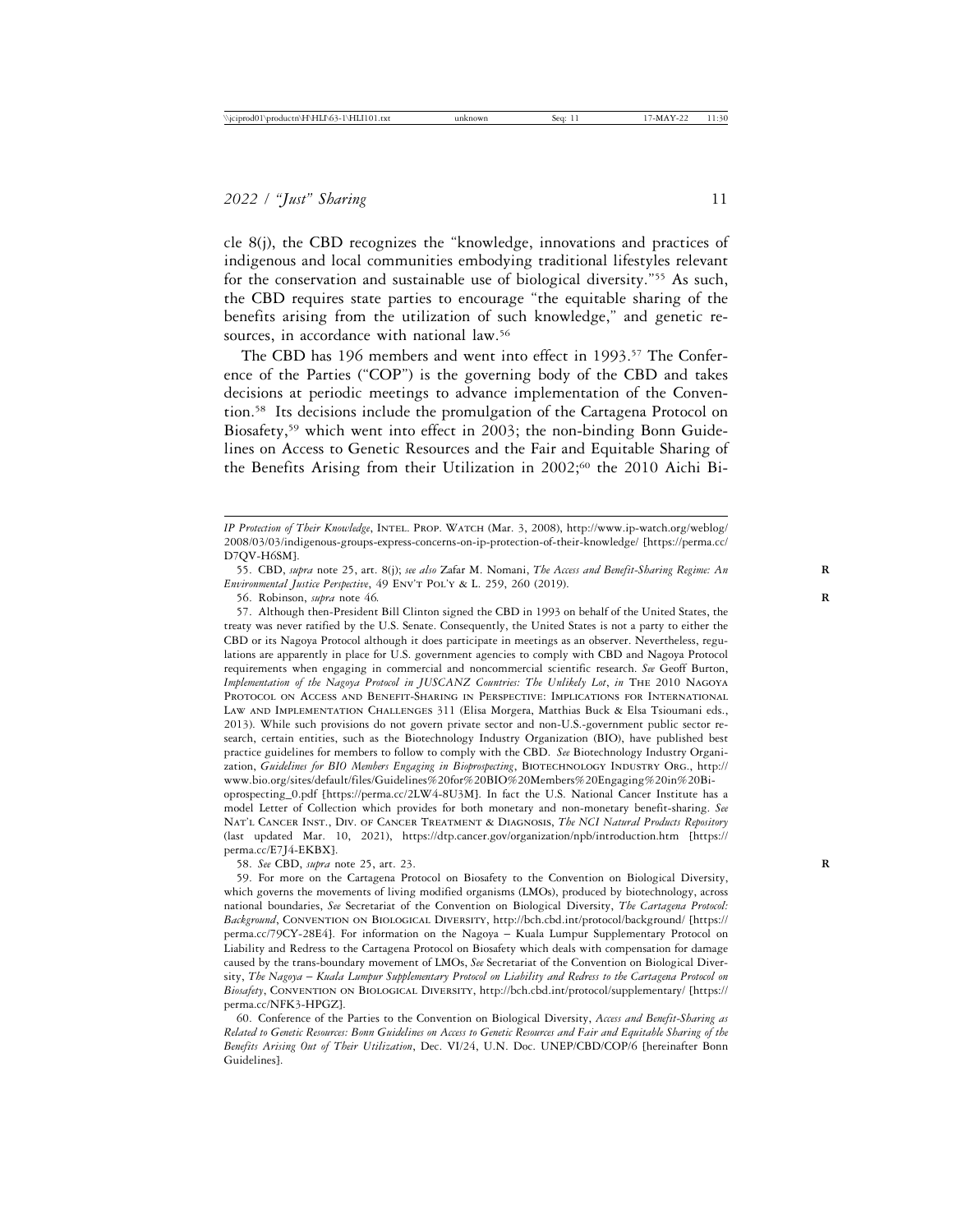odiversity Targets for 2020;<sup>61</sup> and, at its Tenth meeting in 2010 in Nagoya, Japan, the Nagoya Protocol.<sup>62</sup>

## *B. The Nagoya Protocol on Access and Benefit-Sharing to the CBD*

The Nagoya Protocol was necessary because, while the CBD obligated Parties to facilitate access to their genetic resources, and to fairly and equitably share benefits arising from the utilization of genetic resources with provider countries, it offered negligible guidance on how ABS, PIC, and MAT should be accomplished in practice.<sup>63</sup> Consequently, provider countries had wide latitude in developing legislation to implement the CBD, creating a miasma of legal uncertainty for users faced with often burdensome rules for ABS and PIC which varied significantly by country.<sup>64</sup> Over the eighteen years that elapsed between the adoption of the CBD and adoption of the Nagoya Protocol, the CBD Parties studied and debated ways to move forward on this issue.<sup>65</sup> Although the Bonn Guidelines were a helpful step in providing further specificity on ABS and PIC, they were not binding on Parties.<sup>66</sup>

The Nagoya Protocol, as a binding agreement, is a logical step in the evolution of a coherent framework to reduce uncertainty and provide increased uniformity for both users and providers of genetic resources and associated traditional knowledge.67 It is "*the* instrument for implementation of the access and benefit-sharing provisions" of the CBD.68 It specifies that benefits arising from genetic resource utilization shall be shared in a fair and equitable way with the provider country on MAT,<sup>69</sup> and requires all Parties to, *inter alia*, ensure that only legally acquired genetic resources and associated traditional knowledge are utilized in their jurisdictions, monitor user compliance via checkpoints, and allow for ABS contract disputes to be resolved in court.<sup>70</sup> It also provides for certain government-issued permits to

<sup>61.</sup> Conference of the Parties to the Convention on Biological Diversity, *Decision Adopted by the Conference of the Parties to the Convention on Biological Diversity at its Tenth Meeting: The Strategic Plan for Biodiversity 2011*–*2020 and the Aichi Biodiversity Targets*, Oct. 29, 2010, U.N. Doc. UNEP/CBD/COP/DEC/X/2.

<sup>62.</sup> *See* Nagoya Protocol, *supra* note 25. **R**

<sup>63.</sup> Mattias Ahrén et al., *An Explanatory Guide to the Nagoya Protocol on Access and Benefit-Sharing*, 83 IUCN Env't Law & Pol'y Paper 14-20 (2012) (describing the challenges with ABS regime implementation under the CBD that led to the Nagoya Protocol).

<sup>64.</sup> *See id*. at 14 ("Countries that developed domestic ABS frameworks have chosen different ways in which to implement the ABS provisions of the CBD at the national level . . . ABS procedures . . . differ from provider country to provider country, with sometimes long, confusing, cumbersome processes . . . ).

<sup>65.</sup> *See* Secretariat of the Convention on Biological Diversity, *Nagoya Protocol: History*, Convention on Biological Diversity (Nov. 6, 2016), https://www.cbd.int/abs/background/#before-mandate [https://perma.cc/5VCD-4BAX] (describing and listing negotiations and documents leading up to the Nagoya Protocol).

<sup>66.</sup> *See* Bonn Guidelines, *supra* note 60.

<sup>67.</sup> *See* Ahr´en et al., *supra* note 63.

<sup>68.</sup> Nagoya Protocol, *supra* note 25, art. 4(4) (emphasis added); *see also* Ahrén et al., *supra* note 64.

<sup>69.</sup> *See* Nagoya Protocol, *supra* note 25, arts. 5 & 7. **R**

<sup>70.</sup> *See id.* arts. 17 & 18.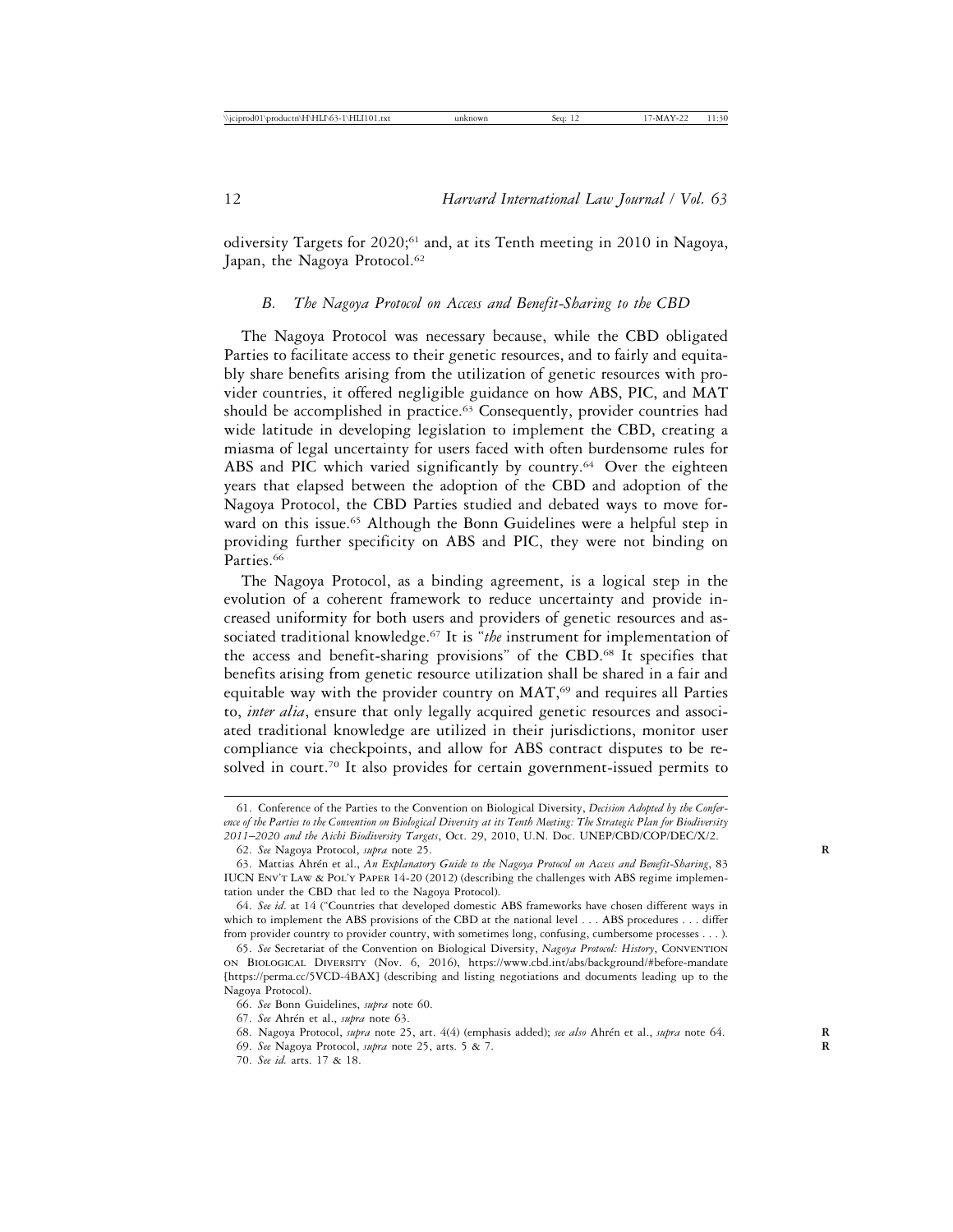serve as Internationally Recognized Certificates of Compliance ("IRCCs"); evidence that genetic resources and associated traditional knowledge have been accessed in accordance with ABS/PIC/MAT.<sup>71</sup> Furthermore, members must cooperate, as far as possible and as appropriate, in cases where another Party's domestic ABS legislation has been violated.<sup>72</sup>

One important result of the Nagoya Protocol was the creation of an ABS Clearing House where interested parties can, in theory,<sup>73</sup> quickly and easily find information about the ABS laws of each member state, including who to contact (the ABS Focal Point) in a particular country to obtain ABS/PIC/ MAT information.<sup>74</sup> The ABS Clearing House is also the repository for the list of IRCCs member states issue to applicants.

The Nagoya Protocol is not an intellectual property ("IP") treaty *per se*; nevertheless, there are links between the goals of the Nagoya Protocol and the purview of domestic patent systems in particular. For example, the misappropriation concerns that influenced the creation of the CBD, and ultimately the Nagoya Protocol, were in large part driven by the fact that patents were being granted on inventions derived from genetic resources and associated traditional knowledge obtained without PIC/ABS/MAT, while the lucrative proceeds from those patents were not being shared with the sovereign owners, providers, and developers of the resources.<sup>75</sup>

#### 1. *Diversity by Design*

The Nagoya Protocol's requirements largely comprise floors—minimum obligations, and not ceilings—upper limits, on the kinds of ABS laws and penalties a country can impose. Thus, while the creation of the ABS Clearing House has improved transparency, considerable uncertainty for researchers remains as they face a panoply of un-harmonized PIC/ABS laws that may vary significantly in scope, obligations, and penalties. Moreover, the compli-

<sup>71.</sup> *See id.* art. 17.

<sup>72.</sup> *See id.* art. 15. Denmark's draft legislation provides one approach to complying with this obligation, as it prohibits the utilization of genetic resources (GRs) when the use is based on GRs acquired in violation of GR access regulations in the country where the GRs were accessed. Violations are punishable by fines, or up to two years in prison if willful or grossly negligent, and foreign states and persons appear to have standing to bring relevant actions in Danish courts. *See* Danish Ministry of the Environment, *Implementing the Nagoya Protocol in Denmark*, Convention on Biological Diversity, www.cbd.int/abs/ side-events/cop-11/denmark-en.pdf [https://perma.cc/7SRV-NP44].

<sup>73.</sup> Unfortunately, all countries have not yet uploaded relevant information, nor are new documents always made available in a timely manner, likely due to resource constraints. *See* The Access and Benefit-Sharing Clearinghouse, https://absch.cbd.int/search/nationalRecords [https://perma.cc/ GZ4U-2MG9].

<sup>74.</sup> *See* Nagoya Protocol, *supra* note 25, art. 14. **R**

<sup>75.</sup> *See, e.g.*, Dutfield & Suthersanen, *supra* note 42; Robinson, *supra* note 46; Sabrina Safrin, *Chain* **R** *Reaction: How Property Begets Property*, 82 Notre Dame L. Rev. 1917 (2007); *see also* Sheila Jasanoff, Designs on Nature: Science and Democracy in Europe and the United States 203–04 (2011) (noting that "the extension of patents to the life sciences created new classes of property rights in things that were previously outside the realm of what could be owned, or even thought of as subject to ownership claims.").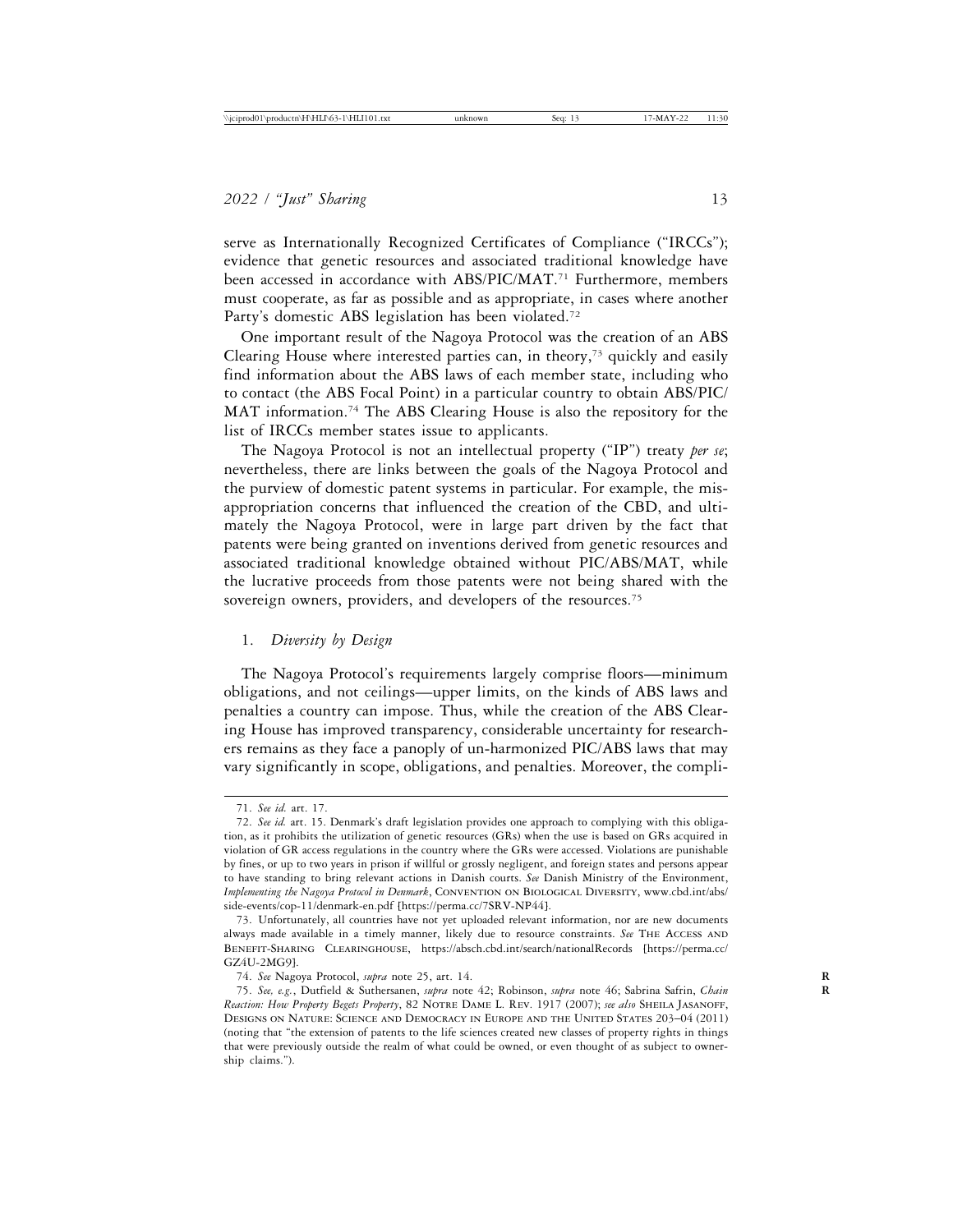ance process adopted at the 2014 Conference of the Parties to the CBD serving as the Meeting of the Parties to the Nagoya Protocol ("COP-MOP") in South Korea pursuant to Article 30 of the Nagoya Protocol, is designed to be "non-adversarial, cooperative, simple, expeditious, advisory, facilitative, flexible and cost-effective in nature."76 It thus lacks the teeth of, for example, the World Trade Organization's dispute settlement mechanism with its trade-based sanctions regime.<sup>77</sup>

In addition, the lack of ceilings in the Nagoya Protocol means that countries can deviate in important ways in the subject matter to which they attach ABS obligations. For example, South Africa's ABS regime goes significantly beyond the CBD and Nagoya Protocol by covering all indigenous biological resources within its scope, not just genetic resources.<sup>78</sup> Indigenous biological resources comprise "any living or dead organism of an indigenous species, any genetic material or derivatives of such organisms, or any chemical compounds and products obtained through use of biotechnology that have been altered with genetic material or chemical compounds found in indigenous species" and are covered by benefit-sharing requirements where their use is based on indigenous traditional knowledge, and there is commercial exploitation.79 By contrast, the CBD and Nagoya Protocol define genetic resources as limited to "material of actual or potential value containing functional units of heredity."80

Consider also the issue of human genetic resources, which CBD Parties have agreed are excluded from the scope of the Treaty but which some countries regulate in relation to ABS requirements.<sup>81</sup> For example, Article 5 of the 2008 Third Revision of China's Patent Act specifies that "[p]atent rights shall not be granted for inventions that are accomplished by relying

<sup>76.</sup> Conference of the Parties to the Convention on Biological Diversity serving as the Meeting of the Parties to the Nagoya Protocol on Access to Genetic Resources and the Fair and Equitable Sharing of Benefits Arising from Their Utilization [hereinafter COP-MOP], *Cooperative Procedures and Institutional Mechanisms to Promote Compliance with the Nagoya Protocol and to Address Cases of Non-Compliance*, Oct. 20, 2014, U.N. Doc. UNEP/CBD/NP/COP-MOP/DEC/1/4. Article 27 of the CBD does contain a dispute settlement procedure; however, it has never been used. Article 30 of the Nagoya Protocol requires Members at the first meeting of the parties to develop and approve cooperative mechanisms to promote compliance and to address cases of non-compliance.

<sup>77.</sup> Marrakesh Agreement Establishing the World Trade Organization, Apr. 15, 1994, 1867 U.N.T.S. 154. At the time of this writing, the WTO dispute settlement mechanism is not fully functional due to the lack of an Appellate Body to review panel decisions. *See* Aditya Rathore & Ashutosh Bajpai, *The WTO Appellate Body Crisis: How We Got Here and What Lies Ahead?*, Jurist (Apr. 14, 2020, 07:16 PM), https://www.jurist.org/commentary/2020/04/rathore-bajpai-wto-appellate-body-crisis/ [https://perma.cc/YCQ5-WZKS]; William Reinsch, *Ongoing Goings On: A News Update on WTO*, CTR. for Strategic & Int'l Stud. (Jan. 31, 2020), https://www.csis.org/analysis/ongoing-goings-news-update-wto-0 [https://perma.cc/TVJ9-XKVG].

<sup>78.</sup> *See* National Environmental Management: Biodiversity Act, 2004 (Act No. 10 of 2004) (S. Afr.) [hereinafter NEMBA]; Bioprospecting, Access and Benefit-Sharing Regulations, 2008 (Act No. R. 138 of 2008) (S. Afr.) [hereinafter BABS Regulations].

<sup>79.</sup> *Id.* art. 1.

<sup>80.</sup> CBD, *supra* note 25, art. 2. **R**

<sup>81.</sup> *See* Conference of the Parties to the Convention on Biological Diversity, U.N. Doc. COP 2 Decision II/11, ¶1(a) (Nov. 17, 1995).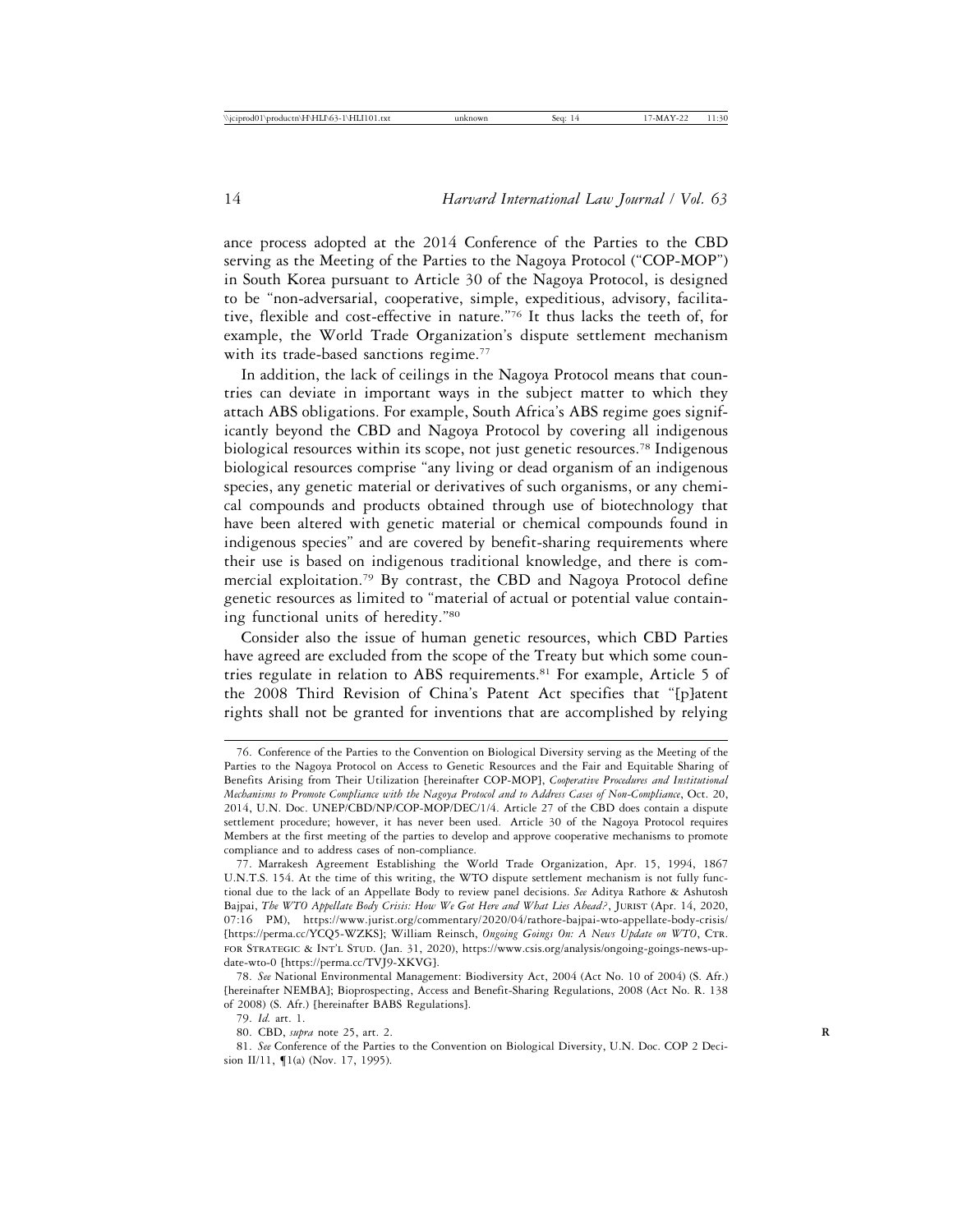on genetic resources which are obtained or used in violation of the provisions of laws and administrative regulations."82 The PRC Implementing Regulations further state that "[t]he genetic resources referred to in the Patent Law means any material taken from *human*, animal, plant or microorganism, containing genetically functioning units with actual or potential value."83 Therefore, under the Chinese regime, inventions developed by reliance on human genetic resources cannot be patented if they violate ABS laws. Consequently, while agreement may be reached on certain matters at the international level, considerable variation and diversity in ABS deployment remains across countries.

#### 2. *Implementation Vexation*

Ratification of the Nagoya Protocol has proceeded apace, with 131 current state parties at the time of writing.<sup>84</sup> However, the speed with which the first fifty countries deposited the necessary instruments of ratification for the Nagoya Protocol to come into effect has not been replicated in the national implementation phase. The Nagoya Protocol is complex, and while many countries had some type of ABS measure prior to the Nagoya Protocol going into effect, only six countries and the European Union ("EU") had notified implementing legislation to the CBD prior to the Nagoya Protocol's October 12, 2014, effective date.<sup>85</sup> As of 2018, forty-five countries had submitted ABS legislative or policy instruments to the ABS Clearing House, but many of those documents were still pre-Nagoya Protocol laws.<sup>86</sup>

At the time of the first *Assessment and Review of the Effectiveness of the Protocol* in 2018, many Parties were still in the process of establishing ABS legislative, administrative, and policy measures, and even today, many "still lack the necessary capacity and financial resources to make the Protocol operational."87 For developing and least developed countries in particular, the implementation process has been time-consuming, resource-intensive, and

<sup>82.</sup> Patent Law of the People's Republic of China (2008), art. 5., WORLD INTELLECTUAL PROPERTY Organization, https://www.wipo.int/edocs/lexdocs/laws/en/cn/cn028en.pdf.

<sup>83.</sup> Implementing Regulations of the Patent Law of the People's Republic of China (2010) [hereinafter PRC Implementing Regulations] art. 26 (emphasis added).

<sup>84.</sup> *See* Secretariat of the Convention on Biological Diversity, *Parties to the Nagoya Protocol*, Convention on Biological Diversity (2016), https://www.cbd.int/abs/nagoya-protocol/signatories/ [https:// perma.cc/378G-H5PU].

<sup>85.</sup> *See* Jorge Cabrera Medaglia et al., Overview of National and Regional Measures on Access and Benefit-Sharing: Challenges and Opportunities in Implementing the Nagoya PROTOCOL 13 (3d ed. 2014) (noting that as of April 25, 2014, the ABS Measures Database had listed fifty-seven countries and seven regions as having some form of ABS measure).

<sup>86.</sup> *See* Secretariat of the Convention on Biological Diversity, *Progress Towards Ratification*, Convention on Biological Diversity (2014), https://www.cbd.int/abs/progress/default.shtml [https:// perma.cc/MNQ6-VL4W].

<sup>87.</sup> COP-MOP, *Decision Adopted by the Parties to the Nagoya Protocol on Access and Benefit-Sharing*, Nov. 30, 2018, U.N. Doc. CBD/NP/MOP/DEC/3/1 [hereinafter CBD Decision 3/1]; *see also* Margo Bagley et al., *Fact-Finding Study*, *supra* note 26. **R**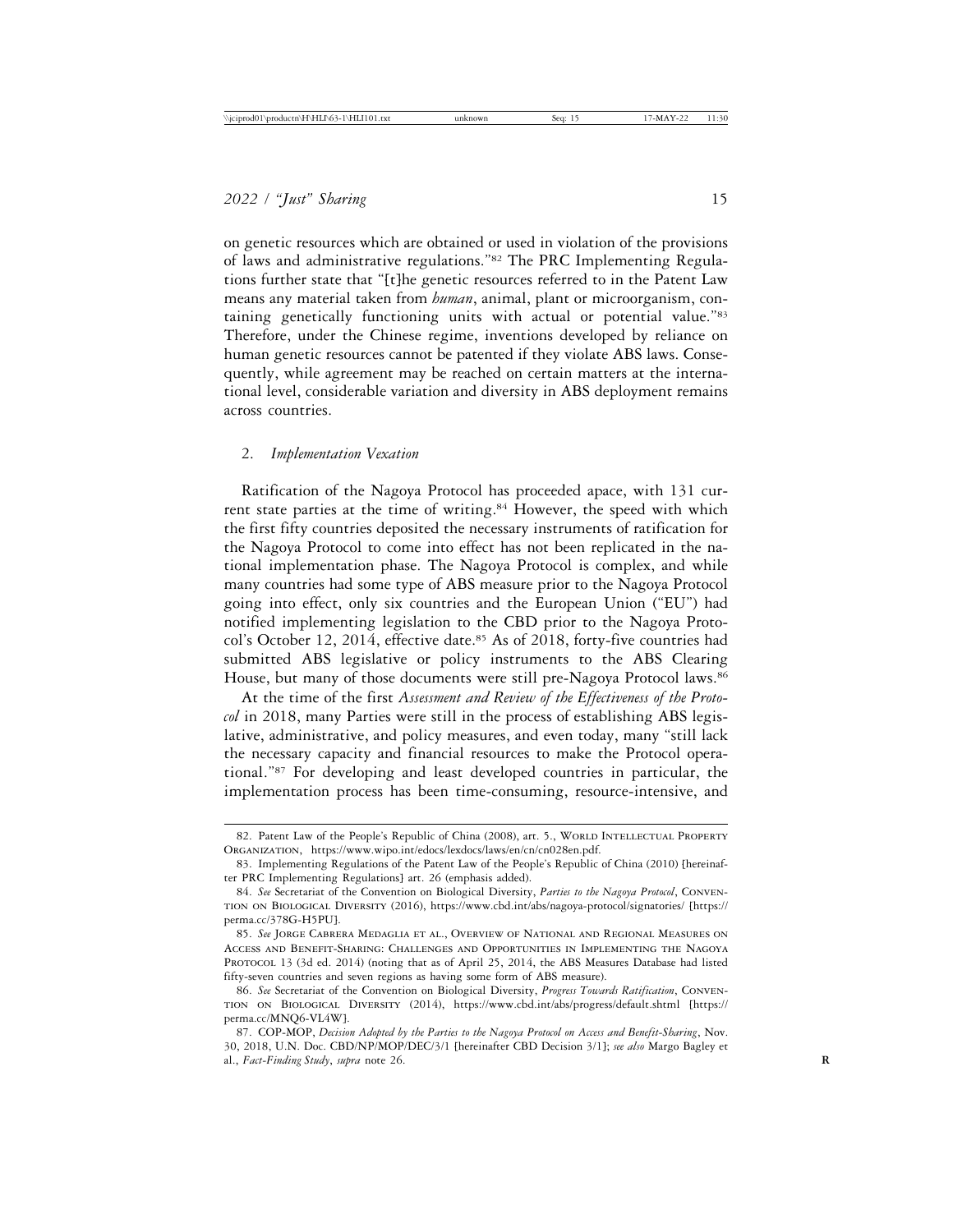challenging.88 According to statistics from the assessment, as of 2018, 98% of Parties had designated a national focal point, 71% had ABS measures in some form, but only 44% had measures to implement benefit-sharing on genetic resources.89 51% had published information to the ABS Clearing House website, 27% had a checkpoint, and only 18% had issued a permit.<sup>90</sup>

By contrast, the EU was one of the first signatories to enact implementing legislation for the Nagoya Protocol via a regulation on compliance measures for users of genetic resources.<sup>91</sup> The EU Regulation No. 511/2014 ("EU Regulation"), and a complementary implementing Regulation, $92$  specify that users of genetic resources and associated traditional knowledge must ensure that benefits are fairly and equitably shared upon mutually agreed terms with providers. The EU Regulation was approved in 2014, and despite being the subject of two legal challenges at the Court of Justice of the EU,<sup>93</sup> it has been fully in effect since October of 2015. As described by the EU Directorate-General for Environment:

The basic requirement of the regulation is due diligence. Users of genetic resources need to seek, keep and transfer to subsequent users a set of information relevant to genetic resources. If users do not have sufficient information on the legality of access and use, they should obtain a permit, establish mutually agreed terms or stop using the resource.<sup>94</sup>

<sup>88.</sup> *See, e.g.*, Michael Heinrich et al., *Access and Benefit-Sharing Under the Nagoya Protocol*—*Quo Vadis? Six Latin American Case Studies Assessing Opportunities and Risk*, 11 Front. Pharmacol. 765 (2020) ("The implementation of the Nagoya Protocol varies in the six countries; and while they are all rich in biodiversity, access and benefit-sharing mechanisms differ considerably . . . . Institutional infrastructures to implement national policies are weak, and the level of knowledge about the NP and the CBD within countries remains limited.").

<sup>89.</sup> CBD Decision 3/1, *supra* note 87, at 10. **R**

<sup>90.</sup> *Id*.

<sup>91.</sup> *See* Regulation (EU) No. 511/2014 of the European Parliament and of the Council of 16 April 2014 on compliance measures for users from the Nagoya Protocol on Access to Genetic Resources and the Fair and Equitable Sharing of Benefits Arising from their Utilization in the Union, 2014 O.J. (L 150), 59 [hereinafter the Regulation].

<sup>92.</sup> *See* Commission Implementing Regulation (EU) 2015/1866 of 13 October 2015 Laying Down Detailed Rules for the Implementation of Regulation (EU) No. 511/2014 of the European Parliament and of the Council as Regards the Register of Collections, Monitoring User Compliance and Best Practices, 2015 O.J. (L 275), 4 [hereinafter the Implementing Regulation]; *see also* Guidance Document on the Scope of Application and Core Obligations of Regulation (EU) No. 511/2014 of the European Parliament and of the Council on the Compliance Measures for Users from the Nagoya Protocol on Access to Genetic Resources and the Fair and Equitable Sharing of Benefits Arising from their Utilisation in the Union, 2016 O.J. (C 313), 1.

<sup>93.</sup> Adrian Toutoungi, *EU General Court Rejects Plant Breeders' Challenge to Implementation in EU of Nagoya Protocol Access to Genetic Resources and Benefit-Sharing*, Lexology (Sept. 2015), https:// www.lexology.com/library/detail.aspx?g=1e3e4ac7-7cb0-4fe2-a6dc-2a7a6b43b62b [https://perma.cc/ W7DK-ZNRP].

<sup>94.</sup> *Compliance With Rules on Access and Benefit-Sharing Arising from the Use of Genetic Resources and Associated Traditional Knowledge*, Eur-Lex (June 2018), https://eur-lex.europa.eu/legal-content/en/LSU/ ?uri=CELEX:32014R0511 [https://perma.cc/LX4J-P8KM].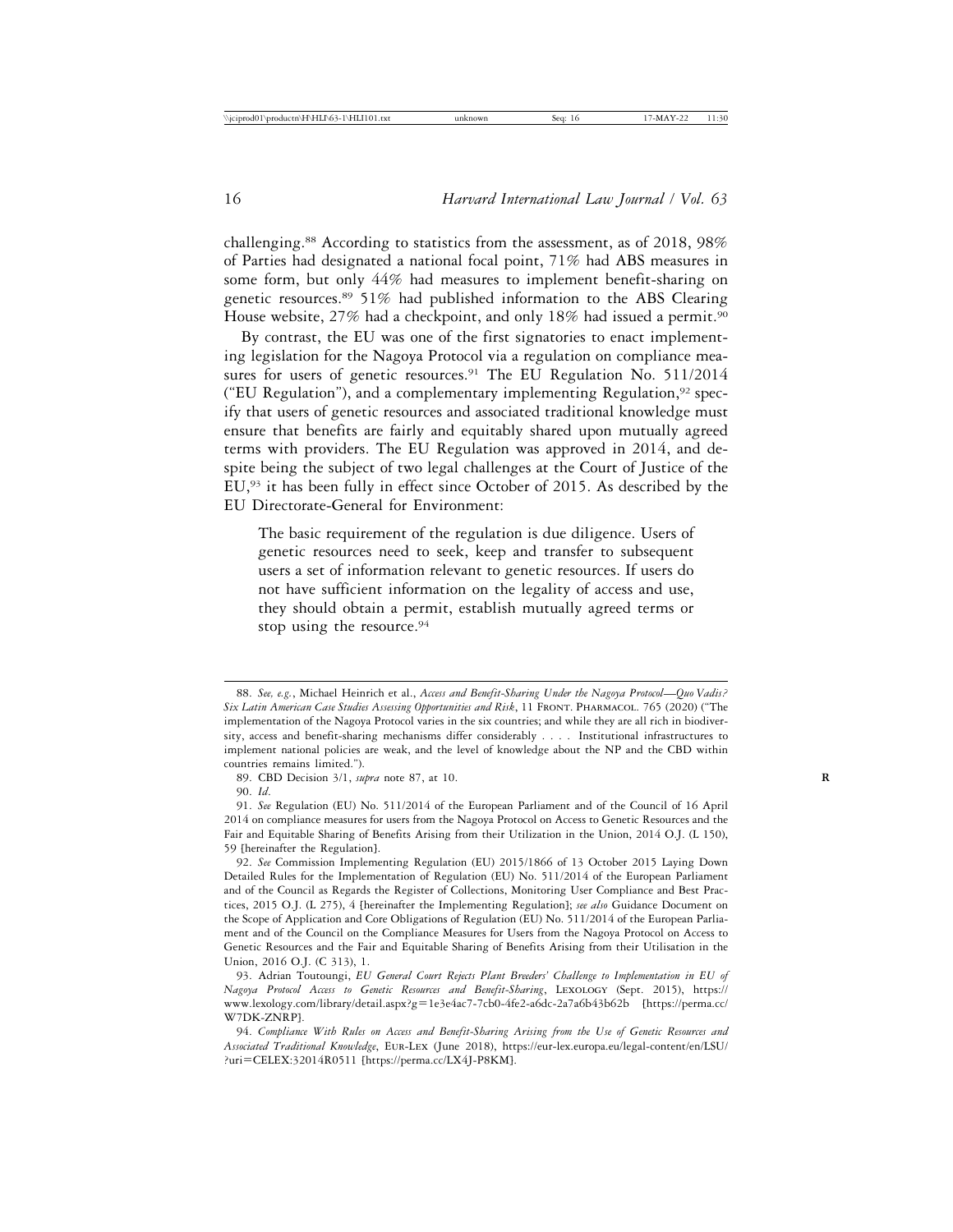The EU's desire to ensure, as far as possible, its users' compliance with other Parties' ABS laws is commendable, and certainly intended to enhance the effectiveness of the Nagoya Protocol overall. However, treaty implementation is highly resource-intensive, and a recent study of user experiences with the EU Regulation identifies a variety of challenges experienced by EU users and member states in effectuating the EU Regulation.<sup>95</sup>

If implementation and compliance have been challenging in the wellresourced EU, it is not surprising that many poorer countries without the EU's financial, legal, and administrative resources have struggled mightily with implementing the Nagoya Protocol. Implementation requires the drafting of new laws and regulations, clear, easy to understand and expeditious processes for researchers to gain permission to access genetic resources, and realistic benefit-sharing obligations for access and use, among many other things. Moreover, implementation often requires consultations with sometimes large and diverse groups of IPLCs who may or may not have developed their own community protocols addressing who is authorized to negotiate for the group, who is entitled to share in benefits, what types of restrictions should be placed on usages, and more.<sup>96</sup>

Consider, for example, Guinea, the country from which the Ebola virus strain that Regeneron used to develop Inmazeb™ originated. Guinea is a least developed country, one of the poorest on the planet, with a gross national income per capita of US \$930 in 2019.97 Guinea is a party to the CBD and ratified the Nagoya Protocol in 2015 but has no implementing legislation yet. According to Guinea's *Interim National Report on the Implementation of the Nagoya Protocol*, 98 as of mid-2019, the country had no specific legal framework for ABS, no access conditions, and lacked rules and procedures to formalize the documentation necessary to facilitate access to genetic resources.99 These deficiencies were identified as being due to a lack of technical, human, and financial capacities to develop and implement a specific legal framework for the Nagoya Protocol.

<sup>95.</sup> *See* Milieu Law & Policy Consulting, *Analysis of Implications of Compliance with the EU ABS Regulation for Research Organisations and Private Sector Companies*, Milieu Law & Pol'y Consulting 16 (May 2020), https://ec.europa.eu/environment/nature/biodiversity/international/abs/pdf/ABS%20Regulation\_ Report%20on%20Compliance%20Implications%20for%20public%20and%20private%20sectors.pdf [https://perma.cc/N64J-5DPD].

<sup>96.</sup> *See* Natural Justice & ABS Capacity Development Initiative, *Experiences and Lessons Learned from the Development and Implementation of Community Protocols and Procedures: Contribution to the First Assessment and Review of the Effectiveness of the Nagoya Protocol*, Nat. Just. 10, www.cbd.int/abs/submissions/assessment/ naturaljustice-abs-initiative-en.pdf [https://perma.cc/S8LV-VJZC].

<sup>97.</sup> Gross National Income-*Guinea*, WORLD BANK, https://data.worldbank.org/indicator/NY.GNP. ATLS.CD?locations=GN [https://perma.cc/64NK-LRMH].

<sup>98.</sup> Guinea*,* Interim Nat'l Rep. on the Implementation of the Nagoya Protocol (The Access and Benefit-Sharing Clearing-House 2019).

<sup>99.</sup> *Id.* However, the report notes that access to biological resources is governed to some extent by livestock, fishing, wildlife, forest codes, "and other documents such as the strategy and the action plan for the conservation of biological diversity (2015-2025)" (translated from the French original using Google Translate).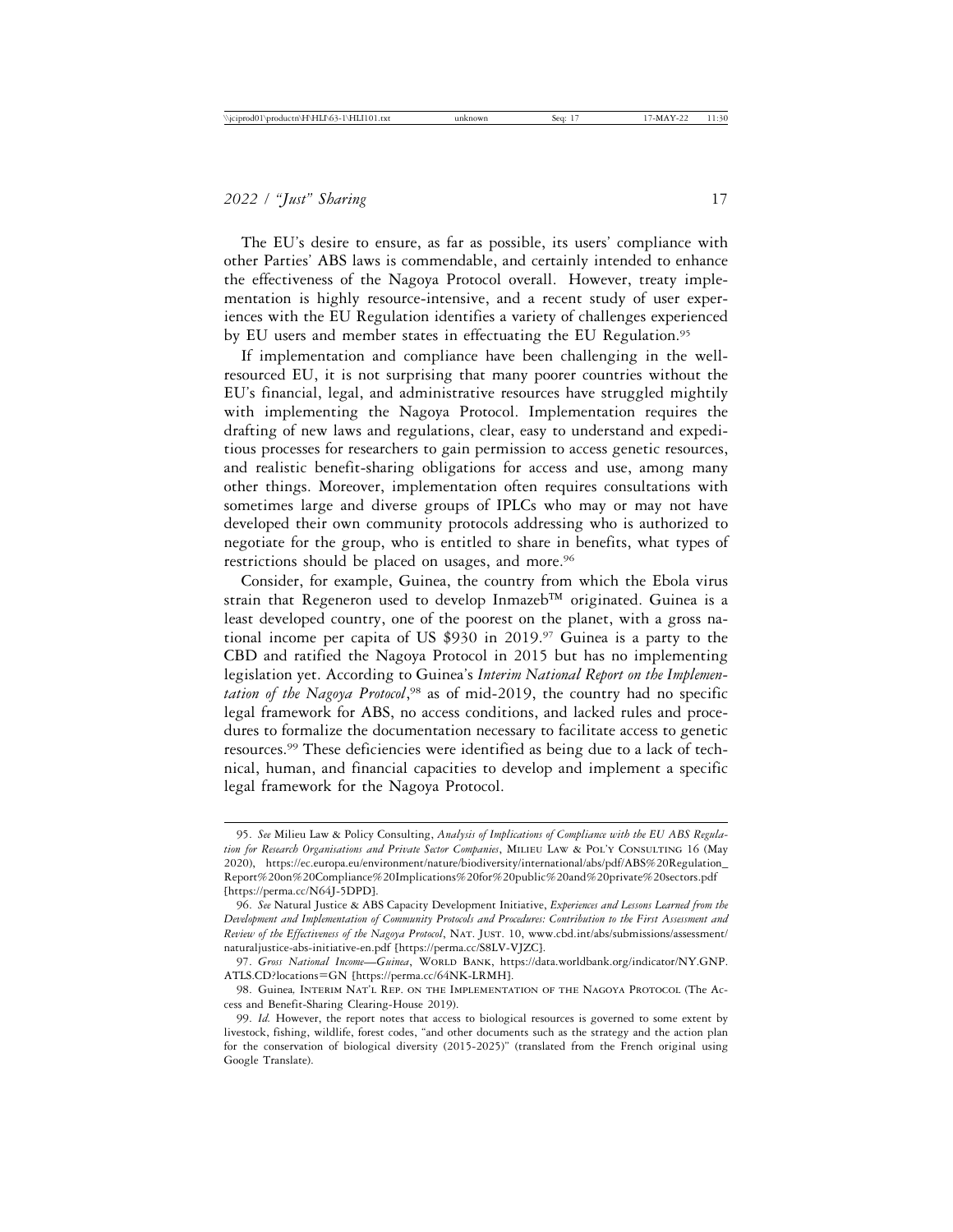Thus, when dealing with countries like Guinea, users may lack clarity regarding the process for accessing and using genetic resources, and they may also lack legal certainty if no IRCC can be granted. Where associated traditional knowledge is involved, users may not know who to negotiate with regarding access, benefit-sharing, and consent.<sup>100</sup> As a result, users may be less inclined to access resources from such countries, engage in research collaborations, or share benefits, to the detriment of provider and IPLC development goals.

The EU Regulation only applies to genetic resources and associated traditional knowledge in Nagoya Protocol members with actual ABS measures in place. Because research projects often span years, if not decades, challenges with the Nagoya Protocol are, in some cases, just beginning to be identified. According to one report, some EU genetic resource users have already experienced difficulties in obtaining the necessary proof of ABS compliance from provider countries.<sup>101</sup> This is not surprising, since as of October 2020, only 1934 total IRCCs had been issued by a mere 22 out of 127 countries party to the Nagoya Protocol at that time.102 Furthermore, almost 80% of those IRCCs were issued by either India (1283) or France (233) leaving the remaining few distributed across 20 countries.<sup>103</sup>

Thus, an unintended consequence of the EU's otherwise commendable and brisk action has been frustration and disenchantment with the ultimate workability of the Nagoya Protocol's bilateral ABS framework, and an understandable resistance to the possible expansion of the Nagoya Protocol's reach to include digital sequence information.<sup>104</sup>

<sup>100.</sup> *See* Natural Justice & ABS Capacity Development Initiative, *supra* note 96 (describing challenges **R** and successes with the development of IPLC bio-community protocols). This is also intertwined with the fact that the contracts may be set up between states and private companies at the expense of indigenous and local communities possibly resulting in a lack of control for IPLCs over the ecosystems they have developed and maintained, which are essential to their heritage and livelihoods. *See* Koutouki & Rogalla von Bieberstein, *supra* note 50, at 518–19, 531. **R**

<sup>101.</sup> *See* Milieu Law & Policy Consulting, *supra* note 95 ("All the interviewees reported how they all **R** had to write and call several times before obtaining an answer (if any), and how in most of the cases communicating in the local language is a pre-requisite for any further exchange of information. Understanding which authority to contact and which one is the Competent Authority, and what is the specific legal framework in the provider country is reported as a major issue by all the interviewees . . . . They did not report additional costs, but only additional time and delays (up to one year) for obtaining the necessary agreements.").

<sup>102.</sup> *See Access and Benefit-Sharing Clearinghouse*, Convention on Biological Diversity, https:// absch.cbd.int/ [https://perma.cc/6EGG-GWFX].

<sup>103.</sup> *Id*.

<sup>104.</sup> *See* Milieu Law & Policy Consulting, *supra* note 95, at 28 ("[A]ll interviewees [state] that com- **R** petitiveness of European business will significantly weaken if the scope of the EU ABS Regulation was broadened to include digital sequence information (DSI).").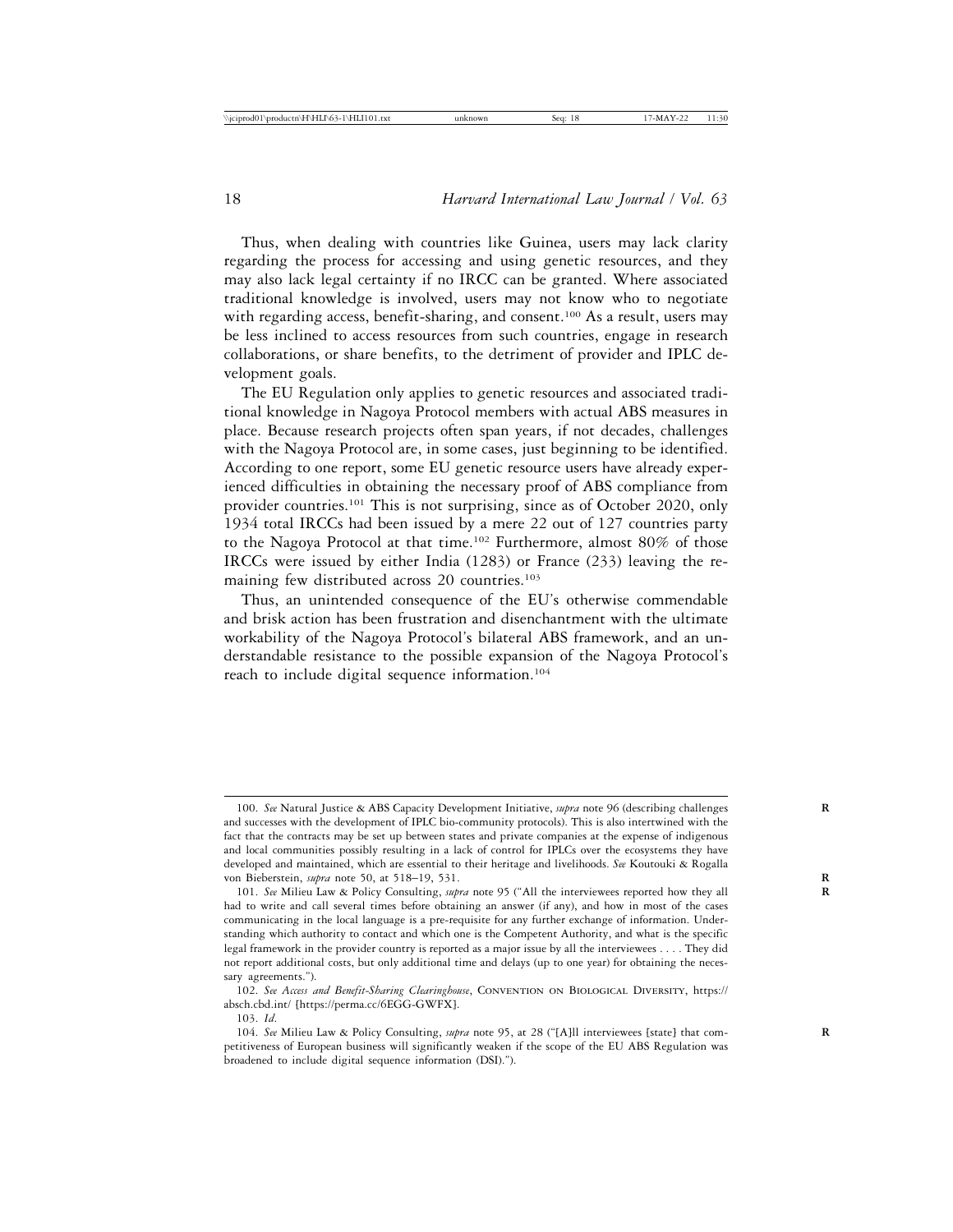# II. Digital Sequence Information, The CBD, And The Nagoya Protocol

October 2020 was intended to be a watershed moment for the CBD. COP15/MOP4 was to be held in Kunming, China, reflecting on ten years since the adoption of the Nagoya Protocol, reckoning with the inability of any Party to meet the Aichi Biodiversity Targets,<sup>105</sup> and adopting a post-2020 biodiversity framework.106 Of course, the global pandemic has postponed the Parties' consideration of these and other issues in Kunming until 2022, including the hot topic of DSI and its place in the CBD and Nagoya Protocol.

The issue of DSI has taken on considerable importance in the context of these agreements due to advances in technology and legal and policy developments. The mapping of the human genome was a unique accomplishment that, building on earlier legislative, judicial, and technological advances, ushered in the age of biotechnology and its use to address some of the most confounding challenges of our time.107 More recently, the award of the 2020 Nobel prize in Chemistry to Drs. Jennifer Doudna and Emmanuelle Charpentier was a notable recognition of the disruptive potential of the CRISPR-Cas gene editing discovery to develop therapeutic solutions to debilitating diseases, provide agricultural advances to boost the global food supply, and to change the very nature of humanity with germ-line editing.108

Gene editing techniques are one category of tools that facilitate DSI utilization, but many others have been developed over the years as well, including the ability to use viral vectors to insert genes, and to use polymerase chain reaction to rapidly reproduce large amounts of DNA fragments. Also important have been advances in understanding genomic engineering, the creation of open access online databases, and the invention of various analytical tools.109 Also, the dramatic reduction in the cost to synthesize, sequence, generate, and utilize genomic information has led to a race to digitize most lifeforms on the planet. According to the National Human Genome Re-

108. Jennifer A. Doudna & Samuel H. Sternberg, A Crack in Creation 13, 20 (2017).

<sup>105.</sup> Secretariat of the Convention on Biological Diversity, Global Biodiversity Out-LOOK 5, 10 (2020) ("At the global level none of the 20 targets have been fully achieved, though six targets have been partially achieved.").

<sup>106.</sup> *See* Secretariat of the Convention on Biological Diversity, *Processes and Meetings*, Convention on Biological Diversity, https://www.cbd.int/process/ [https://perma.cc/983U-6CC3].

<sup>107.</sup> *See* Leroy Hood & Lee Rowen, *The Human Genome Project: Big Science Transforms Biology and Medicine*, 5 Genome Med. 79 (2013); *see also What is the Human Genome Project?*, Nat'l Hum. Genome Rsch. Inst. (Oct. 28, 2018), https://www.genome.gov/human-genome-project/What [https://perma.cc/ FK9W-DLWS] (quoting Dr. Francis Collins describing the Human Genome Project as "a transformative textbook of medicine, with insights that will give health care providers immense new powers to treat, prevent and cure disease.").

<sup>109.</sup> *See, e.g.*, Susan Hockfield, The Age of Living Machines: How Biology Will Build the Next Technology Revolution 5, 38, 129 (2019); Geoff Baldwin et al., Synthetic Biology: A Primer (2016); L. J. Kahl & D. Endy, *A Survey of Enabling Technologies in Synthetic Biology*, 7 J. Biol. Eng. 13 (2013).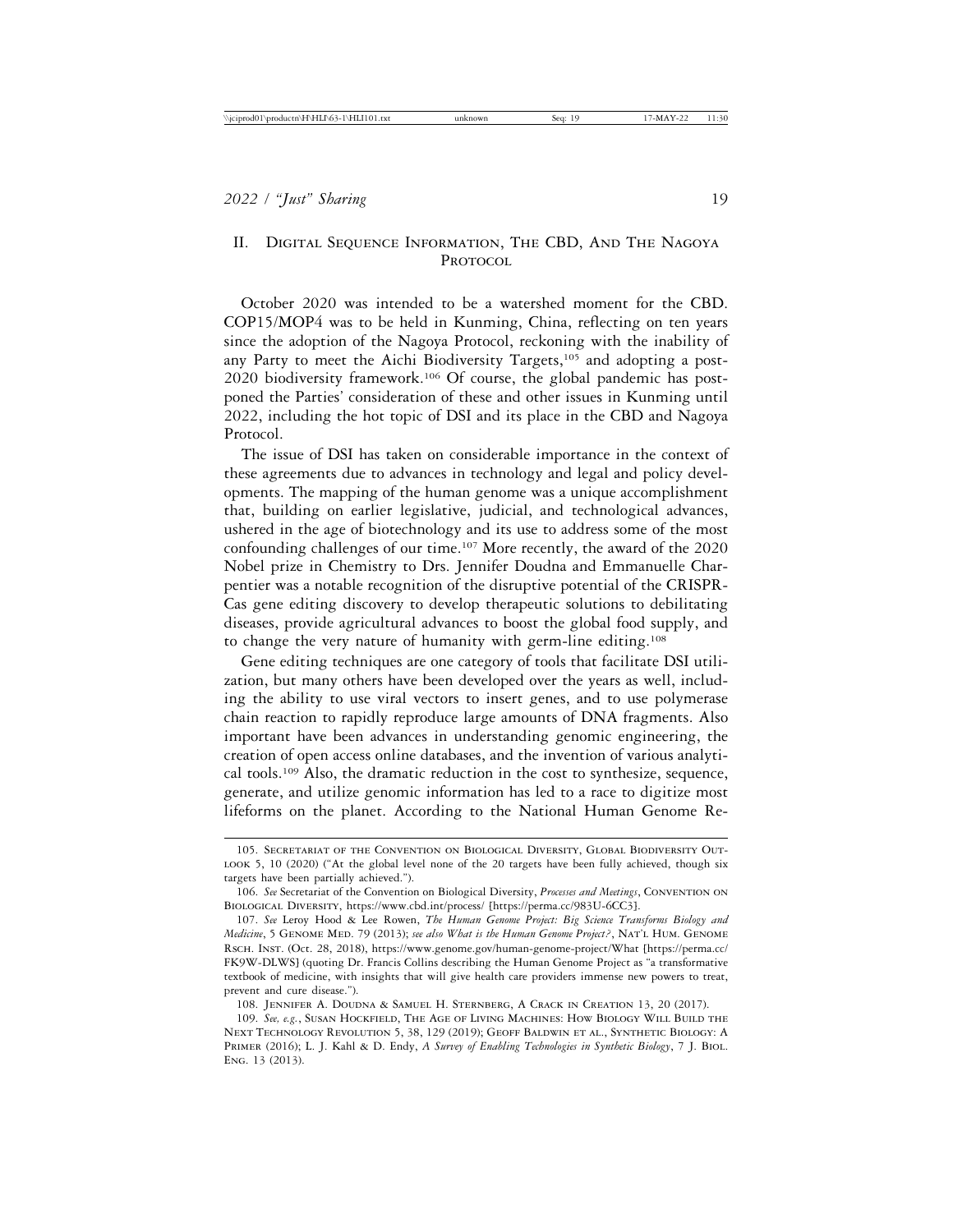search Institute, while it cost between \$500 million and \$1 billion to sequence the reference human genome in 2000, by 2006, the cost had dropped to  $\sim$ \$14 million and by late 2015 to below \$1,500.<sup>110</sup>

The low cost of genome sequencing and the high value of aggregated sequences for screening and alignment searching is leading to more sequences being uploaded to publicly accessible databases and thus to less need to access physical genetic material. This conceptual "de-materialization" of genetic material has the potential to enable researchers and corporate entities to bypass CBD and Nagoya Protocol benefit-sharing obligations, much to the consternation of many Parties in biodiversity-rich, but economically poor countries.

## *A. DSI Technological Developments Affecting Treaty Obligations*

The issue of ABS for DSI has thrown a proverbial wrench into the international treaty-based ABS machinery. Stymied expectations are leading to calls for the development of new domestic laws and new or modified international agreements, as well as generating disputes over the proper interpretation of existing laws and treaties.

Although there were some discussions of sequence information issues in the Nagoya Protocol negotiations, they did not gain sufficient traction to warrant an explicit reference in the final agreement. Instead, the CBD and Nagoya Protocol both were drafted primarily with tangible genetic resources in mind, and neither facially addresses the rather different set of "intangible" concerns implicated by DSI. As the civil society organizations ETC Group and Friends of the Earth note in relation to developments in synthetic biology<sup>111</sup>:

While "traditional" biopiracy involves the physical removal of material from a community to private hands, synthetic biology enables "digital biopiracy" where the DNA of an organism is sequenced in situ, uploaded to the internet as information, and then transferred digitally to a DNA synthesizer to be copied and rebuilt elsewhere. This digital transfer of DNA sequences does not even require a MTA since no physical material is transferred. Yet, the technology allows corporations, governments and individuals

<sup>110.</sup> *The Cost of Sequencing a Genome*, Nat'l Hum. Genome Rsch. Inst., https://www.genome.gov/ about-genomics/fact-sheets/Sequencing-Human-Genome-cost [https://perma.cc/WR3N-8JLW].

<sup>111.</sup> Although there is no agreed definition for the phrase, synthetic biology can be defined as "a field of science that involves redesigning organisms for useful purposes by engineering them to have new abilities. Synthetic biology researchers and companies around the world are harnessing the power of nature to solve problems in medicine, manufacturing and agriculture." *Synthetic Biology*, Nat'l Hum. Genome Rsch. Inst., https://www.genome.gov/about-genomics/policy-issues/Synthetic-Biology [https://perma.cc/J9AF-XAQT].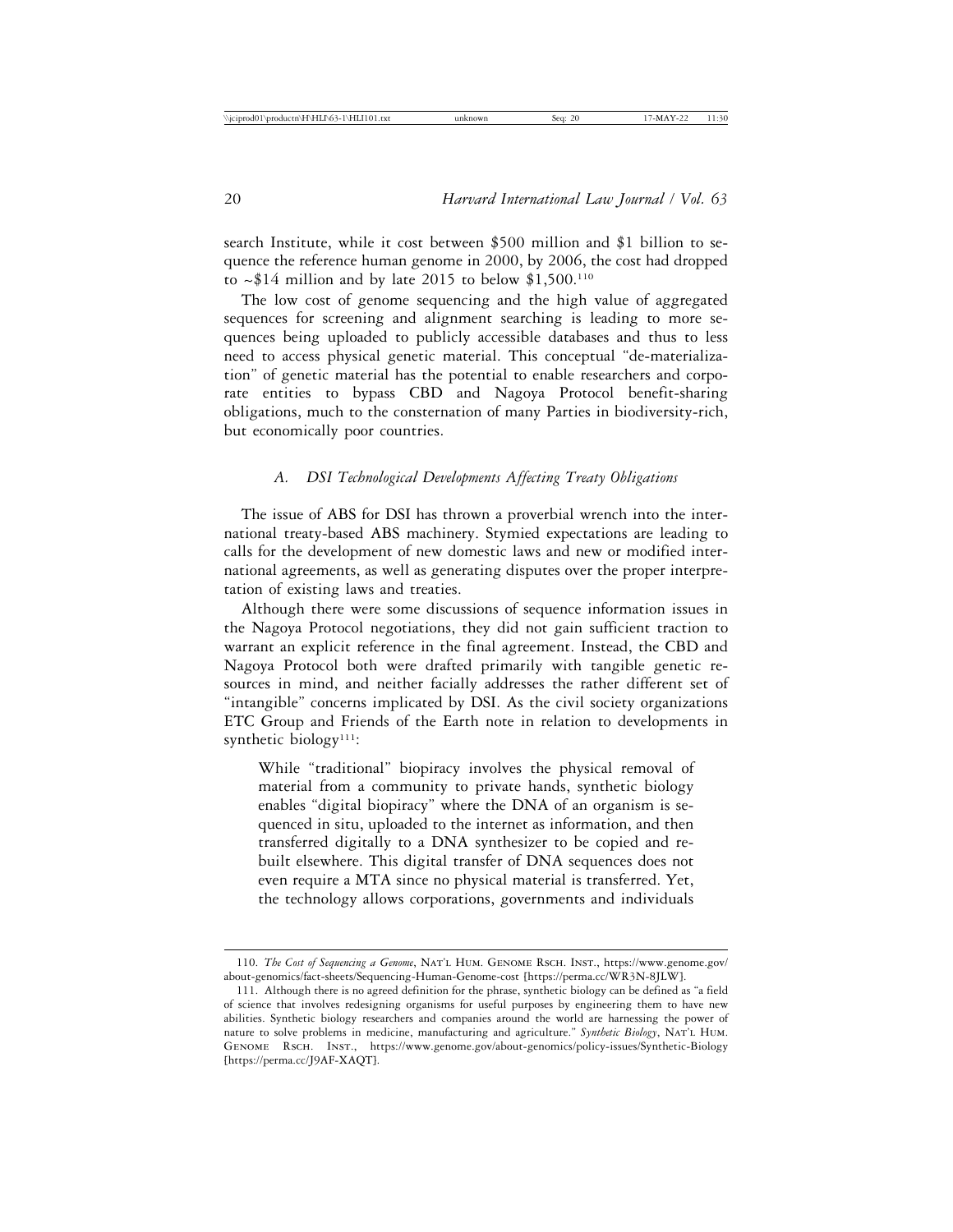to freely take genetic material for private use in new synthetic organisms, which can then be patented as inventions.<sup>112</sup>

Such concerns seem justifiable in light of the wide availability of genome information and tools that can be used to construct modified or fully novel gene sequences that can be emailed or uploaded to commercial enterprises and synthesized to specification.<sup>113</sup> For example, a 2017 study for the United Nations Food and Agriculture Organization's International Treaty on Plant Genetic Resources for Food and Agriculture ("ITPGRFA") strikingly highlighted the potential for ABS obligations to be bypassed with the following quote from an interviewed synthetic biology researcher:

"[B]efore, *we had to ask for the material* . . . if we wanted to repeat or to continue the work . . . that had been done in other labs. But now because of synthetic biology, it's quite easy to standardize some very complex construct and it's easy to do CRISPR. So for instance, if we want to do something and *say nothing to anybody* – let's say someone published something interesting and I want to reproduce or do some specific work on it – *I could just use the data that was published to reproduce [it] myself* . . . and do it very quickly . . . [T]en years ago it was quite complicated. It was easier to ask . . . people [to send the material]. But now . . . if you want to do something very complex, you just do it on your computer and [send it to a foundry]  $\ldots$  the company will do it for you – it's very cheap."114

These developments illustrate what Professor Moses calls "the capacity of new technology to enable new forms of conduct, including alteration of the means by which similar ends are achieved."115 Being able to extract value from a genetic resource without needing to physically access the genetic resource allows researchers to achieve desired ends without the means of

<sup>112.</sup> *Synthetic Biology 101 Fact Sheets from Friends of the Earth*, SynBioWatch (May 15, 2013), https:// www.synbiowatch.org/2013/05/synthetic-biology-101-some-technical-details-from-friends-of-the-earth/ [https://perma.cc/CTY2-4KWV].

<sup>113.</sup> One such tool is the free "Gene Designer" software available from www.DNA2.0.com. *See First Self-Replicating, Synthetic Bacterial Cell Constructed by J. Craig Venter Institute Researchers*, J. Craig Venter Inst. (May 20, 2010), https://www.jcvi.org/media-center/first-self-replicating-synthetic-bacterial-cellconstructed-j%C2%A0craig-venter-institute [https://perma.cc/GK36-VCZH]. "Genomic science . . . is enabling researchers to "read" the genetic code of organisms from all branches of life . . . Sequencing genomes has now become routine, giving rise to thousands of genomes in the public databases. In essence, scientists are digitizing biology by converting the A, C, T, and G's of the chemical makeup of DNA into 1's and 0's in a computer." First Self-Replicating Synthetic Bacterial Cell, J. CRAIG VENTER Inst., https://www.jcvi.org/research/first-self-replicating-synthetic-bacterial-cell [https://perma.cc/ T2X5-47CF].

<sup>114.</sup> Eric Welch et al., Potential Implications of New Synthetic Biology and Genomic Research Trajectories on the International Treaty for Plant Genetic Resources for FOOD AND AGRICULTURE 12 (FAO, 2017) (emphasis added). This scoping report was commissioned by the Secretariat of the International Treaty on PGRFA, FAO. *Id*.

<sup>115.</sup> Moses, *supra* note 30, at 245. **R**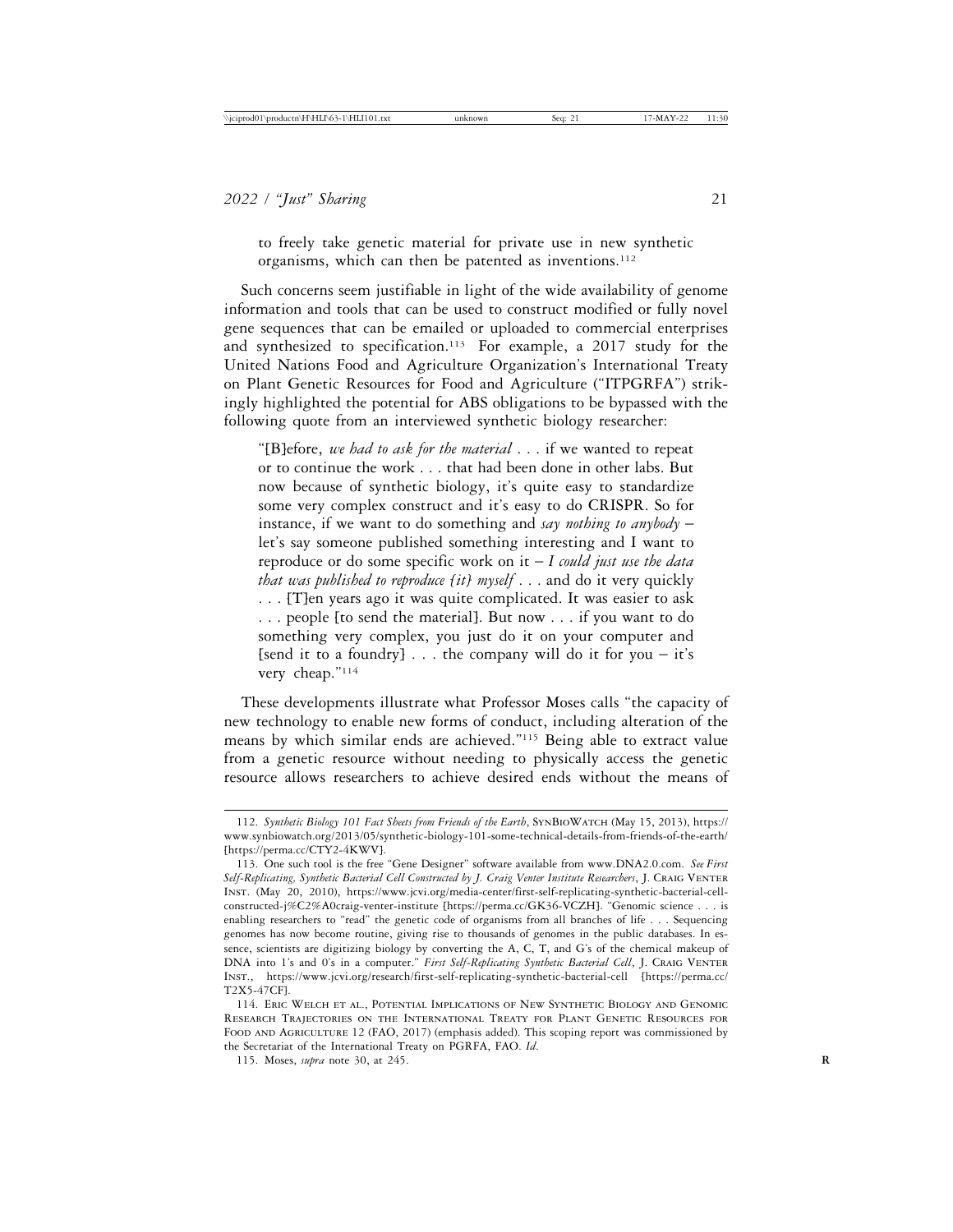obtaining PIC and negotiating MAT with a country for use of the resource. Consequently, the extracted value is not made the subject of a benefit-sharing agreement as many adopters of the Nagoya Protocol likely envisioned.

Nevertheless, it is important to note that there has been a mismatch between reality and expectations on *both* sides of the ABS divide. Some biodiverse provider states in the global South restrict access to their resources out of fear of exploitation by companies from high income countries. In Indonesia, one of the most species-rich countries on earth, foreign researchers are almost completely barred from accessing genetic resources for study.116 In fact, in 2007 the Indonesian government refused to share samples of an influenza virus, arguing that it would be used to create vaccines that Indonesian civilians could not afford.117

On the other side, the costs of complying with Nagoya Protocol legislative requirements have far exceeded what many users and governments anticipated. In the EU, some users report costs of obtaining PIC/MAT as between EUR 500 to EUR 10,000 per negotiation, requiring up to 500 personnel hours, and taking up to three years to conclude.118 Such delays to research projects can be costly in the fast-paced environment in which many therapeutics, cosmetics, and even agricultural products are developed. Given these kinds of concerns, user reluctance to engage with the Nagoya Protocol bilateral scheme, let alone expand it to DSI, seems eminently understandable.119

"Digital biopiracy" concerns are creating reluctance on the part of some provider countries to enter into even non-commercial research agreements due to the fear that DSI obtained from analyzing genetic material under a PIC/ABS agreement may be uploaded to publicly accessible databases and then used by researchers to develop lucrative, ABS-free, modified organisms and products for commercial applications.120 As such, it is not surprising to see some provider country governments using the tools that they do have—

<sup>116.</sup> *See* Max Kozlov, *Science with Borders: Researchers Navigate Red Tape*, The Scientist (Mar. 1, 2021), https://www.the-scientist.com/careers/science-with-borders-researchers-navigate-red-tape-68443 [https:// perma.cc/NZ65-R6N9].

<sup>117.</sup> *Id*.

<sup>118.</sup> *See* Milieu Law & Policy Consulting, *supra* note 95, at 16. It should be noted, however, that **R** somewhat similar delays can attend the negotiation of licensing agreements between companies and universities to transfer technology. *See* Kate Sheridan, *Licensing Biotech Breakthroughs Is a Contentious, Painful Slog. Can the Process Be Fixed?*, STAT+ (Oct. 26, 2021) ("At their worst . . . , negotiations can be hellishly contentious. Venture capitalists may come away believing tech transfer officers have an inflated sense of the value of their university's work and are stymieing them without reason, while tech transfer officers may feel that venture capitalists are plotting to rip off their students and faculty or their institution.").

<sup>119.</sup> *See, e.g.*, Sarah Laird et al., *Rethink the Expansion of Access and Benefit-Sharing*, 367 Science 1200, 1200 (2020) ("Many in the scientific community with ABS experience are concerned that DSI might be captured by the same complex ABS policies that they currently must navigate to access physical samples").

<sup>120.</sup> *See* Alain Pottage, *Too Much Ownership: Bio-Prospecting in the Age of Synthetic Biology*, 1 Biosocieties 137, 154–155 (2006). This is particularly ironic and problematic as Article 8 of the Nagoya Protocol explicitly encourages countries to ease access requirements for non-commercial research projects.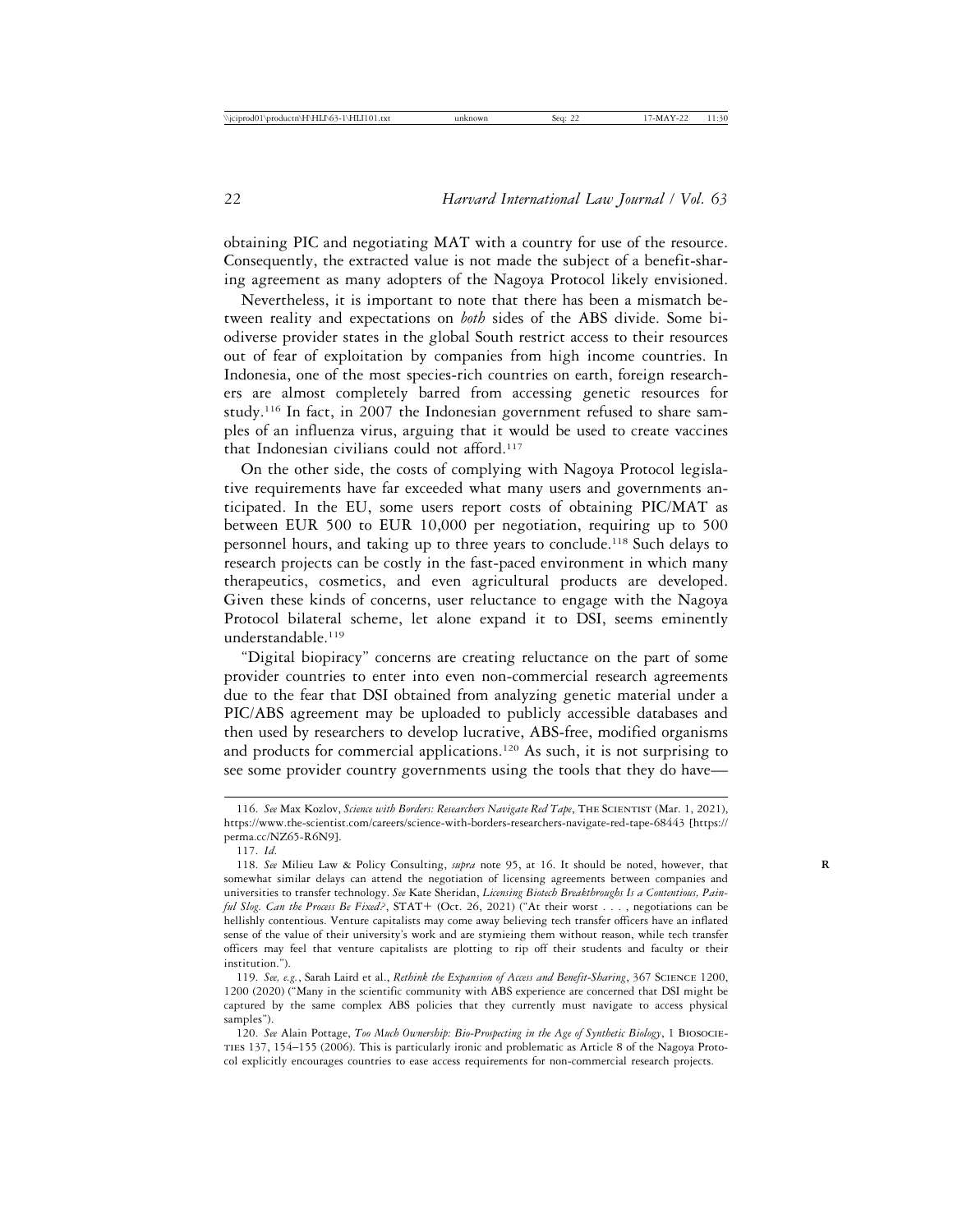categorizing DSI as a genetic resource under the CBD and imposing access restrictions—to generate leverage for benefit-sharing negotiations.121

## *B. DSI at the CBD*

The term "digital sequence information" occupies an odd place in the CBD and Nagoya Protocol discussions. It was first placed on the agenda at the 2016 COP13/MOP2122 in Cancun, Mexico during which the Parties authorized the commissioning of a study on the concept and scope of the phrase and the convening of an Ad Hoc Technical Expert Group ("AHTEG") to consider the study. The AHTEG was also charged with making recommendations to the Subsidiary Body on Science, Technical and Technological Advice ("SBSTTA") which would report to COP14/MOP3 on any potential implications of the use of digital sequence information on genetic resources for the three objectives of the CBD.123 Considering the controversial nature of the topic and the lack of consensus on basic concepts, it is perhaps not surprising that the AHTEG was unable to agree on much of anything except the fact that DSI was a placeholder phrase and likely not the best term for the concept, but to continue to use it until Parties reach an agreement on a different phrase.<sup>124</sup>

It seems clear that at least some Parties to the COP14/MOP3 negotiations viewed the DSI issue through a justice lens. The parties recognized that the use of and access to digital sequence information contributes to furthering scientific research relating to biological diversity, food security and human, animal, and plant health.<sup>125</sup> They also recognized the inability of many to participate in developing those contributions due to technological capacity limitations, and DSI's potential to bypass benefit-sharing through lack of traceability. As shared by South Africa in a submission to the CBD Secretariat, the country lacked a concrete case study for DSI because "DSI might be accessed under academic research terms, uploaded onto databases, and end up being used commercially, potentially by multiple dif-

<sup>121.</sup> Although addressing a different issue, Paul Stephan's observations apply here as well: "A successful world economy based on as well as promoting technological progress can still fall victim to those who lose out in the process." Paul Stephan, Sovereignty and the World Economy 36 (Va. Pub. L. & Legal Theory Rsch. Paper No. 2020-57, Va. L. & Econ. Rsch. Paper No. 2020-12, 2020).

<sup>122.</sup> Since the Nagoya Protocol came into effect at the 2014 COP, the COP now also serves as the MOP, the meeting of the parties to the Nagoya Protocol.

<sup>123.</sup> *See* Sarah Laird & Rachel Wynberg, *Fact-Finding and Scoping Study on Digital Sequence Information on Genetic Resources in the Context of the Convention on Biological Diversity and the Nagoya Protocol*, U.N. Doc. CBD/DSI/AHTEG/2018/1/3, p. 1 (Jan. 2018).

<sup>124.</sup> *See* Ad Hoc Technical Expert Group on Digital Sequence Information on Genetic Resources, *Report of The Ad Hoc Technical Expert Group on Digital Sequence Information on Genetic Resources*, U.N. Doc. CBD/DSI/AHTEG/2018/1/4 (Feb. 2018). In the interest of full disclosure, I served as a member of the 2018 AHTEG.

<sup>125.</sup> Conference of the Parties to the Convention on Biological Diversity, *Decision Adopted by the Conference of the Parties to the Convention on Biological Diversity: 14/20. Digital Sequence Information on Genetic Resources,* U.N. Doc. CBD/COP/DEC/14/20, 1 (Nov. 2020) [hereinafter Decision 14/20].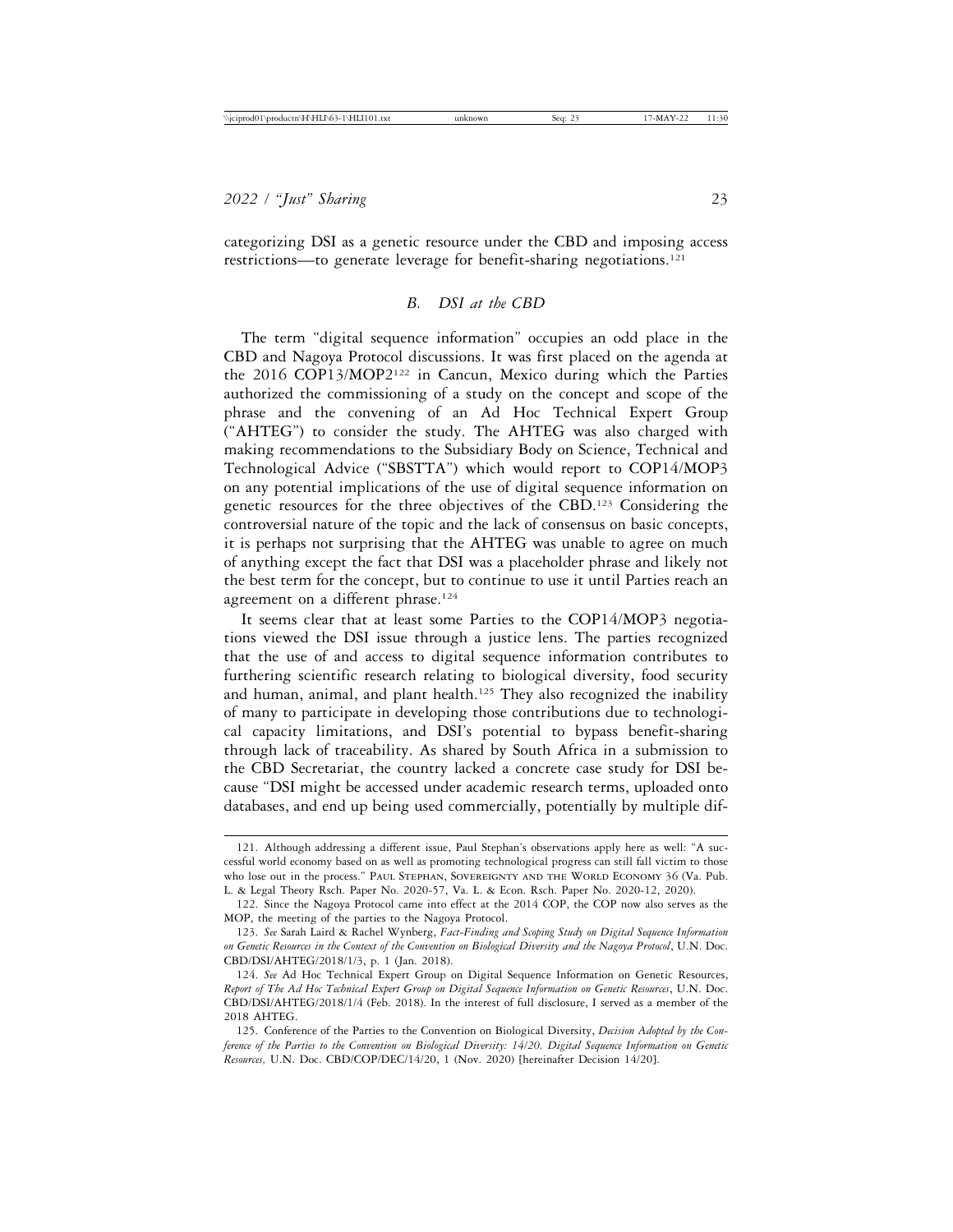ferent users, without the original providers [being] aware of or involved in this process."126

DSI was thus a key issue in November 2018 at COP14/MOP3 in Sharm El-Sheikh, Egypt. There, in adopting COP Decision 14/20, the Parties recognized 1) the importance of DSI for the three objectives of the CBD, 2) the need for conceptual clarity on DSI, and 3) the benefits of access to and use of DSI in scientific research, biological diversity, food security and more.<sup>127</sup> They also recognized that many countries need a greater capacity to access and utilize DSI, that there is a divergence of views among Parties regarding DSI and benefit-sharing, and that there is a lack of information regarding many aspects of DSI utilization and regulation.

Decision 14/20 established a science and policy-based process entailing: 1) the submission of views and information by interested parties, 2) the commissioning and peer review of four DSI studies, and 3) work by a new AHTEG which would review the submissions and studies and provide outcomes to an Open-Ended Working Group ("OEWG") to ultimately be deliberated at COP15/MOP4 in Kunming, China in relation to the post-2020 biodiversity framework.<sup>128</sup>

#### *C. The Decision 14/20 DSI Studies*<sup>129</sup>

Articulation of a science and policy-based process necessitated the commissioning of peer-reviewed studies to inform that process and provide answers to questions raised during the COP14 discussions. In particular, Parties sought studies regarding: the scope and concept of DSI and how it is currently being used, the nature and scope of DSI in public and private databases and whether it can be traced for benefit-sharing purposes, and the extent to which Parties have already begun regulating DSI in their domestic regimes. To effectuate the Decision, the CBD Secretariat commissioned the following four studies:

128. See Decision 14/20, *supra* note 126, at 2–3. **R**

129. The studies are available at https://www.cbd.int/meetings/DSI-AHTEG-2020-01 [https:// perma.cc/QE5A-KYQH].

<sup>126.</sup> Ad Hoc Technical Expert Group on Digital Sequence Information on Genetic Resources, *Compilation of Views and Information on Digital Sequence Information on Genetic Resources Submitted Pursuant to Paragraphs 9 and 10 of Decision 14/20*, U.N. Doc. CBD/DSI/AHTEG/2020/1/INF/1, at 40 (Feb. 4, 2020); *see also* The Berne Declaration et al., The Bittersweet Taste of Stevia (Ronnie Hall ed., 2015) (arguing that commercialization of Stevia substitute sweeteners using synthetic biology (via DSI) is violating the ABS rights of the Guaraní people in Paraguay and Brazil who first discovered and communicated the sweetening properties of Stevia leaves).

<sup>127.</sup> Conference of the Parties to the Convention on Biological Diversity, *Decision Adopted by the Conference of the Parties to the Convention on Biological Diversity: 14/20. Digital Sequence Information on Genetic Resources,* U.N. Doc. CBD/COP/DEC/14/20 (Nov. 2020). Decision NP-3/12 under the Nagoya Protocol supported Decision 14/20 and requested the OEWG to report to it the COP/MOP as well. *See also* Secretariat of the Convention on Biological Diversity, *What Has Been Done on Digital Sequence Information* on Genetic Resources?, CONVENTION ON BIOLOGICAL DIVERSITY (2020), https://www.cbd.int/dsi-gr/ whatdone.shtml [https://perma.cc/8PQU-Z38S].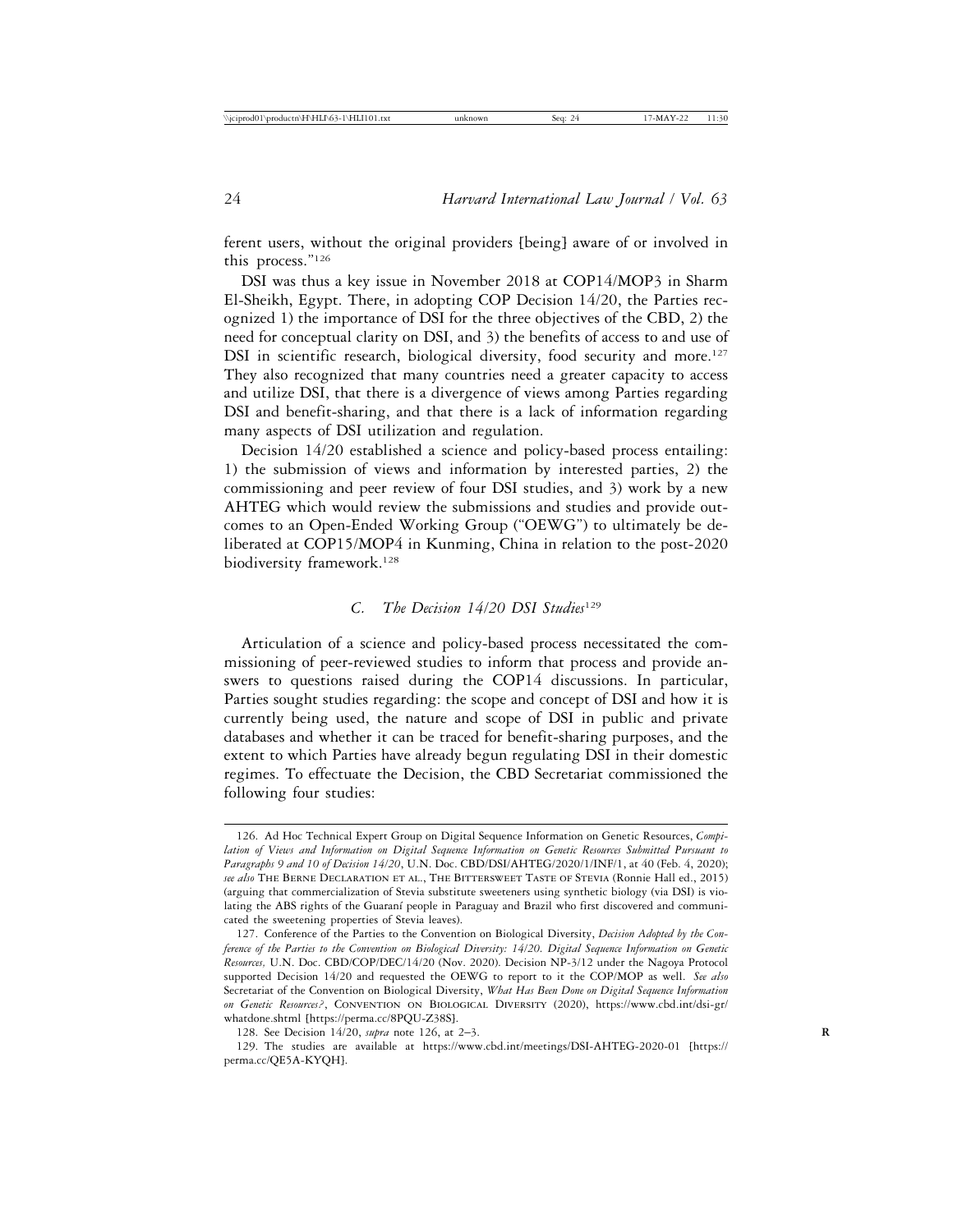*Study #1: Digital Sequence Information on Genetic Resources: Concept, Scope and Current Use*<sup>130</sup>

This study provides a helpful technical background and context for DSI discussions. It also identified four (narrow to broad) possible groupings of information that could be considered to be within the scope of DSI, evaluated the appropriateness of DSI and other terms such as genomic sequence data, that might be a better subject matter fit, and also explained some of the ways DSI is currently utilized in life sciences research.<sup>131</sup>

# *Studies #2 and 3: Combined Study on Digital Sequence Information (DSI) in Public and Private Databases and Traceability*<sup>132</sup>

The authors' combined study #2 on traceability of digital information, including how traceability is addressed by databases, and study #3 on public and, where possible, private, databases, their terms, access conditions, biological scope and the size, numbers of accessions and their origin, governing policies, and providers and users, into a single study. They also limited their research to one particular type of DSI, nucleotide sequence data ("NSD").

The study identified more than 1,600 databases which contain "trillions" of nucleotide bases, the vast majority of which link directly or indirectly to the International Nucleotide Sequence Database Collaboration ("IN-SDC").133 This collaboration is a consortium of three of the largest and most commonly used databases: GenBank at NCBI in the United States, the European Molecular Biology Laboratory-European Bioinformatics Institute in the United Kingdom, and the Data Bank of Japan at the National Institute of Genetics, all of which share their contents and provide tools to advance research which relies on biological information.

Together, these databases contain a large and rapidly growing amount of sequence data and other possible forms of DSI. As of August 2021, GenBank contained over 940 billion bases, with the number of bases doubling approximately every 18 months.<sup>134</sup> Moreover, the amount of publicly

<sup>130.</sup> Wael Houssen et al., *Digital Sequence Information on Genetic Resources: Concept, Scope and Current Use*, U.N. Doc. CBD/DSI/AHTEG/2020/1/3, annex (Jan. 29, 2020).

<sup>131.</sup> *Id*. at 4, 46.

<sup>132.</sup> Fabian Rohden et al., *Combined Study on Digital Sequence Information in Public and Private Databases and Traceability*, U.N. Doc. CBD/DSI/AHTEG/2020/1/4, annex (Jan. 29, 2020).

<sup>133.</sup> *Id*. at 16.

<sup>134.</sup> *Genbank and WGS Statistics*, Nat'l Ctr. For Biotechnology Info. https:// www.ncbi.nlm.nih.gov/genbank/statistics/ [https://perma.cc/N8V9-Q35X]. DSI in other repositories such as the Protein Data Band and various natural product databases also can be used to develop valuable therapeutic products. *See* Margo A. Bagley & Frederic Perron-Welch, *Study to Identify Specific Cases of Genetic Resources and Traditional Knowledge Associated with Genetic Resources That Occur in Transboundary Situations or for Which It Is Not Possible to Grant or Obtain Prior Informed Consent, Subsidiary Body on Implementation*, U.N. Doc. CBD/SBI/3/15/Add.1 (13 Jul., 2020); Helen M. Berman et al., *The Future of the Protein Data Bank,* 99 Biopolymers 218 (2013); Maria Sorokina & Christoph Steinbeck, *Review on Natu*ral Products Databases: Where to Find Data in 2020, 12 J. CHEMINFORMATICS 20 (2020).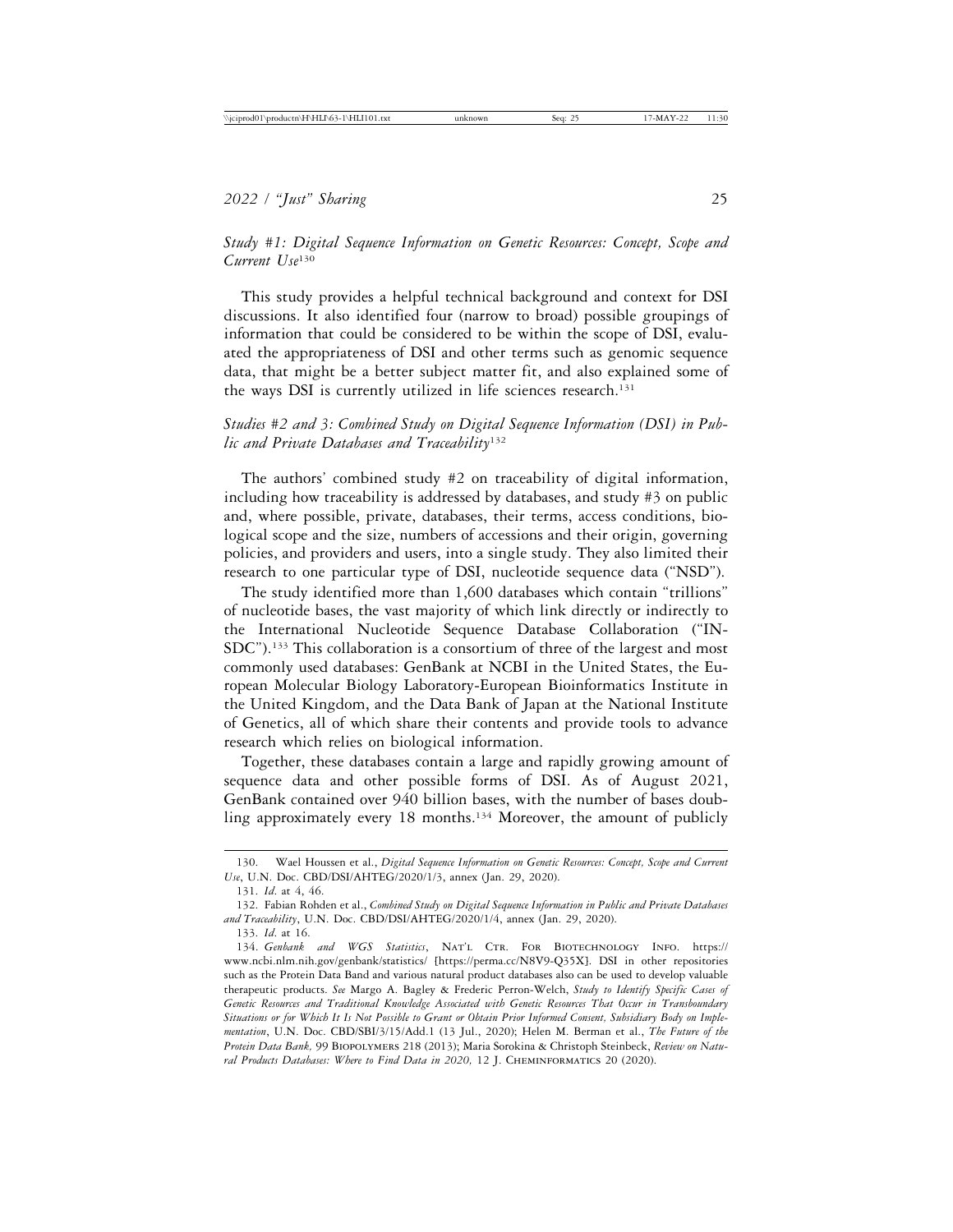accessible sequence data is only bound to increase considering other initiatives already underway. For example, the Earth Biogenome Project aims to sequence, characterize, and catalogue the genomes of all eukaryotic species on Earth within ten years.135 The massive amount of data expected to be produced from this project has the potential to be useful for both commercial and non-commercial research, and ultimately may significantly reduce the need for access to physical samples of genetic resources.

The study noted that the INSDC enables scientists to submit their NSD and receive an accession number, which is required by most life science journals for scientists whose publications report NSD-based results.136 Regarding traceability, country of origin information can be, but is not required to be, submitted with NSD, and is available for 56% of relevant (non-human) NSD.137 However, INSDC databases are openly accessible, do not require login or registration, and allow users to download the contents of the databases without restriction, something that happens hundreds of thousands of times a day.138 Moreover, INSDC will not attach statements to database records that restrict access to or limit the use of the data. Thus, tracing what happens to downloaded NSD or even sequences that are being manipulated in the database through, for example, an alignment search, is likely to be impossible in most cases.<sup>139</sup>

*Study #4: Fact-finding Study on How Domestic Measures Address Benefit-Sharing Arising from Commercial and Non-commercial Use of Digital Sequence Information on Genetic Resources and Address the Use of Digital Sequence Information on Genetic Resources for Research and Development*<sup>140</sup>

The authors of this study sought information regarding measures for all 196 CBD Parties. They found that while most Parties have not employed administrative, legislative, or other domestic measures to regulate access or benefit-sharing for DSI and many have no intention of doing so in the future, at least sixteen countries and one subnational jurisdiction have domestic ABS measures to address the use of DSI and at least eighteen more are in the process of developing such measures.<sup>141</sup> The study identified several

<sup>135.</sup> *See* Earth Biogenome Project, https://www.earthbiogenome.org/ [https://perma.cc/3JA2- 6QWF].

<sup>136.</sup> The authors note that the requirement to publish NSD "is intended to enable scientific reproducibility and perpetuate scientific integrity. This practice was codified in 1996, during the Human Genome Project, by the Bermuda Principles, in 2003 by the Fort Lauderdale agreement, and in 2009 by the Toronto Agreement." Rohden et al., *supra* note 132, at 16.

<sup>137.</sup> *Id*. at 79.

<sup>138.</sup> *Id*. at 25.

<sup>139.</sup> *See also* Fabian Rohden & Amber H. Scholz, *The International Political Process Around Digital Sequence Information Under the Convention on Biological Diversity and the 2018-2020 Intersessional Period*, 3 PLANTS, PEOPLE, PLANET 1, 7 (2021) (noting that "the open publication of a sequence also means that commercial stakeholders can access it freely and profit from it *without being monitored*") (emphasis added).

<sup>140.</sup> Bagley et al., *supra* note 26. I served as the lead author of this study. 141. *Id*. at 2.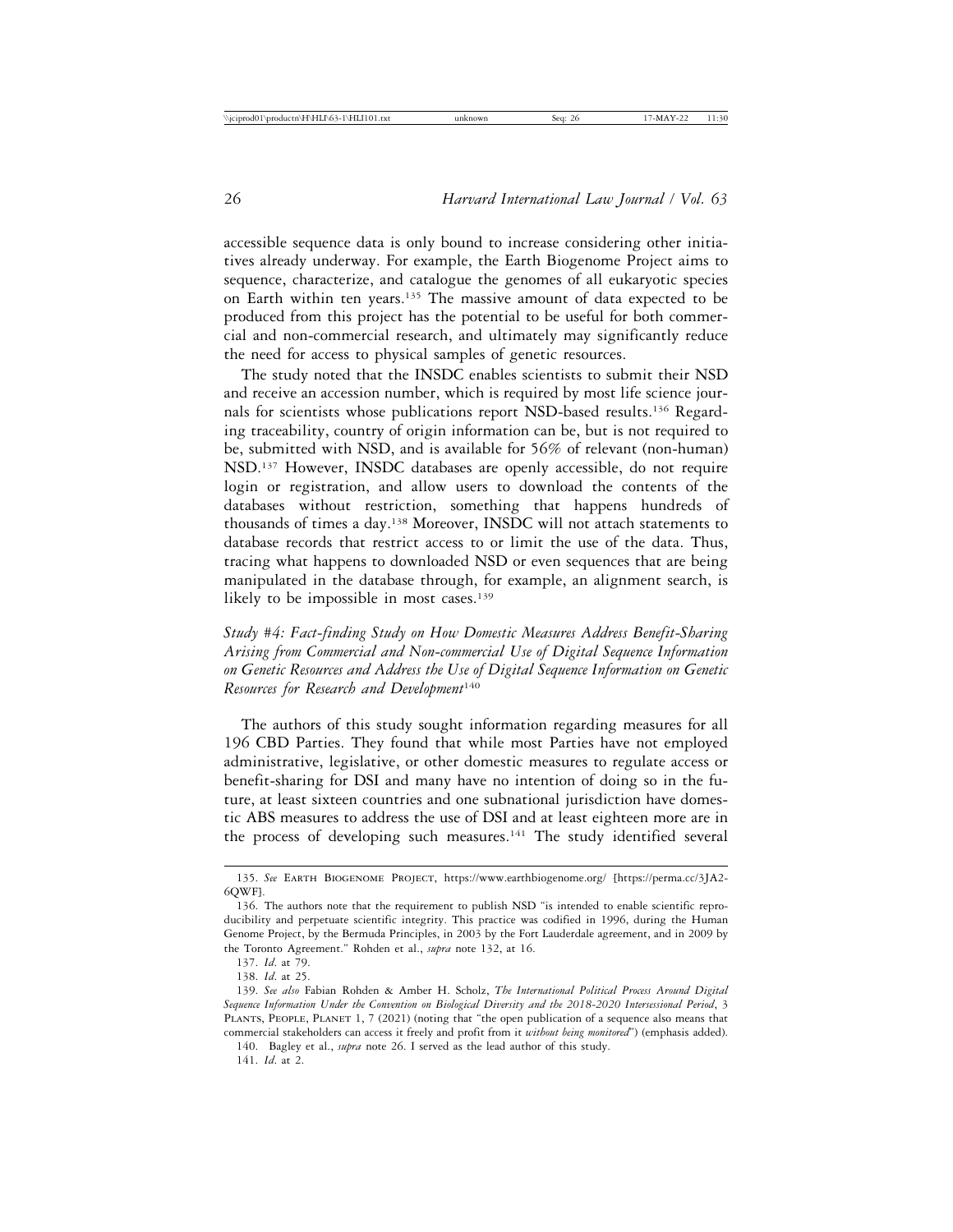terms used by Parties to refer to DSI in domestic measures, and by researchers in publications, including genomic sequence data, genetic information, genetic heritage, natural information, and sequence information.142 None of the countries with DSI measures reported monetary benefit-sharing from those measures, though a few reported non-monetary benefits.<sup>143</sup>

The study grouped approaches to DSI into five different categories: (1) DSI is only addressed in conjunction with the utilization of "physical" genetic resources; (2) PIC and MAT are required for DSI independent of access to a "physical" genetic resource; (3) benefit-sharing obligations arise from the use of DSI (but no DSI access requirements are imposed); (4) DSI is only addressed, if at all, in MAT; and (5) some countries without measures regulating DSI employ "non-measures;" policy positions to affirmatively promote public access to DSI in open access databases without benefitsharing.<sup>144</sup> This panoply of different approaches presents a fractured, complicated landscape for interested researchers to navigate. The study noted broad agreement across CBD Parties that even if DSI is deemed to fall outside of the CBD definition of "genetic resources," DSI produced from the utilization of a genetic resource could still be subject to benefit-sharing.145

After considering the findings of these studies, the 2020 Ad Hoc Technical Expert Group on Digital Sequence Information on Genetic Resources agreed, among other things, that DSI could be considered to include DNA and RNA, proteins and epigenetic modifications, and metabolites and other macromolecules.<sup>146</sup> However, a final decision on terminology will be made, if at all, during COP15.147 In the meantime, DSI continues to be widely used, with the understanding that it is simply a placeholder phrase.

#### *D. DSI and Scope*

On one level, the DSI terminology controversy can be viewed as a battle over efforts to cabin the scope of CBD and Nagoya Protocol coverage. If it is

<sup>142.</sup> *Id*. at 12.

<sup>143.</sup> *Id*. at 3, 11, 25–27.

<sup>144.</sup> *Id*. at 10.

<sup>145.</sup> *Id*. at 11. *See also* Decision 14/20, *supra* note 126, at 2, ¶ 7 (articulating the Conference of the **R** Parties understanding that "when genetic resources are accessed for their utilization, mutually agreed terms can cover benefits arising from the commercial and/or non-commercial use of digital sequence information on these genetic resources, in accordance with applicable domestic measures").

<sup>146.</sup> Ad Hoc Technical Expert Group on Digital Sequence Information on Genetic Resources, *Report of the Ad Hoc Technical Expert Group on Digital Sequence Information on Genetic Resources*, U.N. Doc. CBD/ DSI/AHTEG/2020/1/7, at 9, tbl. 1 (Mar. 20, 2020). The Table provides several examples of granular subject matter within each group.

<sup>147.</sup> *See* Decision 14/20, *supra* note 126, at 1 (noting that "the term 'digital sequence information' **R** may not be the most appropriate term and that it is used as a placeholder until an alternative term is agreed"). The Decision also noted "the relevant discussions on digital sequence information on genetic resources and related issues in other United Nations bodies and instruments, such as the Food and Agriculture Organization of the United Nations, the International Treaty on Plant Genetic Resources for Food and Agriculture, the World Health Organization, the World Intellectual Property Organization and the United Nations General Assembly." *Id.*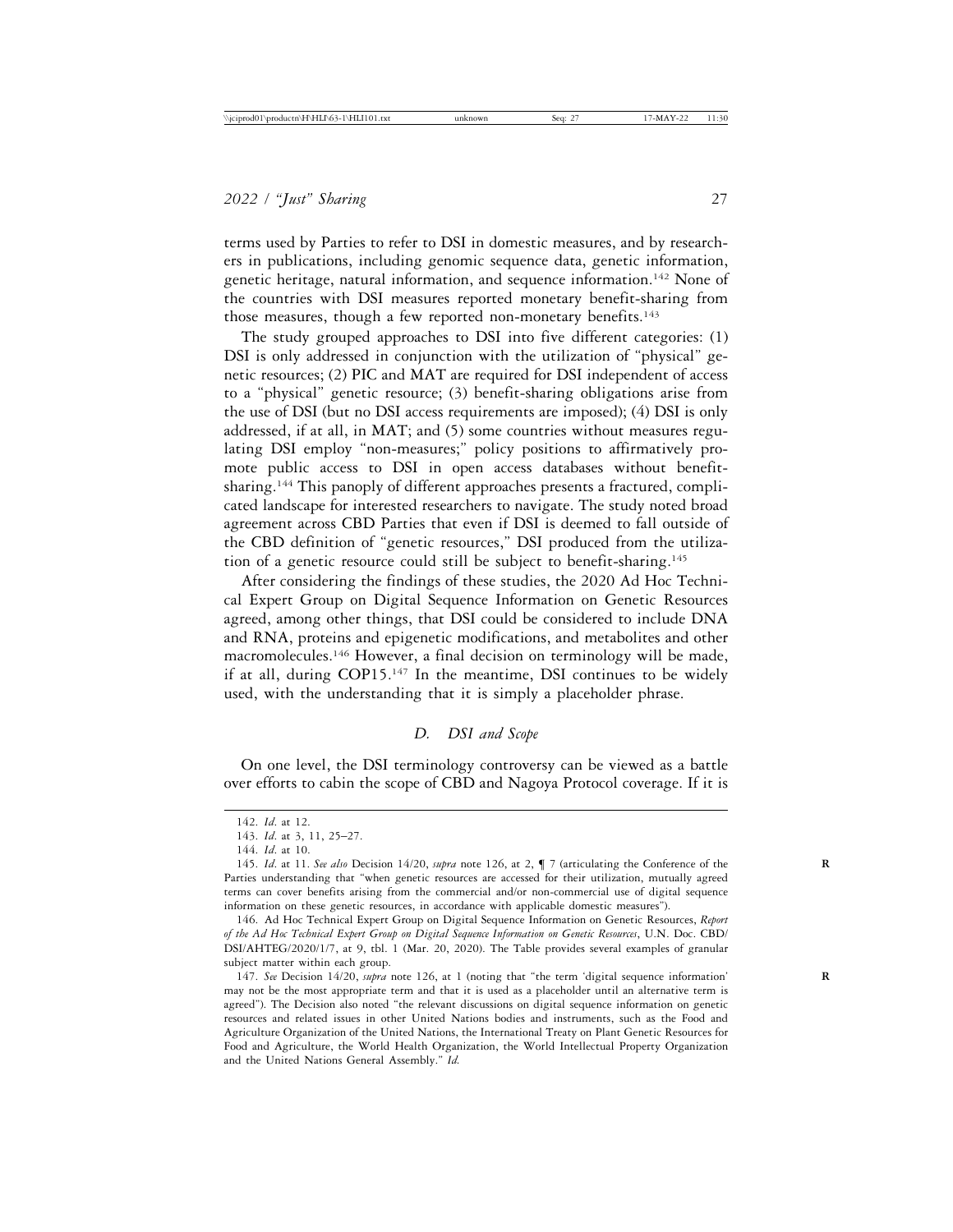agreed that DSI is within the scope of the Nagoya Protocol, and DSI is defined broadly, benefit-sharing obligations, and possibly even access requirements, would apply to more types of utilizations than if it is defined narrowly.

An underlying problem in this debate is that commentators and negotiators sometimes assert that DSI is not within the scope of the Nagoya Protocol, without clearly indicating if they mean simply outside of the definition of "genetic resources," or actually not resulting from "utilization of genetic resources" either.148 Clarity on this point is important, because if the Parties can agree that DSI is within the scope of the Nagoya Protocol as a result of the utilization of genetic resources, that could be a meaningful step toward recognizing that it is possible to compromise, even without agreement on the definition of genetic resources.

Analyzing the context of statements asserting that DSI is out of the scope of the CBD and/or Nagoya Protocol suggests that in most cases, what is meant is merely that DSI is not within the definition of genetic resources. This conclusion flows from the fact that State parties and commentators taking this position still generally mention that DSI can be addressed in MAT (which is within the scope of the CBD and/or Nagoya Protocol) and/or that open access to DSI is a form of non-monetary benefit-sharing, which one would not need to provide if indeed DSI were outside the scope of the CBD and/or Nagoya Protocol.<sup>149</sup>

To contextualize the above, the CBD and Nagoya Protocol define "genetic resources" as "genetic material of actual or potential value" and define "genetic material" as "any material of plant, animal, microbial or other origin containing functional units of heredity."150 The Nagoya Protocol also defines "utilization of genetic resources" to mean "to conduct research and development on the genetic and/or biochemical composition of genetic resources, including through the application of biotechnology as defined in Article 2 of the Convention," whereas "[b]iotechnology," as defined in Article 2 of the CBD, means "any technological application that uses biological systems, living organisms, or derivatives thereof, to make or modify products or processes for specific use."151

Three primary views of DSI and CBD/Nagoya Protocol scope are ascertainable from the negotiations and literature: (1) DSI is *not* within the definition of "genetic resources" but may result from utilization of genetic resources and can be addressed in MAT; (2) the CBD/Nagoya Protocol definition of "genetic resources" *should* be interpreted to include DSI; and (3)

<sup>148.</sup> *See, e.g.*, *Compilation of Views and Information on Digital Sequence Information supra* note 126, at 42 **R** (stating that "DSI does not fulfil the criteria of the definitions of either "genetic material" or "genetic resources" under the Convention and the Nagoya Protocol, and therefore is not covered by those instruments" but later asserting that MAT for a tangible genetic resource can address DSI).

<sup>149.</sup> *Id.*

<sup>150.</sup> CBD, *supra* note 25, art. 2. **R**

<sup>151.</sup> Nagoya Protocol, *supra* note 25, art. 2(c)–(d). **R**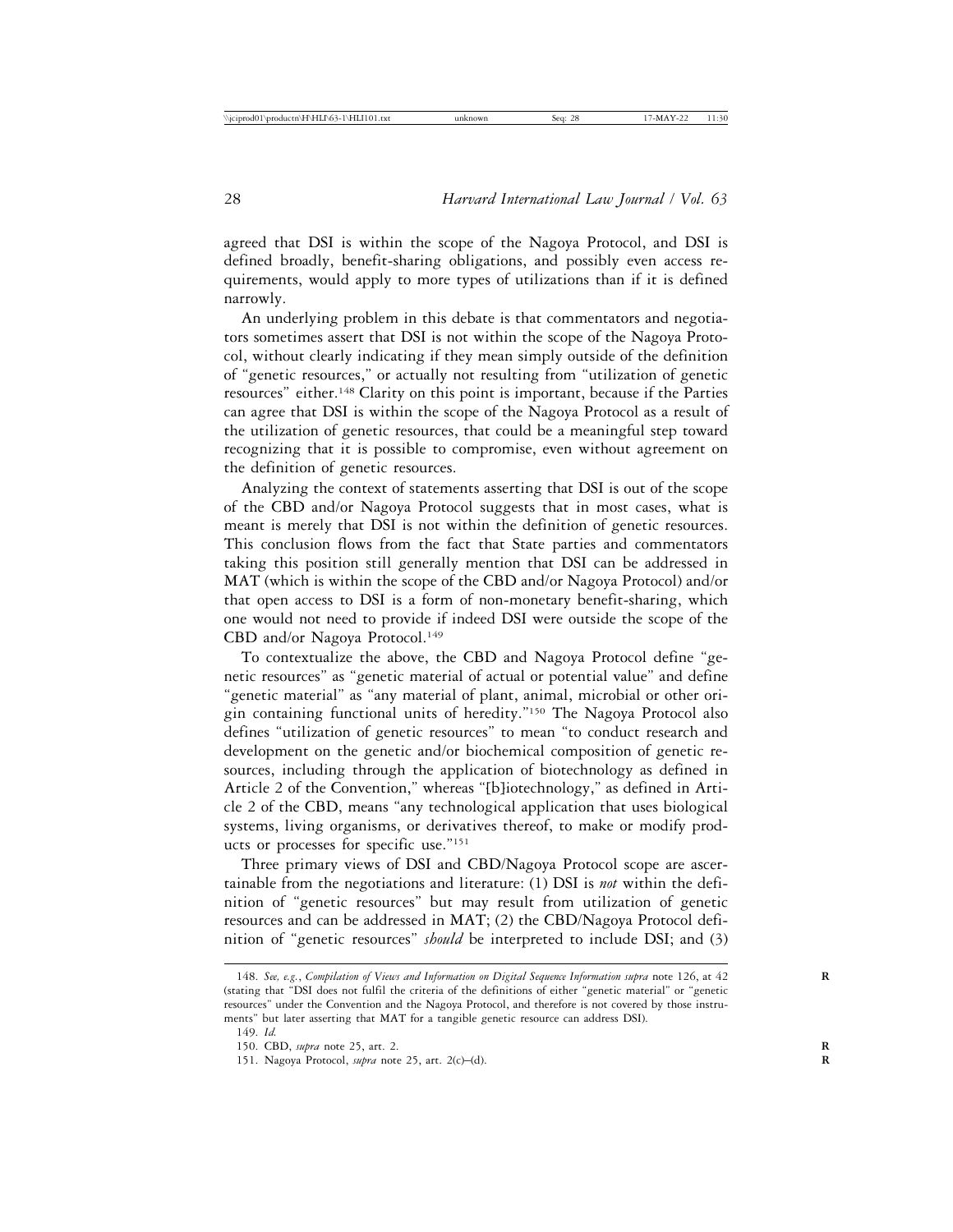DSI is *not* within the definition of "genetic resources," but *does* result from utilization of genetic resources and monetary benefits should be shared from commercial uses. Unpacking and understanding these views is critical to making progress toward a viable DSI ABS solution.

1. *View 1: DSI is not within the definition of "genetic resources" but may result from utilization of genetic resources and can be addressed in MAT. Beyond MAT, DSI itself is a global non-monetary benefit and no further benefit-sharing for its use need be provided.*

Holders of this view tend to be developed countries, industry or academic commentators sounding the alarm that any limitations on access to DSI caused by ABS laws would be damaging to genetic resource-based innovation and conservation efforts involving DNA barcoding in rich and poor countries.152 While lauding the many benefits of open access for all countries, these voices decry access limitations and seek to characterize any benefit-sharing obligations (outside the MAT context) as being met by the nonmonetary benefits DSI (or Genome/Genetic Sequence Data ("GSD"), a term some holders of this view prefer to DSI)<sup>153</sup> intrinsically provides to all. They also assert that the use of the phrase "genetic *material*" in the CBD and Nagoya Protocol excludes intangible subject matter.154

Proponents of this view include Canada, the EU and its Member States, and Japan. In particular, the following assertions are taken from official submissions to the CBD Secretariat:

Canada: "As GSD is effectively obtained via the utilization . . . . on genetic resources, it should be regarded as a result of such utilization. The sharing of these results (the GSD) via access to databases and technology should thus be regarded as a valuable form of non-monetary benefit-sharing, shared openly and globally via benefit-sharing arrangements as set out in mutually-agreed terns to cover the tangible genetic resources."155

154. *Id.* at 35.

155. *See* Ad Hoc Technical Expert Group on Digital Sequence Information on Genetic Resources, *supra* note 126, at 20. **R**

<sup>152.</sup> *See, e.g.,* Jim Gaffney et al., *Open Access to Genetic Sequence Data Maximizes Value to Scientists, Farmers, and Society*, 26 Glob. Food Sec. 1, at 6 (2020); *infra* note 163; Int'l Chamber of Com. et al., *Promoting Sustainable Use and Conservation of Biodiversity Through Open Exchange of Digital Sequence Information*, Int'l Chamber of Com. 1–2 (May 24, 2019). Convention on Biological Diversity, *Subsidiary Body on Scientific, Technical and Technological Advice*, https://www.cbd.int/sbstta/ [https://perma.cc/99P6-ZYF9].

<sup>153.</sup> *See* Subsidiary Body on Scientific, Technical and Technological Advice, *Report of the Ad Hoc Technical Expert Group on Digital Sequence Information on Genetic Resources*, U.N. Doc. CBD/SBSTTA/22/ INF/4 CBD/DSI/AHTEG/2018/1/4 (2018) ("Some experts noted that "genetic sequence data" is widely used and is a clear term in the scientific community."); *see also* Ad Hoc Technical Expert Group on Digital Sequence Information on Genetic Resources,' *Synthesis of Views and Information on the Potential Implications of the Use of Digital Sequence Information on Genetic Resources for the Three Objectives of the Convention and the Objective of the Nagoya Protocol*, U.N. Doc CBD/DSI/AHTEG/2018/1/2, at 34 (Jan. 9, 2018) (noting that Canada and the United States were "Two Governments [that] preferred the term 'genetic sequence data'").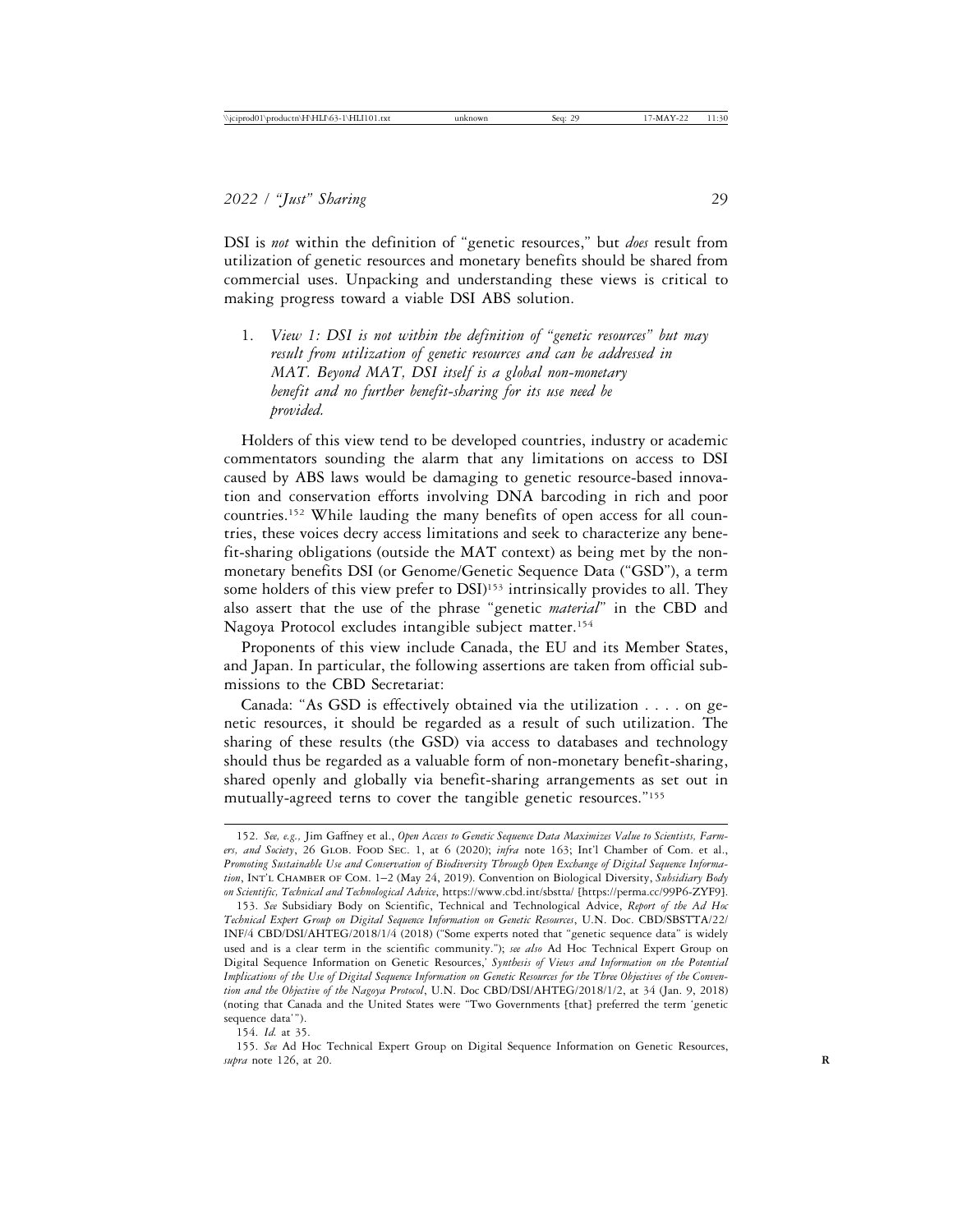The EU and its Member States: "DSI is not equivalent to a genetic resource. . . . [t]hat said, we note that conditions for generating and using DSI (in case of non-commercial as well as commercial use), which come from utilization of genetic resources within the scope of the Protocol, can be specified in mutually agreed terms (MAT) when a genetic resource is accessed in accordance with domestic measures on access and benefit-sharing . . . . [unrestricted access to DSI] can be considered to be a form of non-monetary benefit-sharing."156

Japan: "'Genetic resources' . . . . refer to tangible materials, and thus do not include DSI/GSD . . . . Mutually agreed terms (MATs), concluded at the time of access to a genetic resource for its utilization, may theoretically cover benefit-sharing from the use of DSI/GSD on the genetic resource  $\ldots$ ."<sup>157</sup>

Consider further the following from a joint statement submitted to the CBD Secretariat by a consortium of public and private stakeholders (including in industry and academia):

The unencumbered access to and use of DSI now in the *public domain* benefits countries at all levels of development – it supports conservation, fosters research into technological solutions to tackle societal challenges, and benefits the population as a whole . . . . The rate of scientific advancement and technological development is heavily dependent on unencumbered access to and use of publicly available DSI. Barriers to the sharing and use of DSI would discourage innovation and scientific research. Extensive tracking and tracing mechanisms would be needed – if they were even possible . . . . The net effect on conservation and sustainable use of biodiversity could be negative and in contradiction with the objectives of the CBD and the Nagoya Protocol . . . . *[T]he open sharing of DSI represents a form of non-monetary benefit sharing*. 158

An interesting aspect of this statement is the implication that because DSI is valuable for research that benefits everyone, no monetary benefits need to be shared for its use. There are at least two weaknesses in this argument. First, provider countries and civil society generally agree that everyone benefits from advancements enabled by open DSI sharing; however, "open" sharing does not equal "just" sharing. Not everyone benefits equally from DSI. This is due to a variety of factors, including, for many provider countries, a lack of R&D absorptive capacity (including equipment, trained

<sup>156.</sup> *Id.* at 29–30.

<sup>157.</sup> *Id.* at 34. Switzerland's submission also reflects this view. *See id.* at 42 ("In the view of Switzerland, the terms 'genetic resources' and 'genetic material' clearly refer to tangible matter, while DSI does not fulfil the criteria the definitions of either 'genetic material' or 'genetic resources' under the Convention and the Nagoya Protocol, and therefore is not covered by those instruments.").

<sup>158.</sup> Int'l Chamber of Com. et al., *Promoting Sustainable Use and Conservation of Biodiversity Through Open Exchange of Digital Sequence Information*, Int'l Chamber of Com. at 1–2 (May 24, 2019) (emphasis added).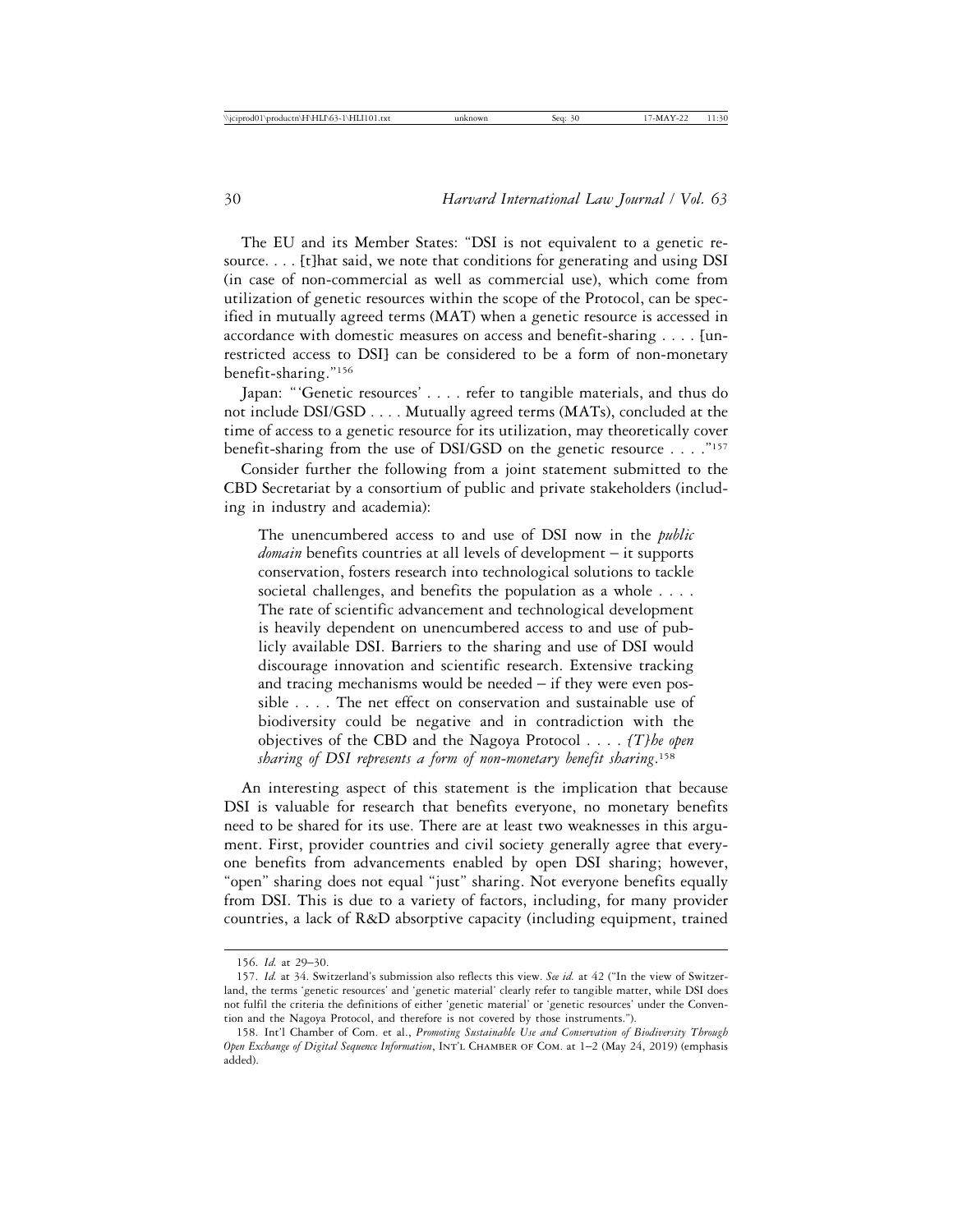personnel, and sometimes even stable electricity and refrigeration) to be able to research and innovate with DSI.<sup>159</sup>

Second, there are many, many patented inventions that benefit all of us, such as cell phones and pharmaceuticals. Yet the owners of patents on large and small elements of those products still expect to be compensated for their use during the term of the patents.<sup>160</sup> Is it just or equitable to deny providers of the genetic resources used to produce DSI a monetary share in its utilization as well?

Gaffney et al. appear to go even further, arguing that the imposition of *any* additional ABS obligations will have a significant negative impact on the future of biological research.161 This assertion is of dubious validity. While it is not difficult to imagine DSI access limitations negatively affecting research, non-monetary benefit-sharing could help advance biological research by, *inter alia*, pairing provider country scientists (with diverse knowledge capabilities) with user country researchers.<sup>162</sup> In addition, mone-

160. Of course, one of several important differences between a patent and a genetic resource is that patents do have a limited term. *See, e.g.*, Marrakesh Agreement Establishing the World Trade Organization, Apr. 15, 1994, 1867 U.N.T.S. 154; The Agreement on Trade-Related Aspects of Intellectual Property Rights, Jan. 1, 1995, Annex 1C, art. 33 ("The term of protection available shall not end before the expiration of a period of twenty years counted from the filing date"). Nevertheless, set periods for users to provide monetary benefits for the use of genetic resources or DSI could be created, similarly to the system of limited term royalties for uses of indigenous knowledge in South Africa. *See* The Indigenous Knowledge Protection Bill (2018), South African Parliament, Proceedings on Bills, 2018 Fifth Session, Fifth Parliament (Oct. 19, 2018), described in Margo A. Bagley, *Toward an Effective Indigenous Knowledge Protection Regime: Case Study of South Africa*, CIGI Papers No. 207, at 21–22 (2018).

161. Jim Gaffney et al., *Open Access to Genetic Sequence Data Maximizes Value to Scientists, Farmers, and Society*, 26 Glob. Food Sec. 1, at 6 (2020) ("Allowing the imposition of additional Access and Benefit-Sharing (ABS) obligations for the use of [DSI]—other than through the existing mechanism of mutually agreed terms—will have a significant negative impact on the future of biological research and the benefits resulting from it . . . .").

162. *See, e.g.*, Bagley et al., *supra* note 26, annex E (Jan. 29, 2020) (containing the study of Hartmut Meyer, *Case Study: Using Clauses in ABS Contracts and NTAs to Regulate Further Uses of DSI from African (Multi-Country) Livestock Genetic Resources*, which describes agreements from livestock research collaborations between African and European researchers); Michael Halewood et al., *Plant Genetic Resources for Food and Agriculture: Opportunities and Challenges Emerging From the Science and Information Technology Revolution*, 217 New Phytologist 1407, 1409–10 (2018) ("A more formal and extensive partnership between farmers, researchers and other actors to facilitate the flow of information stands to substantially enhance benefits to the variety of plant genetic resources stakeholders . . . . [R]aw sequence information, if it is to be correctly interpreted and exploited, needs to be integrated with an intimate knowledge of the biology of the species under consideration, the phenotype or performance of the individuals or population that has been sequenced, and the agro-ecosystem in which they have been grown, including the cultural context and farmers' management practices").

<sup>159.</sup> Even the lack of a critical mass of geographically proximate, skilled researchers is a disadvantage. As Paul Stephan notes: "[I]nnovation has a geographic dimension. Knowledge transmission seems to benefit from physical proximity among knowledge workers. In spite of the revolution in remote access over the last forty years, knowledge seems to grow best where innovators have intensive personal contacts with each other." Paul Stephan, *supra* note 121, at 12 (citing Paul Krugman, *Increasing Returns and* **R** *Economic Geography*, 99 J. Pol Econ. 483 (1991)); *see also* Nirav Patel, *Figure of the Week: Electricity Access in Africa*, Brookings (Mar. 29, 2019), https://www.brookings.edu/blog/africa-in-focus/2019/03/29/figure-of-the-week-electricity-access-in-africa/ [perma.cc/6BRS-9NNK] ("The lack of access to electricity primarily constrains modern economic activities, provision of public services, and quality of life. In addition, it severely limits adoption of emerging technologies in sectors such as banking, education, agriculture, and finance that could otherwise alleviate some of the core challenges facing Africans . . . .").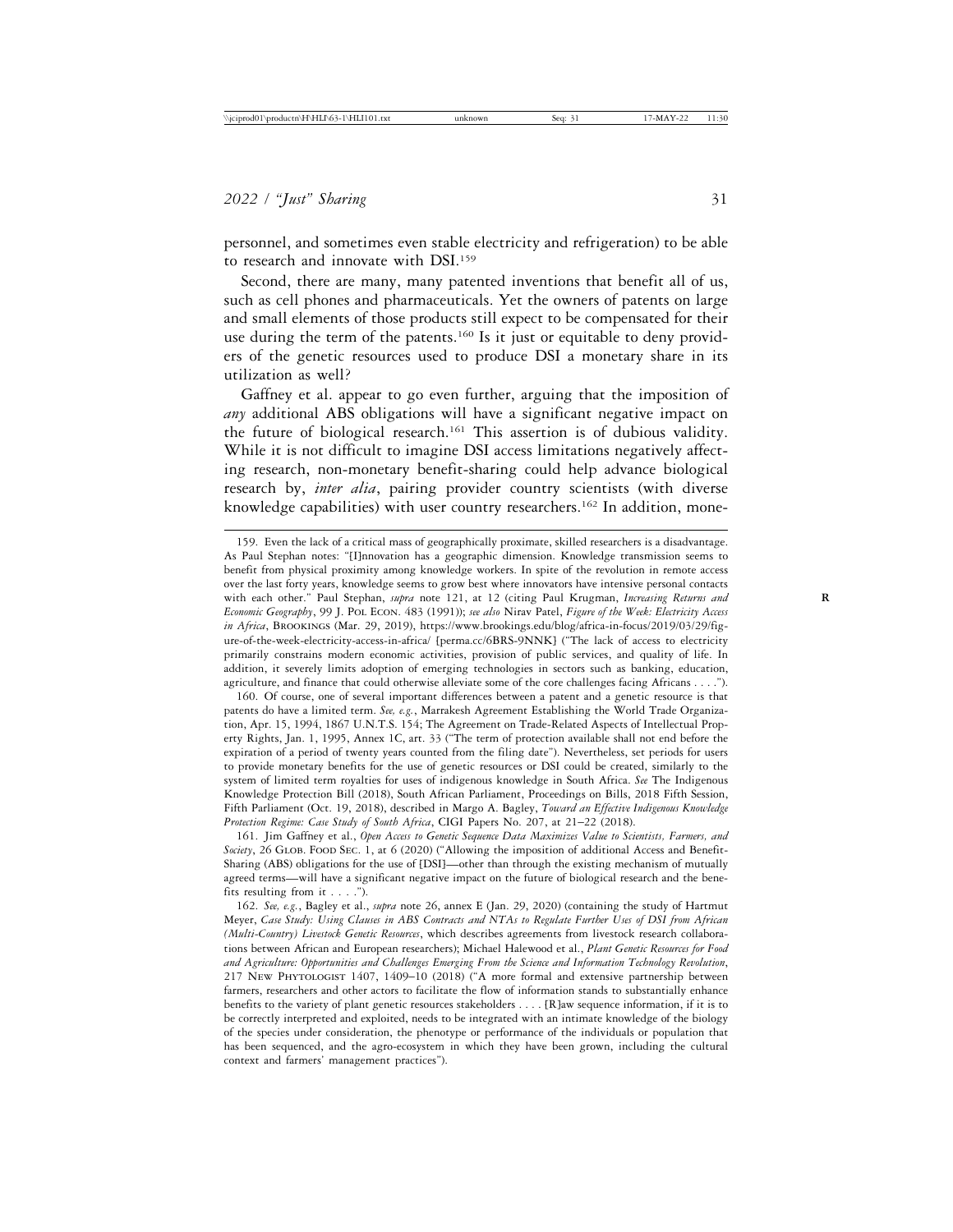tary benefit-sharing could, in theory, be accomplished with something in the nature of a low-level tax, and research proceeds apace despite taxes all the time.

Such overly broad statements likely arise from the justifiable apprehension that ABS conditions on DSI could, if poorly crafted, result in unreasonable impediments to product research and/or commercialization. Nevertheless, they seem more likely to engender fear and ill-will than real progress towards a win-win solution.163 The statement also evidences a lack of appreciation of the legitimacy of certain provider country concerns regarding the inherent value and contributions of genetic resources to the development of new inventions.

Also problematic is Gaffney et al.'s highlighting of Ethiopian teff as a crop that could be made more productive through research on its DSI.164 That may be true, but the results of such research would likely be patented, and the article nowhere mentions the teff flour patent obtained surreptitiously by a Dutch company which resulted in closed markets and significant losses for Ethiopia, which does not share in the license revenue from the patent on valuable downstream processed products.165 It is not at all clear why, if DSI access is unrestricted, provider countries should be precluded from monetarily benefiting from patents on DSI inventions if a low-cost sharing mechanism can be developed.

Gaffney et al. correctly note the generally low value of any particular sequence, and that it is when DSI is aggregated that meaningful value is normally generated.166 They also note the considerable effort that goes into transforming raw materials into downstream products. But these descriptions simply do not justify an absence of monetary benefit-sharing. Moreover, all patented inventions do not involve a significant expenditure of effort as neither level of effort nor R&D spending are criteria for patentability.<sup>167</sup> Considerations of value and level of contribution should rather go to a deter-

<sup>163.</sup> In that sense it is reminiscent of Jack Valenti, then head of the Motion Picture Association of America (MPAA) who testified before Congress in 1982 that "the VCR is to the American film producer and the American public as the Boston Strangler is to the woman home alone." *Hearings on Home Recordings of Copyrighted Works*, H.R. 4783, H.R. 4794 H.R. 4808, H.R. 5250, H.R. 5488, and H.R. 5705 Before the Subcommittee on Courts, Civil Liberties and the Administration of Justice of the Committee of the Judiciary, 97th Cong. (1982) (statement of Jack Valenti, President, Motion Picture Association of America). The VCR went on to become one of the most important (and lucrative for the motion picture industry) inventions of the twentieth century, with movie studios making more from television (due to VCRs) than from theater showings. *See* Stephen Advokat, *New Era for Hollywood: VCR Profits Outstrip the Theaters*, Chicago Trib. (Jan. 3, 1986).

<sup>164.</sup> Gaffney et al., *supra* note 163, at 4–5.

<sup>165.</sup> Regine Andersen & Tone Winge, The Access and Benefit-Sharing Agreement on TEFF GENETIC RESOURCES: FACTS AND LESSONS VI (FRIDTJOF NANSEN INST., 2012) (noting that "[i]n practice, the teff patent excludes all other parties, including Ethiopia itself, from utilizing teff for most forms of relevant production and marketing in the countries where the patent is granted.").

<sup>166.</sup> Gaffney et al., *supra* note 163, at 2.

<sup>167.</sup> *See* Onwuekwe, *supra* note 44, at 83 (noting that "huge research and development costs are neither synonymous with innovation nor one of the criteria for patent protection.").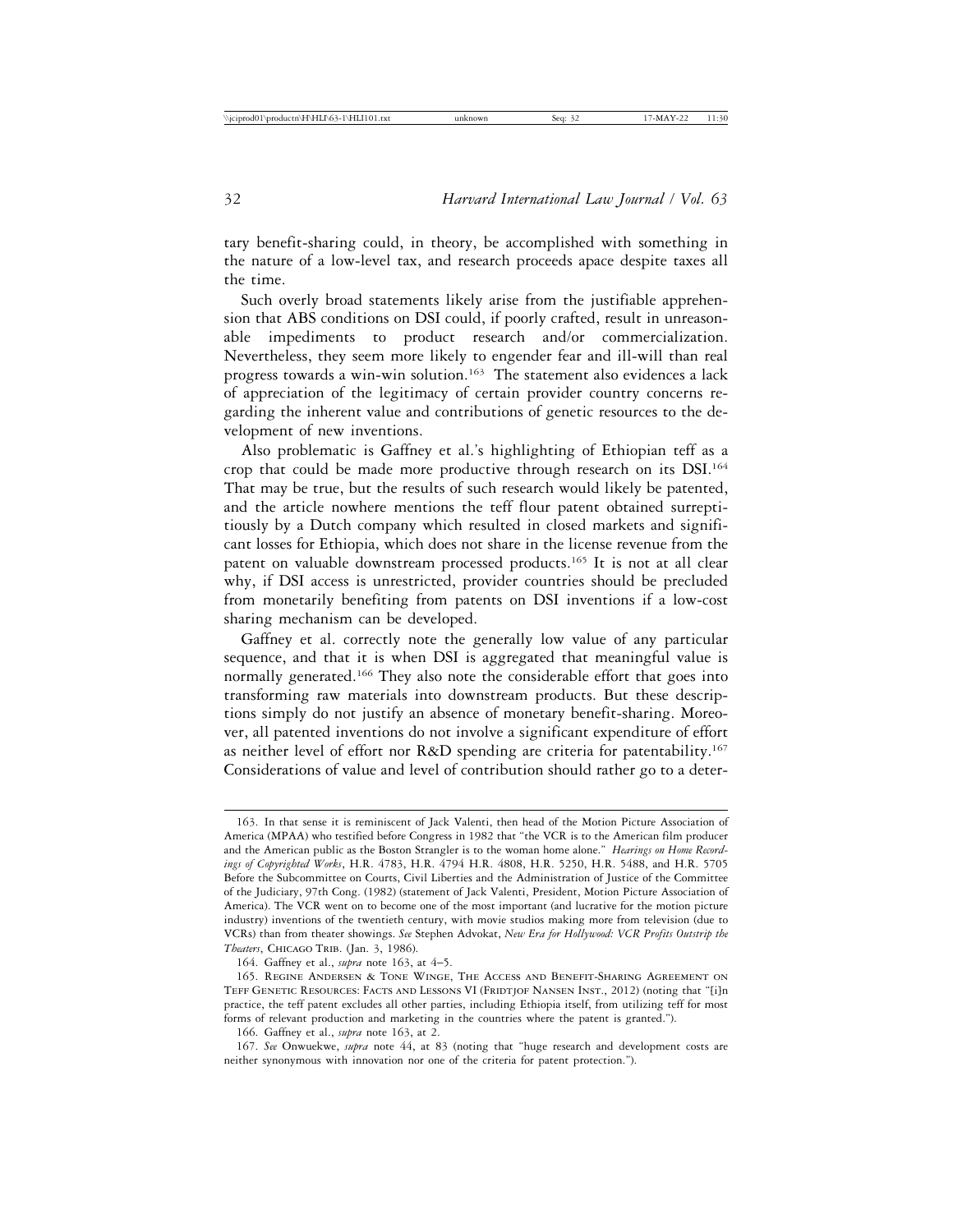mination of the *amount* of benefits to be shared, not to whether there is a *need for* benefit-sharing at all.

This view can be characterized as *" 'What's Yours is Mine and What's Mine is Mine'*: I can use *your* resources (DSI) and not share any monetary benefits *I* generate from them with you." In a sense, it represents a mindset that does not consider the claims of owners of genetic resources as on a par with owners of other types of research inputs, such as patented inventions. This also seems implicit in the earlier reference to DSI being in the "public domain."168 The fact that information is publicly available does not mean that it is in the public domain and thus owned by no one. The phrase "public domain" is a national construct and is widely understood in the context of intellectual property to mean that some subject matter is no longer (or was never) protected by exclusive rights under a particular regime, such as patent, copyright, or a *sui generis* protection system, in a given territory. <sup>169</sup>

Whereas no one owns the public domain, however defined, much publicly available information is understood to still be subject to exclusive rights, such as the information disclosed in an issued, non-expired patent document within a particular territory. In fact, many sequences in GenBank are patented and the database includes the following disclaimer:

The GenBank database is designed to provide and encourage access within the scientific community to the most up-to-date and comprehensive DNA sequence information. Therefore, NCBI places no restrictions on the use or distribution of the GenBank data. However, some submitters may claim patent, copyright, or other intellectual property rights in all or a portion of the data they have submitted. NCBI is not in a position to assess the valid-

See also WORLD INTELLECTUAL PROPERTY ORGANIZATION, Note on the Meanings of the Term "Public Do*main" in the Intellectual Property System with Special Reference to the Protection of Traditional Knowledge and Traditional Cultural Expressions/Expressions of Folklore*, WIPO/GRTKF/IC/17/INF/8, 1–2 (Nov. 24, 2010) ("The public domain, in intellectual property (IP) law, is generally said to consist of intangible materials that are not subject to exclusive IP rights and which are, therefore, freely available to be used or exploited by any person. The public domain is, however, an elastic, versatile and relative concept and it is not susceptible to a uniform legal meaning.").

<sup>168.</sup> *See supra* note 162. **R**

<sup>169.</sup> *See* Ruth L. Okediji, *Negotiating the Public Domain in an International Framework for Genetic Resources, Traditional Knowledge and Traditional Cultural Expressions*, *in* Protecting Traditional Knowledge: The WIPO Intergovernmental Committee on Intellectual Property and Genetic Resources, Traditional Knowledge and Folklore 145 (Daniel Robinson et al. eds., 2017). As Professor Okediji explains:

<sup>[</sup>T]here is no single public domain. Rather, every form of IP produces a differently constituted public domain. In copyright law, for example, the public domain includes unprotectable subject matter . . . . and expired copyrighted works . . . . The public domain in patent law similarly comprises ineligible subject matter, expired patents, invalidated patents and prematurely expired patents for which maintenance fees were not paid. And . . . . in practice countries have different terms of patent protection, with some allowing term extensions and adjustments while others do not. In trademark law, the public domain consists mainly of subject matter that has lost its source-identifying function.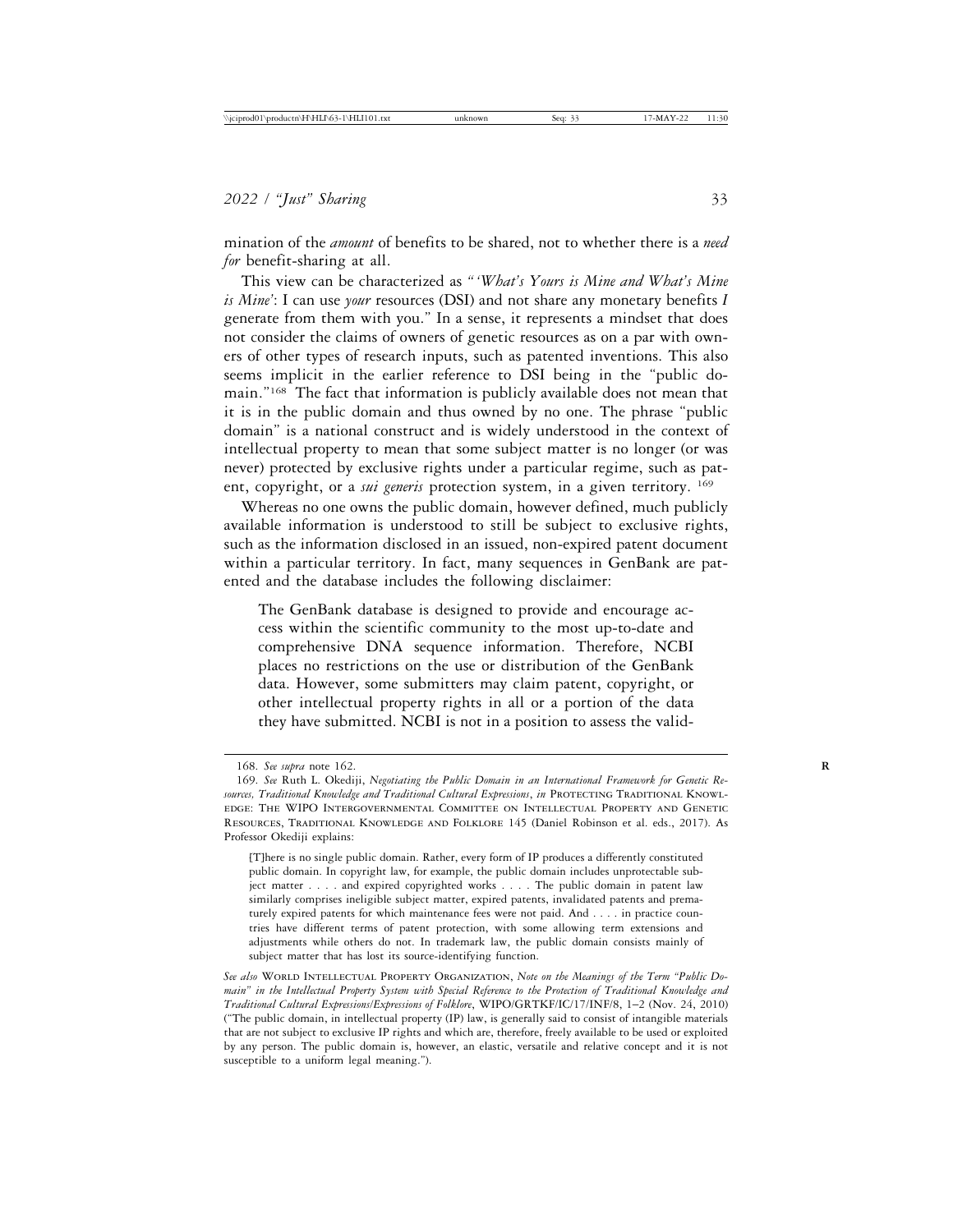ity of such claims, and therefore cannot provide comment or unrestricted permission concerning the use, copying, or distribution of the information contained in GenBank.170

Nevertheless, as the United States is not a party to the CBD, unpatented DSI in GenBank might be considered in the public domain here, but the exact same DSI in the companion European Nucleotide Archive database might not be, depending on whether DSI is viewed as within the scope of the EU Regulation as a product of utilization of genetic resources.

# 2. *View 2: The definition of "genetic resources" should be interpreted to include DSI such that DSI is subject to PIC/MAT under the Nagoya Protocol*

This is the approach of countries in DSI study #4 that are including intangible sequence information within the definition of "genetic resources," and, in some cases, regulating access to DSI even apart from access to physical genetic resources. These parties appear to take the view that a "broad and dynamic" understanding of the concept of genetic resources encompasses DSI.171

As noted above, the CBD and Nagoya Protocol define "genetic resources" as "genetic material of actual or potential value," and "genetic material" as "any material of plant, animal, microbial or other origin containing functional units of heredity."172 "Material" sounds inherently tangible, making the inclusion of DSI in the definition of "genetic resources" a difficult fit. Nevertheless, a 2010 study commissioned by the CBD Secretariat concluded that the meaning of the phrase is potentially "dynamic and flexible" to give effect to the spirit of the CBD.<sup>173</sup>

More problematic, however, is what flows from defining "genetic resources" to include DSI. Namely, access and benefit-sharing obligations attach to DSI if it is a genetic resource.<sup>174</sup>

<sup>170.</sup> *GenBank Overview*, NAT'L CTR. FOR BIOTECHNOLOGY INFO., https://www.ncbi.nlm.nih.gov/ genbank/ [https://perma.cc/C6AK-QHW7].

<sup>171.</sup> Bagley et al., *supra* note 26, at 14–18 (identifying Bhutan, Malaysia, Peru, Bolivia, China, Colombia, Kenya, Mozambique, Oman, Peru, Uganda as countries taking this approach, although not all are actively imposing requirements); see also PETER SCHEI & MORTEN WALLØE TVEDT, 'GENETIC REsources' in the CBD: The Wording, the Past, the Present and the Future 22 (Fridjtof Nansen Inst. 2010) (positing a "broad and dynamic" understanding of the concept of scope in the CBD).

<sup>172.</sup> CBD, *supra* note 25, art. 2; *see* Nagoya Protocol, *supra* note 25, art. 2 ("The terms defined in **R** Article 2 of the Convention shall apply to this Protocol.").

<sup>173.</sup> Ad Hoc Open-Ended Working Group on Access and Benefit-Sharing, *The Concept of "Genetic Resources" in the Convention on Biological Diversity and How it Relates to a Functional International Regime on Access and Benefit-Sharing*, U.N. Doc. UNEP/CBD/WG-ABS/9/INF/1, at 34 (Mar. 19, 2010).

<sup>174.</sup> *See* Nagoya Protocol, *supra* note 25, art. 6 ("[A]ccess to genetic resources for their utilization **R** shall be subject to the prior informed consent of the Party providing such resources that is the country of origin of such resources or a Party that has acquired the genetic resources in accordance with the Convention, unless otherwise determined by that Party.").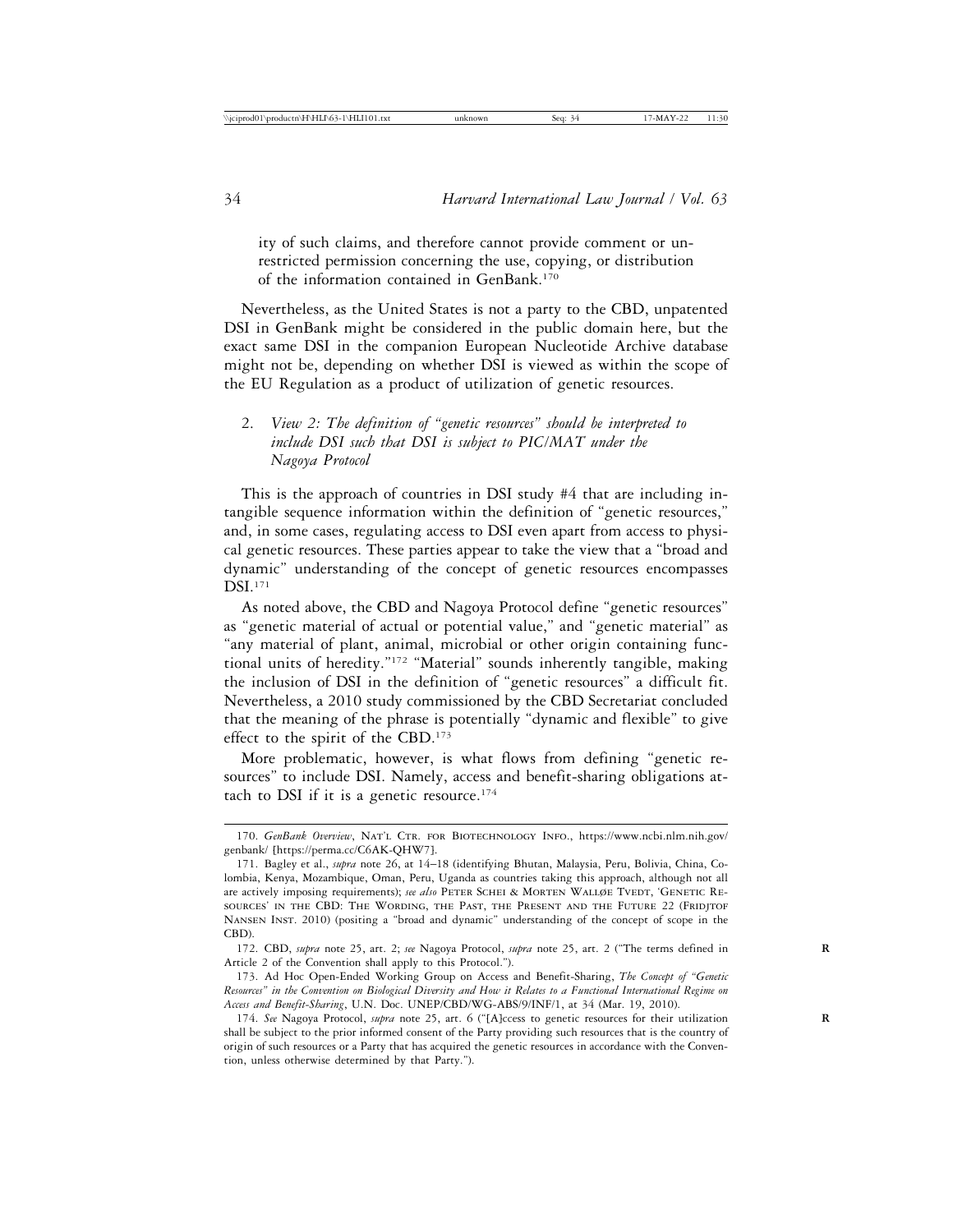Proponents of access limitations on DSI to facilitate benefit-sharing appear unrealistic in their descriptions of the ease with which DSI could be governed under the existing bilateral regime of the Nagoya Protocol. A study by Ambler et al. rightly notes the historical inequality in relationships between high-income country researchers and vulnerable communities and the ineffectiveness of "trust" relationships to ensure benefit-sharing.175 It describes initiatives on Indigenous Data Sovereignty and efforts to break the exploitation cycle that are laudable and worthy of closer investigation.<sup>176</sup> However, the authors' solutions of improving track and trace mechanisms or employing new technologies for tracing DSI, such as blockchain,<sup>177</sup> seem surprisingly dismissive of the major challenges that the implementation of the Nagoya Protocol poses for many countries and the non-trivial hurdles employing blockchain for DSI would entail.<sup>178</sup>

Blockchain, one of the most "hyped" technologies today, $179$  is incredibly energy-intensive, requiring billions of calculations on computers, which currently require coal or fossil-fuel powered electricity.180 As DSI Study #2/3 explains, a blockchain system could only be applied to newly generated DSI because it would require a separate, standalone system outside of the public databases and funding for that system and its upkeep.<sup>181</sup> A separate system would be required because much DSI in the public databases is not relevant to ABS, either because it is from humans or from the United States (one of the top four sources of sequence data in INSDC) or another country that does not require ABS for their genetic resources or information.<sup>182</sup> Blockchain would be further limited for DSI because DSI is often not

<sup>175.</sup> Jon Ambler et al., *Including Digital Sequence Data in the Nagoya Protocol Can Promote Data Sharing*, 39 Trends in Biotechnology 116, 117 (2020).

<sup>176.</sup> *Id*. at 120. ("The Indigenous Data Sovereignty (IDS) movement recognises individual and collective rights of indigenous peoples to control data from and about their communities and lands, and to privacy."); *see also* Maggie Walter & Michele Suina, *Indigenous Data, Indigenous Methodologies and Indigenous Data Sovereignty*, 22 Int'l J. Soc. Rsch. Methodology 233, 237 (2019).

<sup>177.</sup> Blockchain is a distributed transaction solution comprising a continuously growing ledger shared by many network participants. Blockchain is designed to provide security, anonymity, and data integrity for transactions without a third party in control. Whereas currency transactions between entities are often centralized and controlled by a third-party organization such as a bank, blockchain can eliminate the need for that third party's presence as a trusted intermediary. Blockchain can store conditions of use for information that travel with the information and bind downstream users. *See, e.g.*, Jesse Yli-Huumo et al., *Where Is Current Research on Blockchain Technology?*—*A Systematic Review*, PLOS ONE 1–2 (2016).

<sup>178.</sup> *See* Ambler et al. *supra* note 178, at 119 ("A blockchain distributed ledger . . . could be repurposed for DSI governance, especially if future iterations of the technology address its environmental footprint.").

<sup>179.</sup> Paul Oldham, Digital Sequence Information: Technical Aspects 43 (2020) (providing a detailed discussion of the possibility of using blockchain technology for DSI benefit-sharing).

<sup>180.</sup> *See, e.g.*, Jon Truby, *Decarbonizing Bitcoin: Law and Policy Choices for Reducing the Energy Consump*tion of Blockchain Technologies and Digital Currencies, 44 ENERGY RSCH. & Soc. ScI. 399, 401 (2018).

<sup>181.</sup> Rhoden et al., *supra* note 132 at 57–61 (noting the near impossibility of tracing DSI once it leaves a database).

<sup>182.</sup> *Id.* at 59–60. For example, the authors of DSI Study #2/3 note that the UK's Darwin Tree of Life project, which plans to sequence 66,000 UK species at a cost of  $\sim$ 100 million GBP, will feed into the Earth Biogenome Project. But it will not go into the theoretical EBG project blockchain system; rather,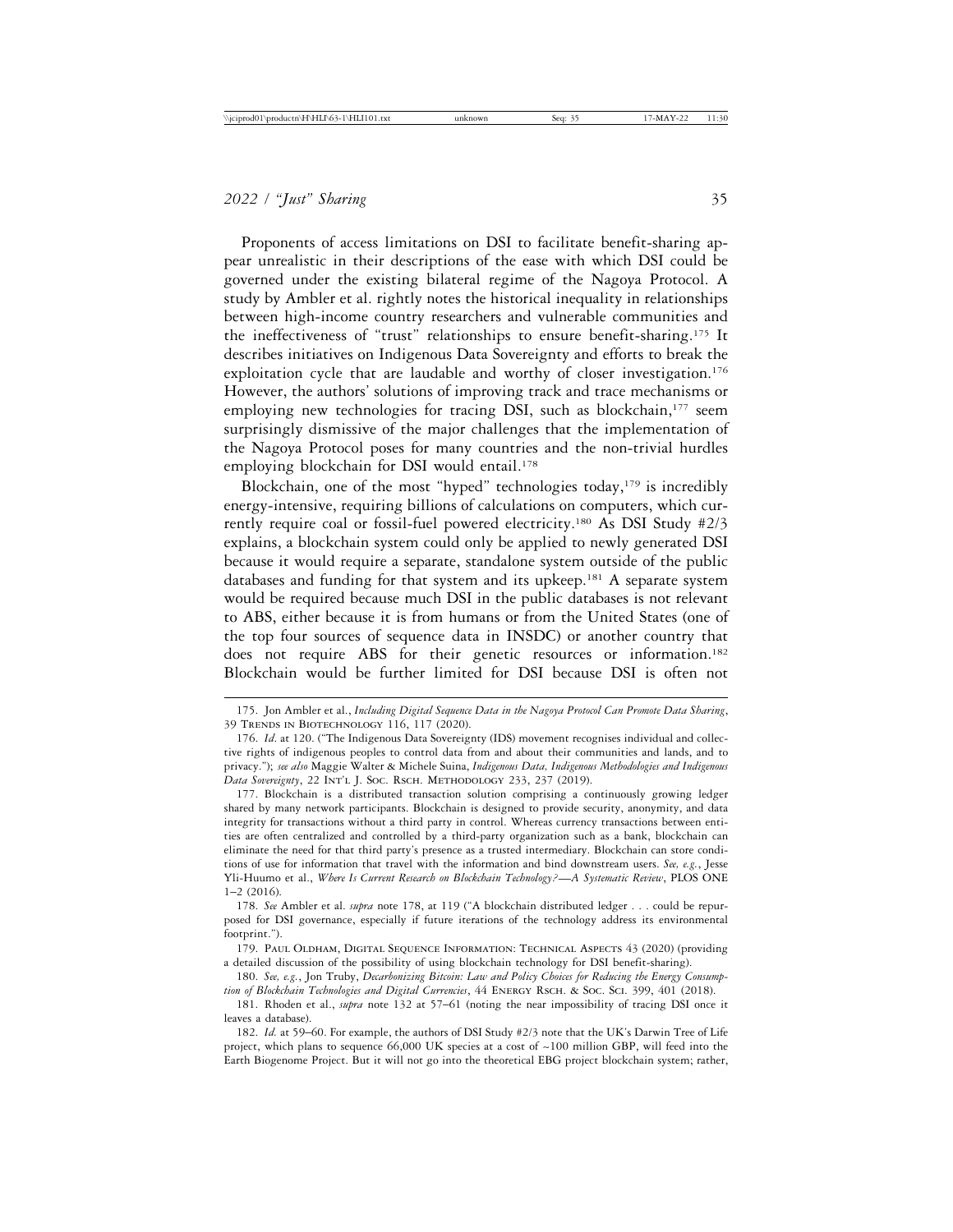uniquely attributable to a particular country, the required computational power would be enormous,183 and aligning such a system with the existing database system difficult to even envision. Ambler et al. fail to grapple with these fundamental challenges.<sup>184</sup>

The authors of DSI study #2/3 explain in detail the numerous problems with attempting to use blockchain to trace DSI utilization for benefit-sharing and its fundamental differences to Bitcoin, where it is used successfully. They note:

An incentive is needed to get external stakeholders to give their computational power to the [blockchain] system. It is estimated that bitcoin currently consumes 72.57 terawatt hours annually, comparable to the energy consumption of Austria, which costs 3.628 billion USD annually. . . . At the moment, the worth of bitcoins paid to these stakeholders called bitcoin miners, is higher than the energy cost they invest. *For a blockchain outside of a cryptocurrency application, other financial incentives for these computing costs need to be found or created, which is why to-date, very few blockchain applications exist* . . . .

A major problem for blockchain's applicability to NSD traceability is the possibility of circulation of NSD outside the system. NSD can easily be downloaded, shared online, sent via email and manipulated. *Bitcoin, if taken outside of the block chain is worthless and thus strongly motivates users to stay in the blockchain. NSD outside of a blockchain based sequence system is still NSD and has no loss of value.* In other words, users are motivated to stay in the Bitcoin blockchain because otherwise all value is lost. This motivation would not exist for NSD.185

It thus is possible that the costs of the blockchain system could exceed the benefit-sharing monies generated, as many, if not most, uses of DSI would not result in commercialized products.

the sequences will be deposited into the INSDC because the UK does not impose ABS obligations and will want the DSI available as open access via the INSDC.

<sup>183.</sup> *Id*. at 58.

<sup>184.</sup> The virtues of using blockchain for the Earth Biogenome Project and Earth Bank of Codes have also been touted in a recent article. *See* Michelle Rourke et al., *supra* note 42 (these authors assert that the planned use of Blockchain in the Earth Biogenome Project ("EBG") will track and distribute benefits, without explaining how this will be accomplished). *But see* Rohden et al., *supra* note 132, at 60 (discussing the blockchain system envisioned by the promoters of the EBG, and stating "the whole project is in a rather early stage, there is no concrete information obtainable on how exactly, or whether at all, the blockchain system will be used, how it is going to work, what the costs might be, and who will pay for them."); Paul Oldham, *supra* note 179 (noting that details of the project are "surprisingly hazy.").

<sup>185.</sup> Rhoden et al., *supra* note 132, at 58, 61. Without that motivation, and with the ability to obtain NSD from the public databases and other sources, finding parties willing and able to invest in the creation of a successful blockchain system seems unlikely in the extreme.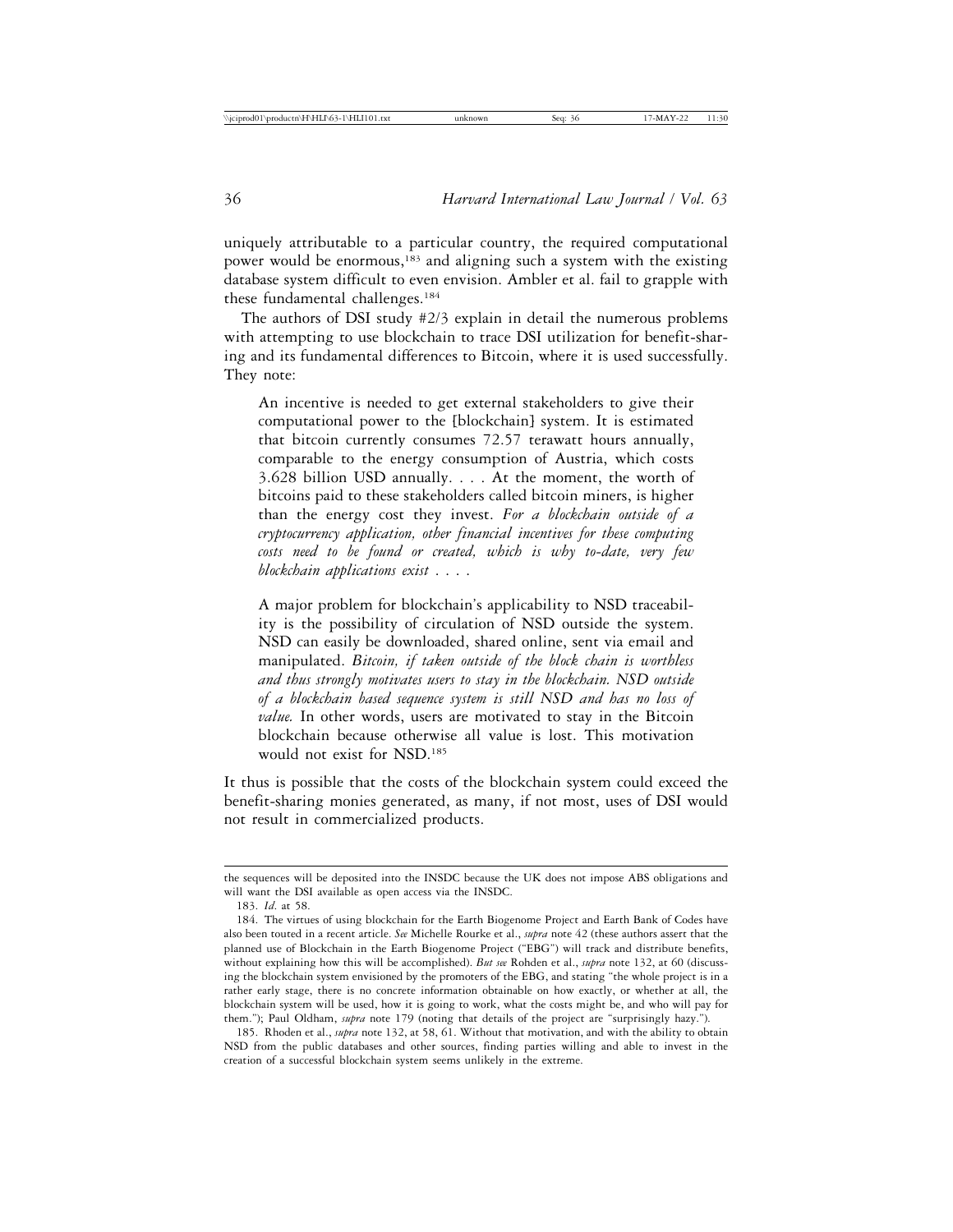The impracticality of such proposals is further underscored by the lack of success in achieving DSI monetary benefit-sharing in countries that have already adopted domestic measures on DSI. According to DSI Study #4, none of the countries with domestic measures regulating access to DSI reported receiving monetary benefits from DSI utilization.<sup>186</sup> This fact is likely attributable in part to the near impossibility of identifying third party uses and users of DSI once it is uploaded to publicly accessible databases such as the INSDC consortium.<sup>187</sup> As a response to the Ambler et al. article explained, "MAT do not solve the DSI issue, especially once data are published, highlighting the limitations of taking a bilateral approach for DSI. Although the INSDC database infrastructure has made the provenance of uploaded sequences a mandatory requirement, databases are neither regulatory authorities nor parties to MAT and cannot check 'MAT-compliant data consumption' as suggested by the authors."188

This view also does not truly engage with the myriad ways in which DSI is used in research and commercialization efforts. For example, as described in a submission by the International Chamber of Commerce ("ICC") arguing against the inclusion of DSI within the scope of the Nagoya Protocol, "in state-of-the-art bioinformatics projects, hundreds to thousands of . . . . sequences may be used to develop a particular commercial product. The final product has a sequence that represents an "average" of all input sequences; [thus] it is virtually impossible to determine the relative value of each individual input sequence."189 While a single sequence can be valuable, such as in the Ebola drug scenario, the vast majority of uses of DSI involve aggregating sequence information for screening purposes where the individual value of any given sequence is negligible. And even with the Ebola sequence, its value was contingent on having a wealth of other existing sequences/genomes to compare it to so that the section of therapeutic interest could be identified.190

While perhaps understandable, View #2 is also unfortunate, as inclusion of DSI within the ambit of "genetic resources" is likely to lead to even poorer outcomes for both research and benefit-sharing on DSI as compared

<sup>186.</sup> *See* Bagley et al., *supra* note 26, at 11, 25.

<sup>187.</sup> Rhoden et al., *supra* note 132 at 35 ("Unfortunately, it is not possible to know what happens with ftp- or web-page-downloaded NSD after it is removed from an INSDC member or any other database. This is a point at which traceability of NSD can break down if downstream users . . . do not maintain the AN system of traceability . . . It is therefore not possible to get information on subsequent usage and sharing of data.").

<sup>188.</sup> Elizabeth J. Karger and Amber Hartman Scholz, *DSI, the Nagoya Protocol and Stakeholders' Concerns*, 36 TRENDS BIOTECH. 110, 111 (2021). In other words, public databases have neither the remit, capability, desire, nor authority to check for MAT compliance for the millions of sequences deposited and accessed each day.

<sup>189.</sup> ICC Task Force on Access and Benefit-Sharing, Digital Sequence Information and THE NAGOYA PROTOCOL 3 (Int'l Chamber of Com., 2017).

<sup>190.</sup> *See generally* Se-Ran Jun et al., *Ebolavirus Comparative Genomics*, 39 FEMS Microbiol Rev 764, 764 (2015) (describing the use of more than 100 ebolavirus genomes to "predict regions that could contain epitope-binding sites, which might be good vaccine targets.").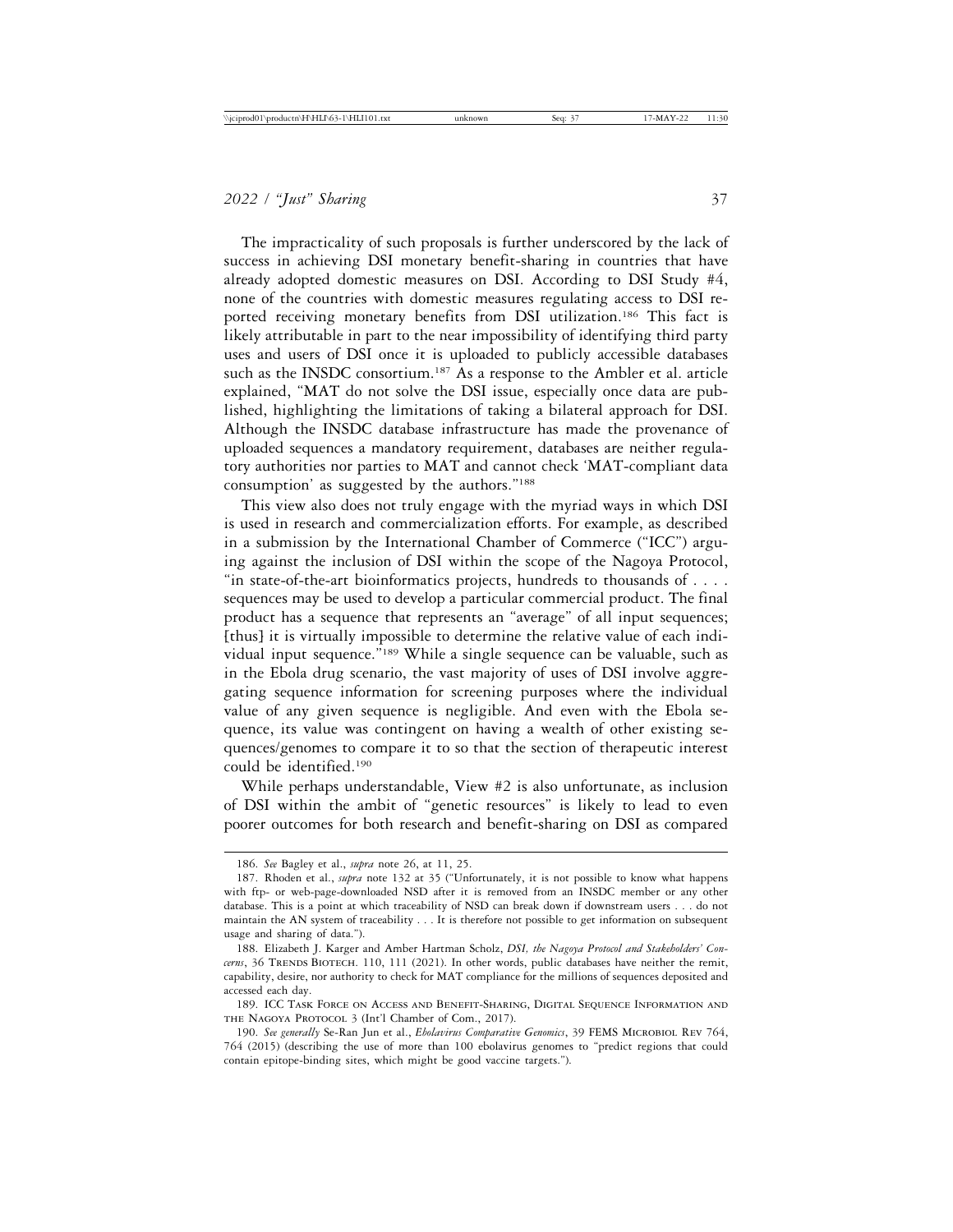to physical genetic resources, due to the arguably greater challenges in valuing sequence information. Already, some users are reporting unrealistic demands and expectations from certain provider countries seeking large profit percentages that may be difficult to justify in light of both uncertainty about the role the resource/information will actually play in research and its expected contribution.<sup>191</sup> Negotiating value seems particularly challenging for DSI and is likely to lead to providers seeking a disproportionate share of the value of DSI utilization both in terms of the contribution a single sequence may make to a particular invention and the commercial value of the total invention, which could have numerous inputs.

As such, this view could be characterized as "'*What's Mine is Mine and What's Yours Is Mine': We own the DSI, and you need our permission to use it and must share with us significant monetary benefits from whatever you create using it no matter the size of the actual DSI contribution."*

However, the near impossibility of being able to track or trace the expanding number of uses of DSI does not bode well for holders of this view because of the myriad ways DSI is used in research. In particular, both in exploratory work such as alignment searches, and in the synthesis of finished products, detection of uses may not be possible, as the following examples illustrate.192

#### *a. Alignment Searches*

Researchers can use a variety of different alignment tools such as the Basic Local Alignment Search Tool ("BLAST"),<sup>193</sup> to search a sequence database for genes similar to those found in a specific organism or used in a particular biosynthesis pathway. In one study, researchers used BLAST and other tools to search for genes similar to those used in the biosynthesis of Gibberellic Acid ("GA"), a compound that regulates plant growth and is useful in, inter alia, developing dwarf coconut trees. The researchers identified seven such genes in other model plant species, which enabled them to predict the likely function of the genes in GA biosynthesis.194 BLAST searches "use" all of the

194. Shafeeq Rahman et al., *Transcriptome-Based Reconstruction of Gibberellic Acid Biosynthetic Pathway in Coconut (Cocos Nucifera L.)* 10 Rsch J. BIOTECH. 56, 63 (2015). There were several intermediate steps and additional databases used in the process. It appears that the authors sequenced the GA enzymes and did

<sup>191.</sup> *Id.*; Milieu Law & Policy Consulting, *supra* note 95, at 16, 22. It is worth noting that this **R** problem is not exclusive to providers in the global South, as the report further explains:

All interviewed companies and research organizations that reached the stage of obtaining a PIC and MAT experienced difficult negotiations, as some provider countries . . . . have unrealistic expectations concerning the benefit-sharing, for example by requesting large percentages of the profits. This causes delays and, in some cases, has prevented research from occurring altogether. In one notable example, an interviewee . . . . decided to stop negotiations after four years due to unreasonable and excessive demands placed by Maltese authorities.

<sup>192.</sup> These examples are all taken from Bagley & Perron-Welch, *supra* note 134. **R**

<sup>193.</sup> *See* National Center for Biotechnology Information, *Basic Local Alignment Search Tool,* U.S. Nat'l Libr. of Med., https://blast.ncbi.nlm.nih.gov/Blast.cgi [perma.cc/8KFE-2BEY]. ("BLAST finds regions of similarity between biological sequences. The program compares nucleotide or protein sequences to sequence databases and calculates the statistical significance.").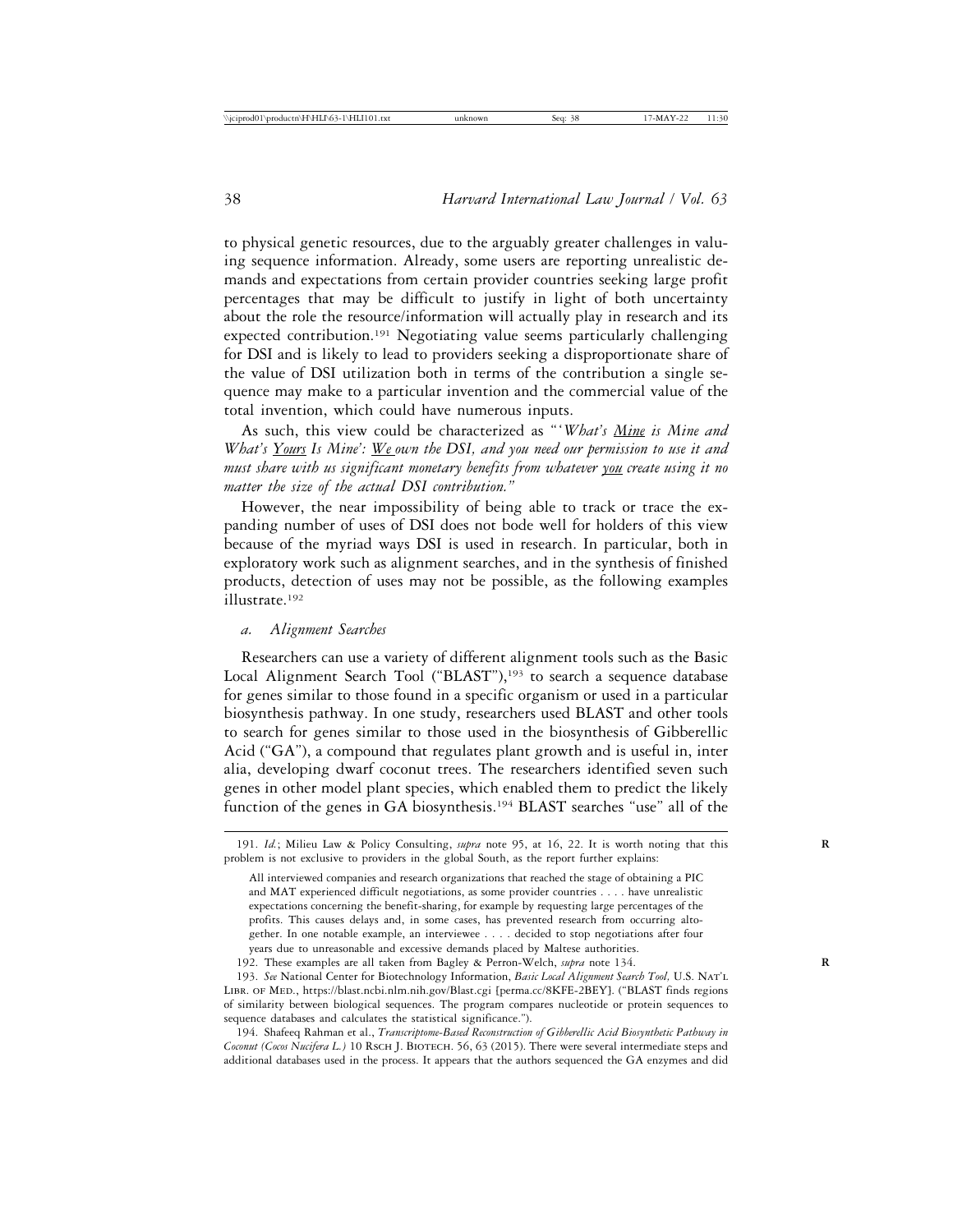sequences in a database, such as GenBank, in the sense that they are all searched for homology to the reference sequence. An enormous and increasing number of sequences are present in public and private databases and vast numbers of users are conducting searches, some for commercial and others for non-commercial purposes. Thus, assigning a monetary value to any particular sequence based on whether its use is for a commercial or non-commercial purpose, and even tracing its use by entities running BLAST-type<sup>195</sup> searches is currently not feasible.

BLAST alignment searches also may enable a researcher, seeking to use a sequence from a sample to which ABS obligations attach, to locate similar sequences in species from different geographical origins that may lack ABS requirements.196 Given the difficulties in tracking the use of DSI, such alignment searches may allow a researcher who is so inclined to misstate the true origin of the information utilized in her or his R&D efforts.197

## *b. Synthetic Production of Finished Products*

A similar example involves the successful enhancement of the yield of Dglucaric acid, a compound with commercial uses and therapeutic potential, which involves constructing a biosynthetic pathway to produce the acid in *E. coli*. by "combining biological parts from disparate organisms."198 Development of the biosynthetic pathway required no tangible material from any of the species whose DNA was incorporated into the *E. coli.* Furthermore, the final product is indistinguishable from glucaric acid produced by other means. Therefore, if this biosynthetic system were incorporated into a glu-

an alignment using tblastn, which is a function within BLAST that identifies sequences that encode proteins similar to the protein searched. They also used HMMER, which is similar to BLAST, for alignment. They used the alignment to identify thirty-seven genes with homology towards the GA biosynthetic pathway and then used the gene ontology knowledgebase through Blast2GO, which uses BLAST to annotate the functions of the identified genes using existing data. Finally, they compared the annotated genes obtained from gene ontology to the KEGG pathway database, which provides maps of molecular interactions in metabolic pathways, such as biosynthesis. By comparing the thirty-seven genes with homology to the KEGG reference pathway, they were able to identify the seven major genes in the GA pathway. *See* KEGG Pathway Database, https://www.genome.jp/kegg/pathway.html [https:// perma.cc/4NSD-L7WK]; Mark Yandell & Daniel Ence, *A Beginner's Guide to Eukaryotic Genome Annota*tion, NATURE REVIEW GENETICS (Apr. 18, 2002), https://www.nature.com/articles/nrg3174 [https:// perma.cc/5GRF-46HF]; and Geneontology, http://geneontology.org/ [https://perma.cc/N9EC-9Y82 ].

<sup>195.</sup> BLAST is not the only search tool of its kind. There are numerous other tools such as FASTA, BLAST+, BLASTn, and Blast2GO.

<sup>196.</sup> Margo A. Bagley, *Towering Wave or Tempest in a Teapot? Synthetic Biology, Access and Benefit-Sharing, and Economic Development*, *in* Intellectual Property and The Regulation of The Internet 95 (Susy Frankel and Daniel Gervais eds., 2017).

<sup>197.</sup> *See* Working Group on Reform of the Patent Cooperation Treaty (PCT), *Further Observations by Switzerland on its Proposals Regarding the Declarations of the Source of Genetic Resources and Traditional Knowledge in Patent Applications*, WIPO PCT/R/WG/7/9, Annex 4 (Apr. 5, 2005).

<sup>198.</sup> Namely myo-inositol-1-phosphate synthase (INO) from *Saccharomyces cerevisiae* (yeast), an endogenous *E. coli* phosphatase, myo-inositol oxygenase (Miox) from *Mus musculus* (mice) and uronate dehydrogenase (udh) from *Pseudomonas syringae*. *See* Tae Seok Moon et al., *Production of Glucaric Acid from a Synthetic Pathway in Recombinant Escherichia Coli*, 75 Applied & Env't Microbiology 589 (2009).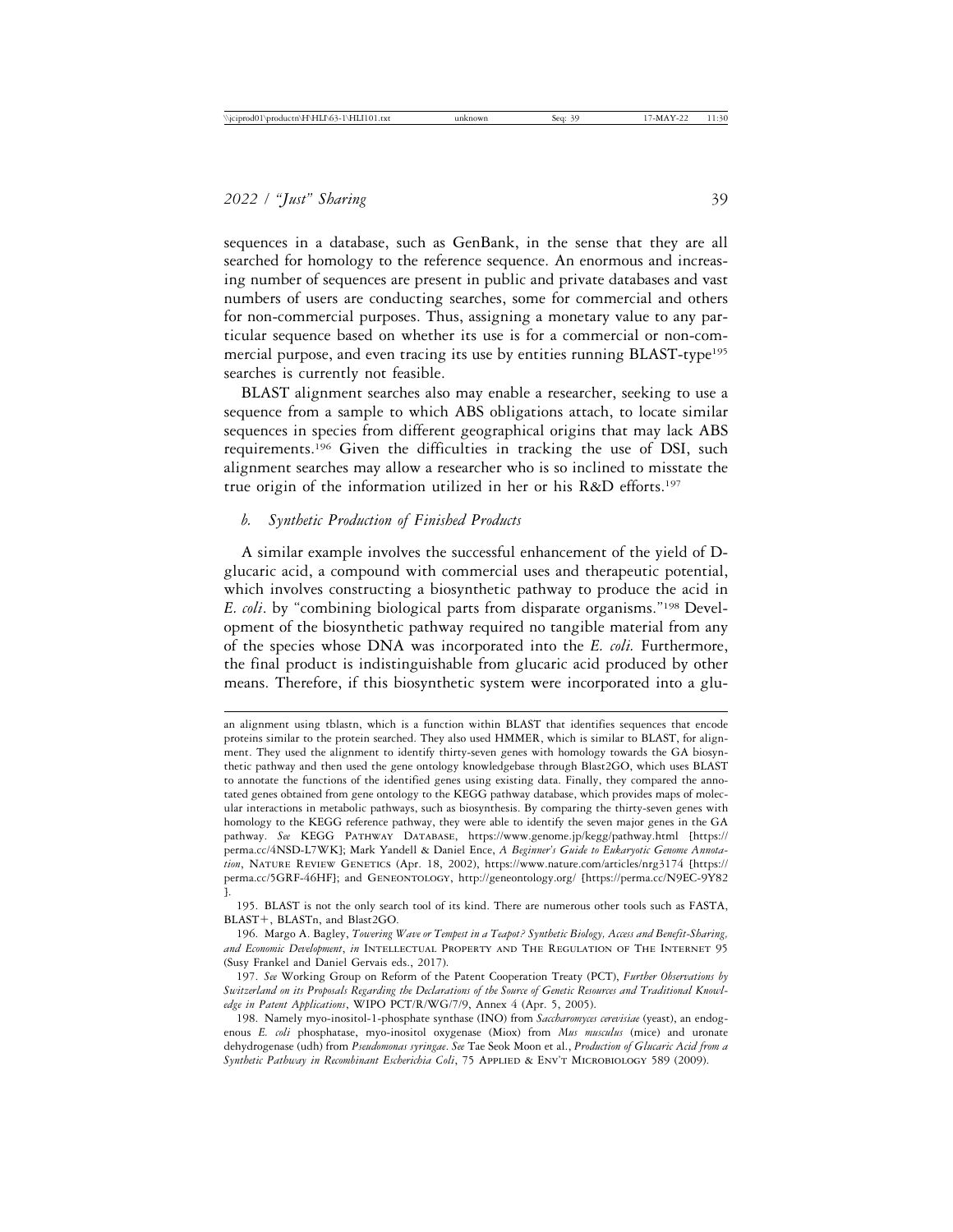caric acid manufacturing pipeline, there would be no way to know from the finished product that DSI from several species had been used in its production.199

DSI Study #1 identified another pertinent example involving the production of bioethanol. It notes:

Related genes from different organisms can be 'shuffled' to produce 'chimeric' enzymes. These can be tested to determine if they have increased productivity, in this case the production of bioethanol. These genes can be reshuffled until enzyme activity is optimized. Shuffled genes that express chimeric enzymes are difficult to trace back to an originating DNA sequence as this is a product of the gene families used and the shuffling process.200

To be clear, there currently is no agreement among CBD/Nagoya Protocol parties that benefit-sharing obligations attach to the information described in these examples. Nevertheless, in each case, DSI from multiple diverse organisms is being utilized. If DSI is deemed to be within the definition of genetic resources, users would, in theory, be obligated to track the utilization of untold numbers of sequences and negotiate MAT with multiple governments. Yet, provider country/countries of origin information for sequences may not be available as the database operators may not have required sequence submitters to provide such information.201 Moreover, even if such information is available, it effectively would be impossible to negotiate benefit-sharing contracts with each provider country with a benefit-sharing claim due to prohibitive transaction costs involved in properly valuing

200. Houssen et al., *supra* note 199.

201. Rohden et al., *supra* note 132. The country tag in INDSC became a required field for environmental samples in 2011.

<sup>199.</sup> In another oft-cited example, researchers designed and produced a synthetic copy of thebaine, the opiate morphine precursor harvested from poppies for millennia, using yeast embedded with genetic sequence information from several plant species, a bacterium, and a rodent. Robert F. Service*, Modified Yeast Produce Opiates from Sugar*, 349 Science 677 (2015). But many more such examples exist, including a similar process using yeast or *E.coli* to produce the flavor and fragrance ingredient vanillin, which could include the use of a variety of genes or biosynthetic pathways from various donor organisms, including the vanilla orchid (*Vanilla planifolia*), humans, or bacterial species, among others. *See, e.g.*, Nethanji J. Gallage & Birger Lindberg Møller, *Vanillin*—*Bioconversion and Bioengineering of the Most Popular Plant Flavor and Its De Novo Biosynthesis in the Vanilla Orchid*, 8 MOLECULAR PLANT 40 (2015) ("[A]n entirely new opportunity for biotechnology-based production of natural vanillin may arise from the recent identification of the vanillin synthase enzyme VpVAN from the vanilla orchid, *Vanilla planifolia and from ground ivy (Glechoma hederacea*)." (emphasis added); *see also* Prashanth Srinivasan & Christina D. Smolke, *Engineering a Microbial Biosynthesis Platform for De Novo Production of Tropane Alkaloids*, 10 Nature Commc'n 3634 (2019) (describing "[d]e novo production of tropine, a key intermediate in the biosynthetic pathway of medicinal Tropine alkaloids such as scopolamine, from simple carbon and nitrogen sources in yeast (Saccharomyces cerevisiae)"); Wael Houssen et al., *Digital Sequence Information on Genetic Resources: Concept, Scope and Current Use*, U.N. Doc. CBD/DSI/AHTEG/2020/1/3 (Jan. 29, 2020) (citing Toby H. Richardson et al., *A Novel, High Performance Enzyme for Starch Liquefaction. Discovery and Optimization of a Low PH, Thermostable Alpha-Amylase*, 277 J. Biol. Chem. 26501 (2002) (describing method of biofuel production uses genetic components from multiple different species and also utilizes vast amounts of genetic information without the need for physical access to the genetic resources).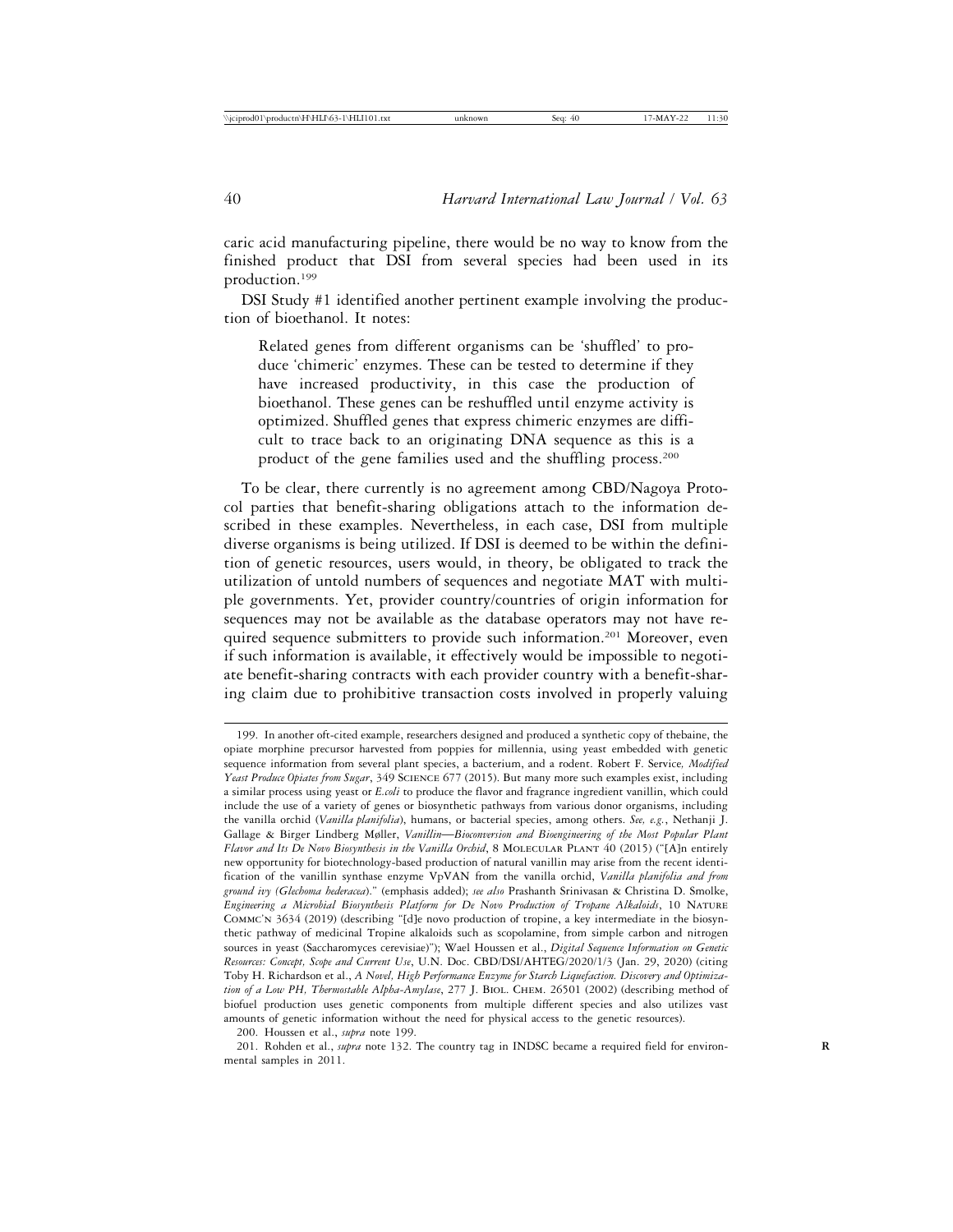the contributions of myriad sequence fragments.202 Since such uses, however, generally cannot be traced, no bilateral benefit- sharing would take place for numerous untraceable uses of DSI.

The specter of DSI access limitations is a growing concern to users who view open access to DSI as of inestimable value. Already in relation to physical material, difficulties in gaining access to genetic resources have resulted in some users losing significant amounts of time and money in efforts to negotiate PIC and MAT, or choosing to not use resources from countries seen as "difficult."203 Moreover, in May of 2020, the U.S. State Department held a "Public Teleconference Concerning the Use of Digital Sequence Information on Genetic Resources" with over 150 participants, several of whom shared experiences and expressed concerns with access limitations on DSI and physical genetic resources.<sup>204</sup> As one official noted, "the United States government opposes moves to restrict or control access to and use of DSI. . . . We view efforts to restrict or control access and use, as unacceptable and a threat to R&D, food security and public health."205

Fortunately, there is another, arguably superior, way to view DSI as comfortably within the scope of the CBD and Nagoya Protocol: DSI results from the utilization of genetic resources.

3. *View 3: DSI is not within the definition of "genetic resources," but does result from their utilization. Monetary benefits should be shared from commercial uses. DSI's intrinsic non-monetary benefits, while important, are not sufficient to comply with Nagoya Protocol obligations.*

Several biodiversity-rich countries and civil society groups seem amenable to this interpretive approach, agreeing that the term "genetic resources"

<sup>202.</sup> As noted in one private sector submission, "should DSI be included in the scope of the Protocol, the administrative burden of negotiating a myriad of ABS agreements for sequences with debatable input value will be significant." ICC Task Force on Access and Benefit-Sharing, *supra* note 189, at 3. But as other commentators note, "developments in synthetic biology could make governments reluctant to share [DSI] on openly accessible databases if it means they could miss out on benefits that might otherwise be gained by enforcing their domestic ABS laws." Michelle Rourke et al., *Policy Opportunities to Enhance Sharing for Pandemic Research*, 368 Science 716, 717 (2020). This comment was made in the context of sharing pathogenic virus sample information but is also applicable to other subject matter regulated by domestic ABS laws.

<sup>203.</sup> *See* Milieu Law & Policy Consulting, *supra* note 95, at 29–30 (estimating the cost of obtaining **R** PIC/MAT for E.U. users as between  $\epsilon$ 500 to  $\epsilon$ 10,000 per negotiation and requiring up to 500 personnel hours. Some interviewees stated that they no longer work with new genetic resource stocks due to ABS difficulties. Instead, they reuse in-house stocks or identify countries that have more lax ABS requirements. Others reported considering relocating out of the European Union to a country like the United States where ABS compliance requirements are not imposed).

<sup>204.</sup> *See* U.S. Department of State, *Notice of Public Teleconference Concerning the Use of Digital Sequence Information of Genetic Resources*, 85 Fed. Reg. 23, 121 (Apr. 24, 2020); *see also* Transcript from the U.S. Department of State Public Teleconference on the Use of Digital Sequence Information of Genetic Resources (May 14, 2020).

<sup>205.</sup> Transcript of Comments from Christine Dawson, Dir. of the Off. of Conservation and Water in the Bureau of Oceans and Int'l Envi'tl and Sci. Aff. in the Dep't. of State.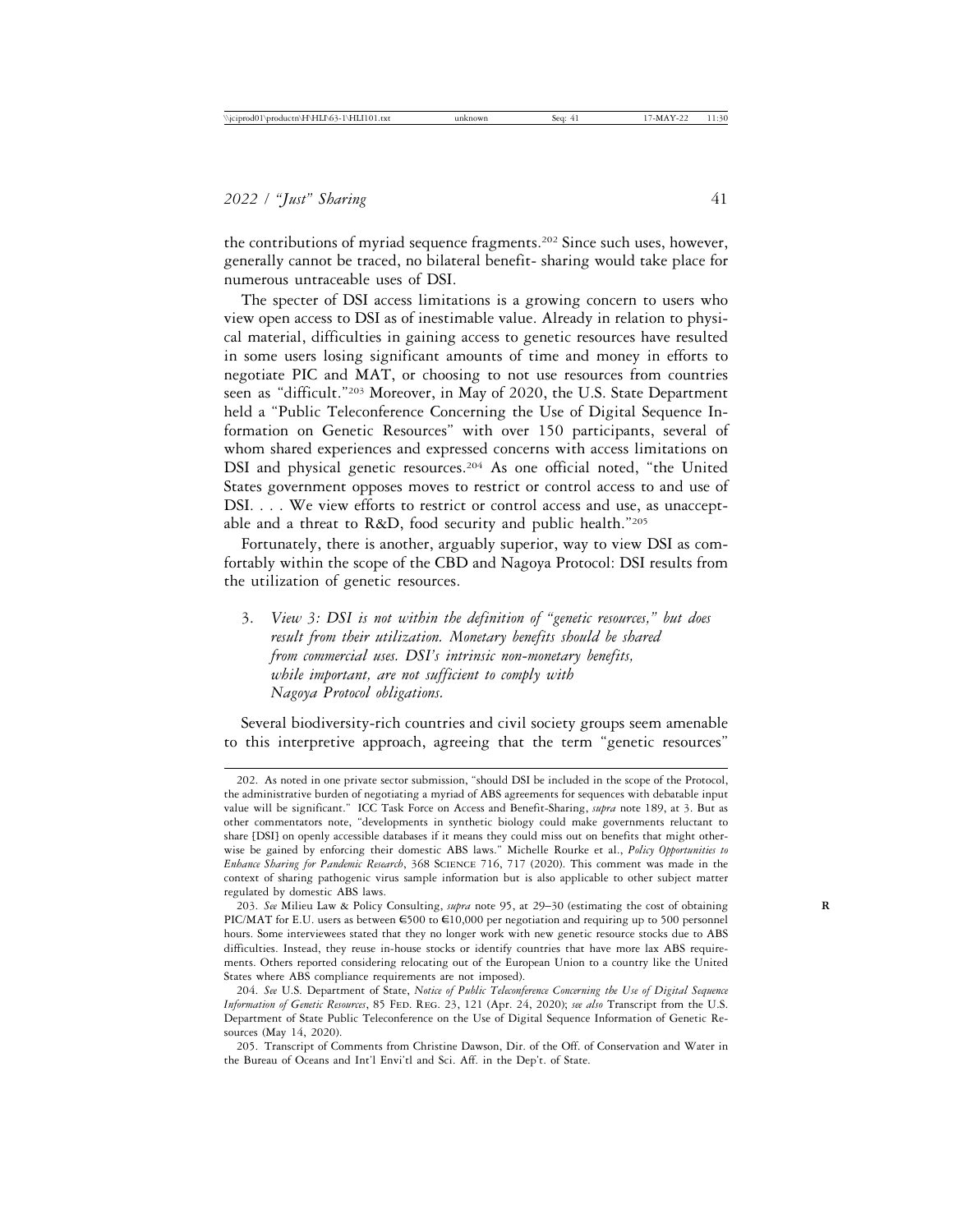refers to tangible material, but also agreeing that DSI is the result of genetic resource utilization. Some may take the view that DSI is within the scope of the CBD and Nagoya Protocol because either the phrase "genetic resources" or the phrase "utilization of genetic resources" should be deemed to encompass DSI.206 Knowing the exact basis for why DSI is within the scope of the CBD and Nagoya Protocol, however, is critically important. If DSI is interpreted to come within the definition of "genetic resources," then, as noted above, PIC access restrictions can be imposed.<sup>207</sup> This is because the only two items mentioned as being subject to prior informed consent in the Nagoya Protocol are genetic resources in Article 6 and traditional knowledge associated with genetic resources in Article 7. If DSI is not a genetic resource, the Nagoya Protocol does not require PIC.

Even if, however, the definition of "genetic resources" does not include DSI but DSI results from "utilization of genetic resources," then benefitsharing obligations would attach.<sup>208</sup> This is because Article 3 of the Nagoya Protocol specifies that the Nagoya Protocol applies to genetic resources and to benefits arising from the utilization of such resources, and Article 5 requires benefits arising from the utilization of genetic resources as well as subsequent applications and commercialization to be shared in a fair and equitable way with providers.209 This third view may be preferable to Views 1 and 2 as it allows for the possibility of a win-win for both users, who would retain open access to DSI, and for providers, who would be entitled to share in benefits from such utilization.

The dissonance between Views 1 and 2 appears to represent a clash in perspectives that can also be seen in the FAIR vs. CARE frameworks relating to digital assets more broadly. The *FAIR Guiding Principles for Scientific Data Management and Stewardship* articulated in 2016, are intended to make data easily *F*indable, *A*ccessible, *I*nteroperable, and *R*eusable.210 However, as the Global Indigenous Alliance ("GIDA") explains:

The current movement toward open data and open science does not fully engage with Indigenous Peoples [sic] rights and interests. Existing principles within the open data movement (e.g. FAIR: findable, accessible, interoperable, reusable) primarily focus on characteristics of data that will facilitate increased data sharing

<sup>206.</sup> Bagley et al., *supra* note 26. Such countries include Brazil, India, and Malawi.

<sup>207.</sup> *See* Nagoya Protocol, *supra* note 25, art. 6 ("[A]ccess to genetic resources for their utilization **R** shall be subject to the prior informed consent of the Party providing such resources that is the country of origin of such resources or a Party that has acquired the genetic resources in accordance with the Convention, unless otherwise determined by that Party.").

<sup>208.</sup> *See id*. art. 3 ("This Protocol shall apply to genetic resources within the scope of Article 15 of the Convention and to the benefits arising from the utilization of such resources.").

<sup>209.</sup> *Id*. arts. 3, 5.

<sup>210.</sup> *FAIR Principles*, Go Fair, https://www.go-fair.org/fair-principles/ [https://perma.cc/XUR2- HG9R]. Thanks to Jeremy DeBeer for directing me to this development.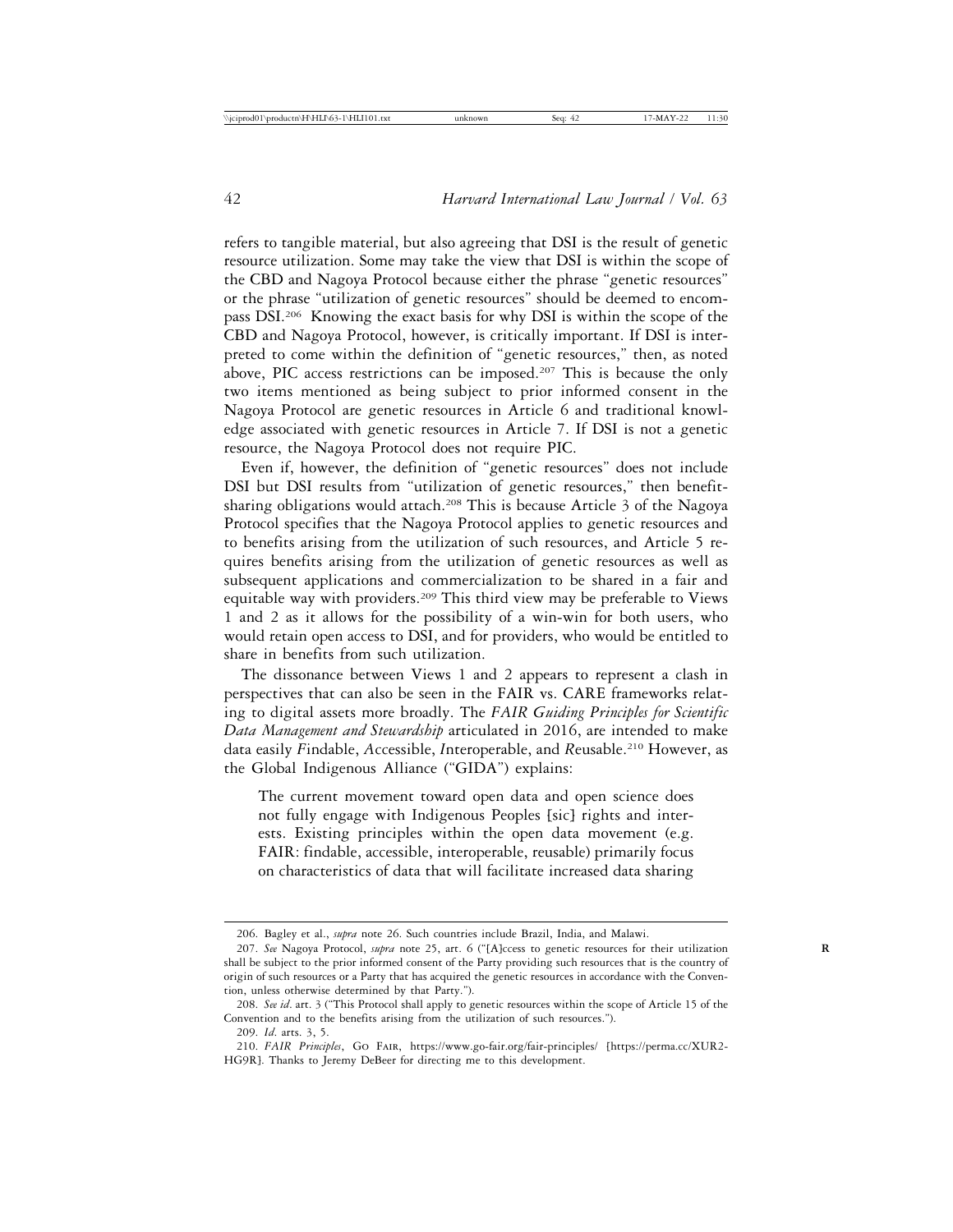among entities while ignoring power differentials and historical contexts.211

GIDA developed the 2018 *CARE Principles for Indigenous Data Governance* in response to the FAIR principles. CARE stands for *C*ollective benefit, *A*uthority to control data, *R*esponsibility to ensure benefit-sharing and the use of *E*thical processes for maximizing IPLC wellbeing, for justice, and for future uses of the data.<sup>212</sup>

The CARE Principles for Indigenous Data Governance are "people and purpose-oriented, reflecting the crucial role of data in advancing Indigenous innovation and self-determination."213 Interestingly, instead of advocating for the elimination of the FAIR guidelines, the CARE principles are designed to "complement the existing FAIR principles encouraging open and other data movements to consider both people and purpose in their advocacy and pursuits."214 The tagline "Be FAIR and CARE" signifies this complementary goal.

The complementary approach of the CARE guidelines is illustrative of this third view of DSI that provides an arguably superior way (vis-a-vis Views 1 and 2) to situate DSI comfortably within the scope of the CBD and Nagoya Protocol. Moreover, benefit-sharing need not necessarily take the form of a bilateral negotiation. The Nagoya Protocol itself provides another possible avenue: a global multilateral benefit-sharing mechanism under Article 10.215

## III. DSI And Benefit-Sharing: The Need For A New Approach

The changes wrought by digitization in the music, movie, and 3D maker space seem apt for comparison to the issue of DSI, as all three involve technological changes that make intangible information a viable substitute for a tangible product and are the result of the increasing digitization of information.216 In particular, advances in digital copying and an increase in easily accessible digital information created "piracy" concerns in relation to music and movie file-sharing and 3D printing.

<sup>211.</sup> *Care Principles for Indigenous Data Governance*, Global Indigenous Data All., https:// www.gida-global.org/care [https://perma.cc/Z4QU-BQDR].

<sup>212.</sup> *See id*.

<sup>213.</sup> *Id*.

<sup>214.</sup> *Id*.

<sup>215.</sup> Nagoya Protocol, *supra* note 25, art. 10. **R**

<sup>216.</sup> *See* Ad Hoc Technical Expert Group on Digital Sequence Information on Genetic Resources, *Report of The Ad Hoc Technical Expert Group on Digital Sequence Information on Genetic Resources*, U.N. Doc. CBD/DSI/AHTEG/2018/1/4 p. 8 (Feb. 2018) (noting that "'DSI' could bring transformational change to the use of genetic resources, which may influence the type of benefits and the way benefits are shared. There may be useful lessons in this respect from how digitization of information in other sectors has impacted benefit-sharing, including possible lessons from the music, software, publishing and other industries"); *see also* Erik Brynjolfsson et al., *New World Order: Labor, Capital, and Ideas in the Power Law Economy*, 93 Foreign Affs. 44, 47, 49–50 (2014).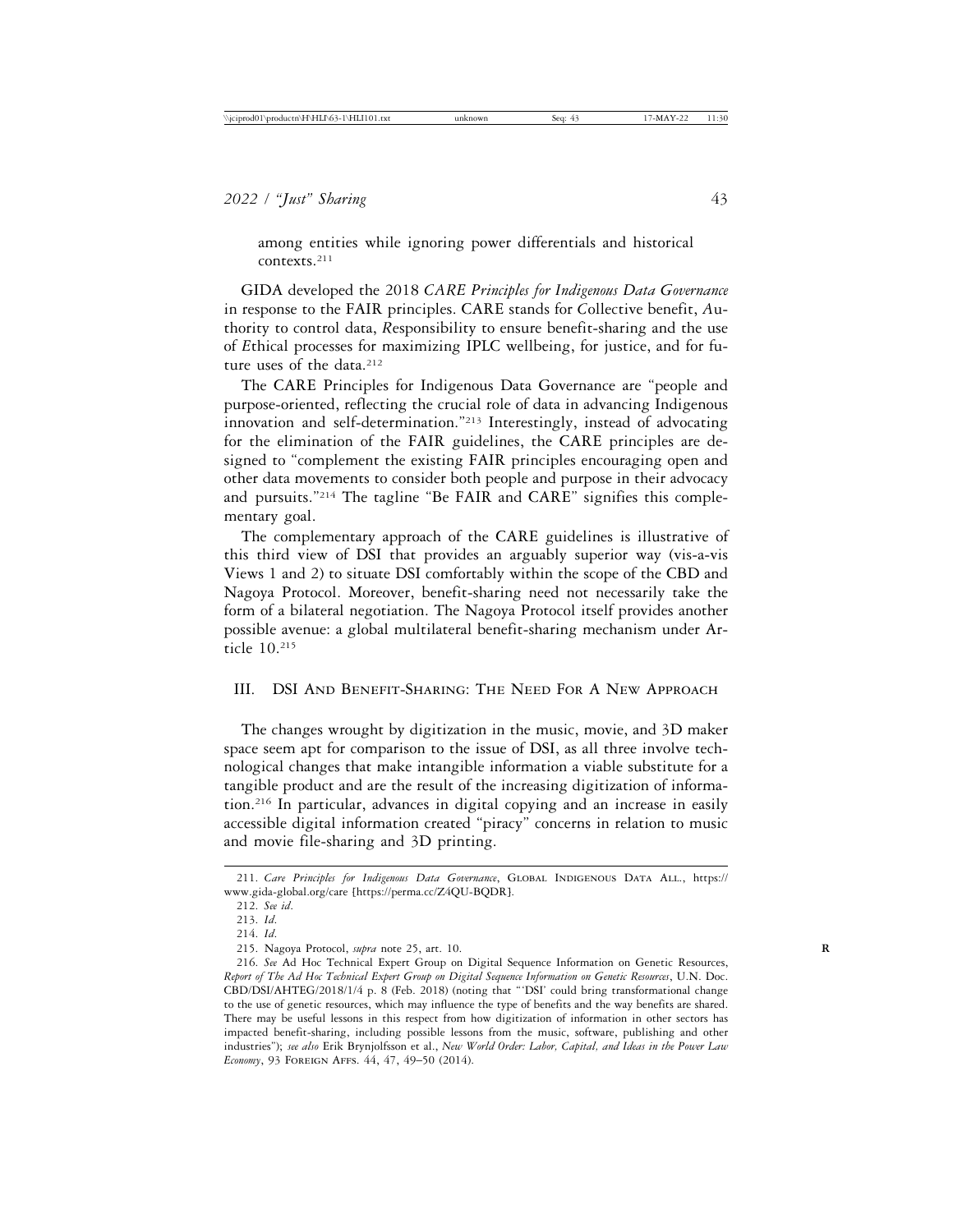For more than a decade, the Recording Industry Association of America and the Motion Picture Association of America fought the facilitators and perpetrators of unauthorized downloads of copyrighted works from the internet, labeling such actions as "theft" and seeking "justice" in the form of obtaining monetary and, in some cases, criminal penalties against the perpetrators—individuals and organizations alike.217 Likewise, 3D printing is enabling individuals and companies to cheaply copy patent and copyrightprotected articles from internet-accessible digital files.<sup>218</sup>

The comparison, however, largely ends there. The music and movie industries have been quite successful in their efforts. IP-holding music and movie stakeholders are well-organized and have deep pockets to pay for lobbying, lawsuits, and the media and educational outreach efforts of their sustained campaigns. Moreover, they were able to persuade legislators at national and international levels to adopt rules that specifically address and punish certain kinds of copying and uses of digitized works.<sup>219</sup> In addition, the digitized and copied content is protected by the traditional intellectual property rights of copyrights and patents and is seen as creative.<sup>220</sup>

By contrast, the developing country governments and IPLCs most likely to be negatively impacted by DSI misappropriation are neither well-organized nor well-funded on this issue, the genomic sequences generally are not individually protected by the governments with IP rights,<sup>221</sup> and the origins and uses of sequence information may be impossible to ascertain.<sup>222</sup>

As a result, while many if not most provider countries agree that access limitations would be detrimental to research that may enhance the welfare of society at large, countries imposing or considering such limitations appear to believe they have few alternative ways of securing benefits in this

<sup>217.</sup> Michael Palmedo, *Over 200,000 John Does Sued for File Sharing in the U.S. Since 2010*, InfoJustice.Org (Aug. 8, 2011), http://infojustice.org/archives/4724 [https://perma.cc/H2WB-VVCL].

<sup>218.</sup> Ben Depoorter, *Intellectual Property Infringements & 3D Printing: Decentralized Piracy*, 65 Hastings L. J., 1483–1504 (2014); Devin R. Desai & Gerald N. Magliocca, *Patents, Meet Napster: 3D Printing and the Digitization of Things*, 102 Geo. L. Rev. 1691 (2014); Timothy Holbrook & Lucas Osborn, *Digital Patent Infringement in an Era of 3D Printing*, 48 U.C. Davis L. Rev. 319 (2015); Lucas Osborn, *Regulating Three-Dimensional Printing: The Converging Worlds of Bits and Atoms*, 15 San Diego L. Rev. 553 (2014).

<sup>219.</sup> *See* WIPO Copyright Treaty (WCT) art. 14, Dec. 20, 1996, S. Treaty Doc. No. 105-117, 2186 U.N.T.S. 121; Digital Millennium Copyright Act (DMCA), Pub. L. No. 105-304, 112 Stat. 2860 (1998) (codified as created and amended in scattered sections of 17 U.S.C.).

<sup>220.</sup> Interestingly, IP holders in the United States have been able to leverage domestic law extraterritorially in this context without the need for a new treaty or provision of any sort. *See* Timothy R. Holbrook, *Is There a New Extraterritoriality in Intellectual Property?*, 44 Colum. J.L. & Arts 457, 492–94 (2021); Timothy R. Holbrook, *Extraterritoriality and Digital Patent Infringement, in* RSCH. HANDBOOK ON Intell. Prop. and Digit. Technologies (Tanya Aplin ed. 2018).

<sup>221.</sup> While isolated genomic DNA sequences may be eligible for patent protection outside of the United States, not surprisingly, there appears to be no major effort underway to patent, at considerable cost, the large quantities of DNA sequence information obtained during non-commercial research expeditions.

<sup>222.</sup> Due in part to transboundary issues where species are common to more than one territorial jurisdiction. *See* Nagoya Protocol, *supra* note 25, art. 11.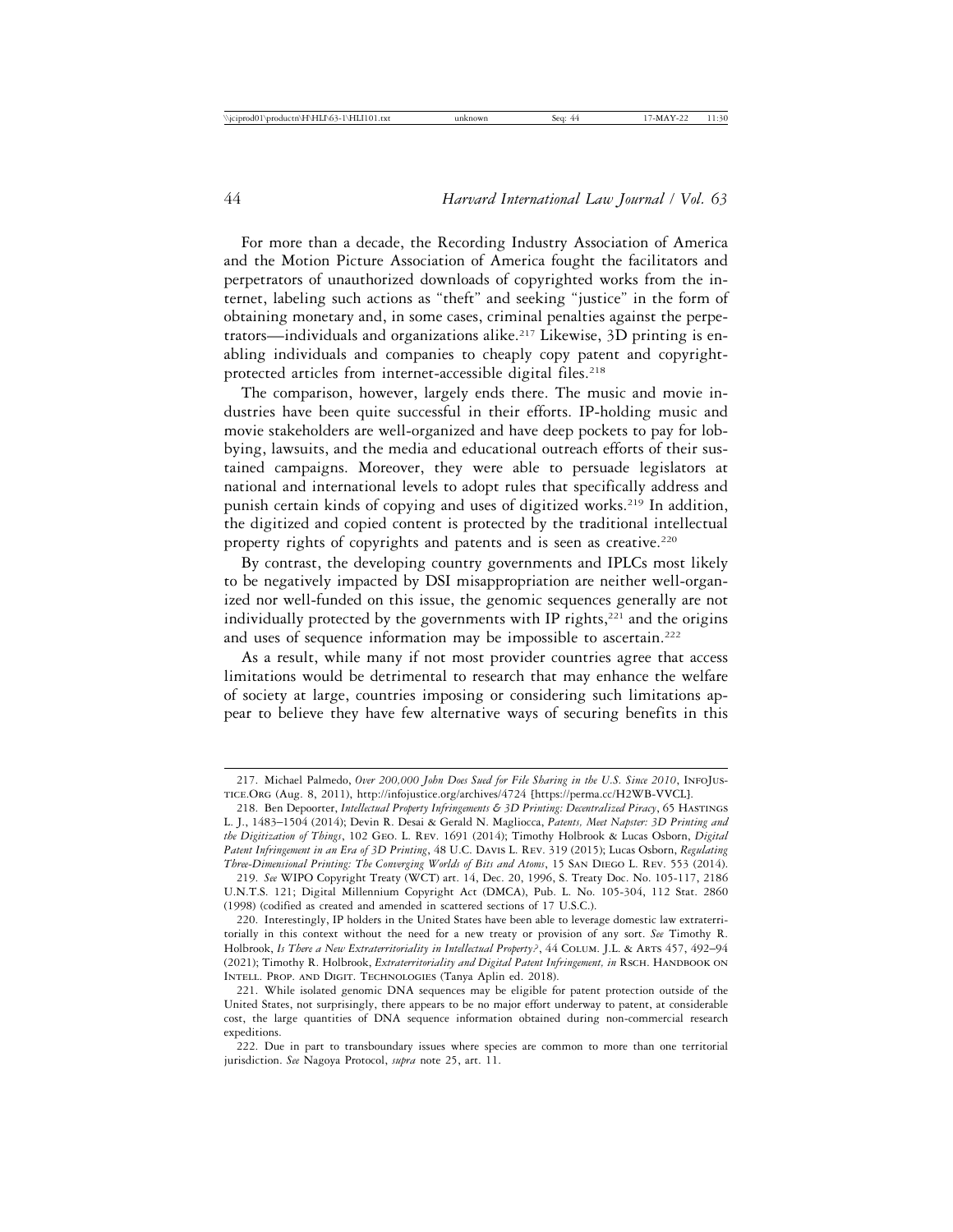changed environment.223 This is unfortunate, as benefit-sharing is important for, among other things, conserving and facilitating access to genetic resources that may have therapeutic efficacy to treat a range of diseases, increase food security, and improve human flourishing.

# *A. Benefit-Sharing Matters*<sup>224</sup>

In 2019, the U.N. Intergovernmental Science-Policy Platform on Biodiversity and Ecosystem Services issued a Global Assessment Report on Biodiversity and Ecosystem Services with an alarming statistic: approximately one million species face extinction, many within decades, unless the drivers of biodiversity loss are addressed expediently.225 In addition, more than 570 plant species have become extinct in the past 250 years alone, which is a rate 500 times greater than what would naturally be expected.<sup>226</sup> As one commentator notes, "deforestation, conversion of land to agriculture, and over exploitation have taken a toll."227 We have seen time and time again that if preserving land in its natural state is not sufficiently lucrative, the land will be put to a different use adverse to biodiversity conservation.<sup>228</sup>

Biological resources have been the basis for new drugs and therapeutic treatments for millennia and are still critical to new discoveries today.229 For

225. IPBES, *supra* note 41.

226. Aelys M. Humphreys et al., *Global Dataset Shows Geography and Life Form Predict Modern Plant* Extinction and Rediscovery, 3 NAT. ECOL. & EVOL. 1043 (2019).

227. Virginia Gewin, *From Coffee to Cosmetics, Companies are Looking for Ways to Protect the Plants Their Products are Made From*, GreenBiz (Dec. 9, 2019), https://www.greenbiz.com/article/coffee-cosmeticscompanies-are-looking-ways-protect-plants-their-products-are-made [https://perma.cc/MM3U-8NZS].

228. *See, e.g.*, IPBES Secretariat, Global Assessment Report on Biodiversity and Ecosystem Services of the Intergovernmental Science-Policy Platform on Biodiversity and Ecosystem Services (Eduardo Brondizio et al. eds., 2019) [hereinafter Global Assessment Report] (citing a 300% increase in the value of agricultural crop production since 1970, a 45% increase in raw timber harvesting, and the extraction of approximately sixty billion tons of renewable and nonrenewable resources annually across the globe). The report also notes the cattle ranching and palm oil production related loss of 100 million hectares of tropical forest between 1980 and 2000. *Id.*

229. David J. Newman & Gordon M. Cragg, *Natural Products as Sources of New Drugs over the Nearly* Four Decades from 01/1981 to 09/2019, 83 J. NAT. PROD. 770 (2020).

<sup>223.</sup> The range of products that could be developed using DSI appears limitless. See, e.g., ELIZABETH Karger et al., Digital Sequence Information on Genetic Resources (DSI): An Introductory Guide for African Policymakers and Stakeholders (2019) (identifying examples of uses of DSI in pharmaceuticals, agriculture and more); Fernando Almerón-Souza et al., *Molecular Identification of Shark Meat from Local Markets in Southern Brazil Based on DNA Barcoding: Evidence for Mislabeling and Trade of Endangered Species*, 9 Front. Genet. 1993 (2018) (discussing the use of DNA barcodes to identify shark species in meat products); Sylvain Aubry, *The Future of Digital Sequence Information for Plant Genetic Resources for Food and Agriculture*, 10 Front. Plant Sci. 1046 (2019) (discussing the use of DNA sequences in the genetic engineering of plants).

<sup>224.</sup> The implementation challenges described in Part I translate to limited evidence of benefits from ABS under the Nagoya Protocol and also detrimental impacts on research. These negative outcomes have led at least one multi-country group of scholars to suggest scrapping the ABS system and beginning again at first principles to design a system that is fit for purpose in the 21<sup>st</sup> century. *See* Sarah Laird et al., *supra* note 119. While there is merit in such a suggestion, a wholesale revision of the ABS system is improbable. Provider countries and IPLCs are unlikely to view the elimination of the bilateral approach as in their interests, at least in situations where specific genetic resources can be identified.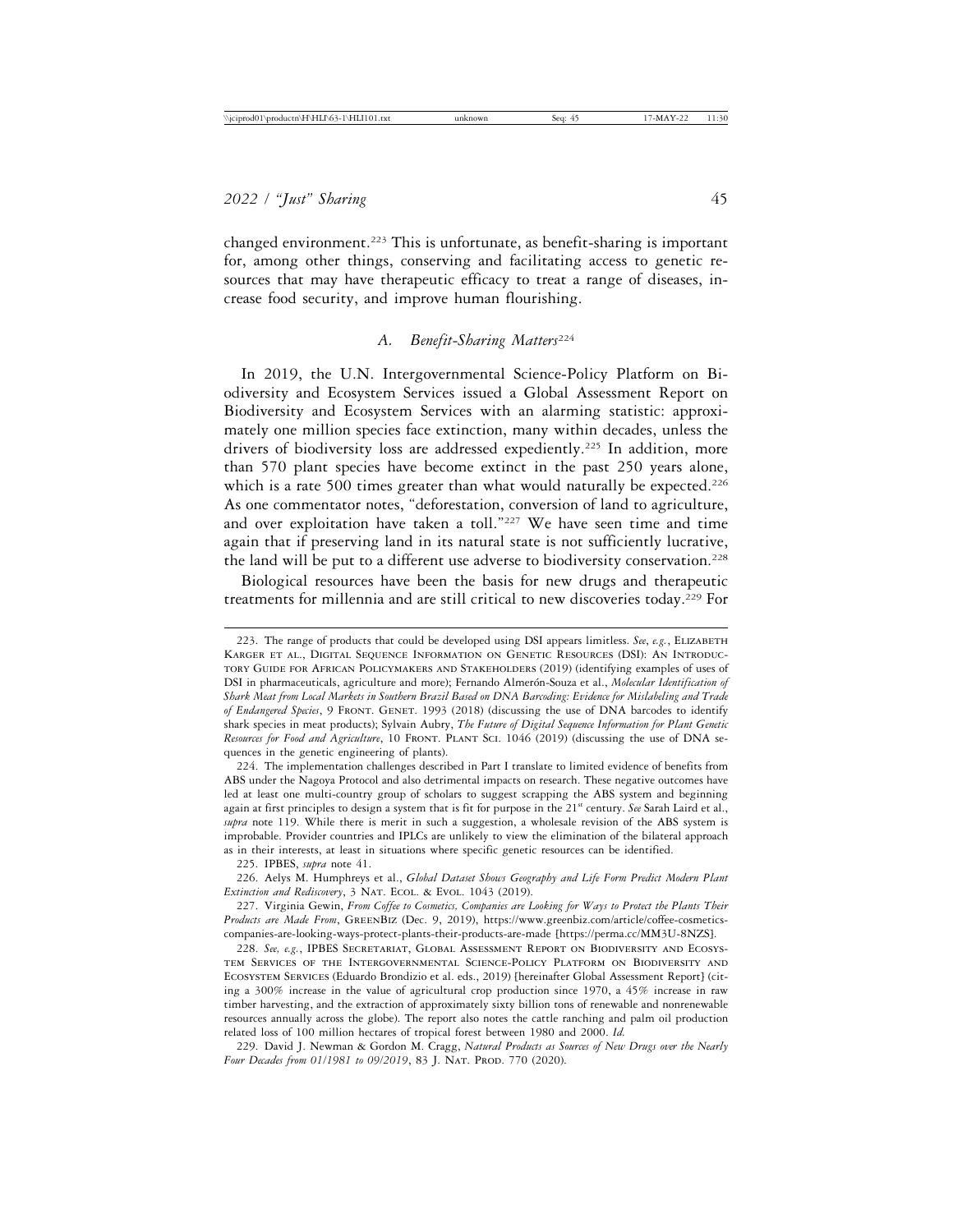example, in the early 1990s, approximately eighty percent of marketed drugs were natural products or their analogs and in 2009, more than 100 natural product-based drugs were in clinical studies, with thirteen drugs derived from natural products receiving FDA approval between 2005 and 2007.230 Moreover, an estimated four billion people rely primarily on natural medicines for their health care and some seventy percent of drugs used for cancer are natural or are synthetic products inspired by nature.<sup>231</sup>

Moreover, in 2015, researchers identified the production of multiple copies of p53, a gene known to inhibit cancer growth, in African elephants, a development which may lead to better cancer treatments for humans.<sup>232</sup> Similarly, researchers are studying a mechanism found in fruit flies that controls their production of an oncometabolite found in brain and kidney cancer patients, which causes tumor formation and growth. In turn, these findings could also lead to better cancer treatments for humans.233 Developments like these underscore the importance of having available the vast amounts of uncharacterized biodiversity that may hold the key to future cures for our most dreaded diseases.

But we are unlikely to retain the opportunity to access such resources without sufficient incentives for IPLCs to continue supporting and conserving. In fact, the tangible virtues of traditional knowledge and genetic resources benefit-sharing are important for all of us in part because they have the potential to help those most responsible for biodiversity conservation, who also happen to be some of the most vulnerable among us: IPLCs.<sup>234</sup> According to the World Bank:

There are between 370 and 500 million Indigenous Peoples worldwide, in over 90 countries. Although they make up over 5 percent of the global population, they account for about 15 percent of the extreme poor. Indigenous Peoples' life expectancy is up to 20 years lower than the life expectancy of non-indigenous

<sup>230.</sup> Jesse W. H. Li & John C. Vederas, *Drug Discovery and Natural Products: End of an Era or an Endless Frontier?*, 325 Science 161, 161 (Jul. 10, 2009).

<sup>231.</sup> Global Assessment Report, *supra* note 228, at 10.

<sup>232.</sup> ABC Science, *Secret to why elephants rarely get cancer is in their genes*, ABC Science News (Oct. 8, 2015), https://www.abc.net.au/news/science/2015-10-09/genes-explain-why-elephants-rarely-get-cancer/ 6841096 [https://perma.cc/RNG5-GZZJ].

<sup>233.</sup> Farah Shamout, *Fruit Fly Finding May Lead to New Cancer Therapies*, GENETIC ENGR. & BIOTECH. News (Jan. 25, 2017), https://www.genengnews.com/topics/drug-discovery/fruit-fly-finding-may-leadto-new-cancer-therapies/ [https://perma.cc/DBB6-VF9N].

<sup>234.</sup> *See, e.g.*, William W. Fisher, *The Puzzle of Traditional Knowledge*, 67 Duke L.J. 1511 (2018); *see also How indigenous knowledge can help prevent environmental crises*, U.N. Environment Programme (Aug. 9, 2021), https://www.unep.org/news-and-stories/story/how-indigenous-knowledge-can-help-prevent-environmental-crises [https://perma.cc/CBY3-Z9ZB] (quoting Nemonte Nenquimo of Ecuador: "If we allow the Amazon to be destroyed . . . that affects us as indigenous peoples, but it will also affect everyone because of climate change . . . . The struggle we do is for all humanity.").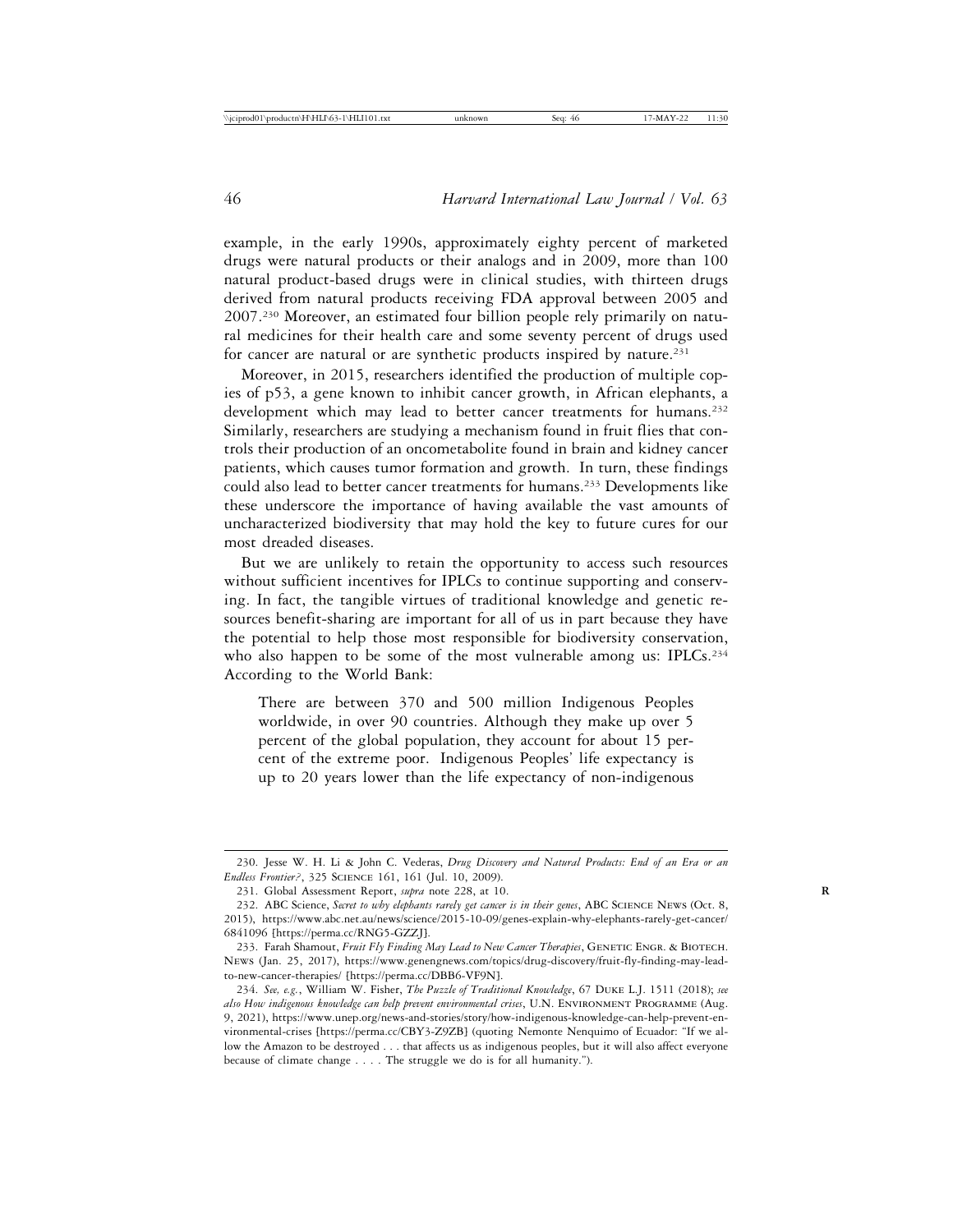people worldwide . . . . Indigenous Peoples . . . *safeguard 80 percent of the world's remaining biodiversity*." <sup>235</sup>

The critical importance of IPLCs in stemming biodiversity loss cannot be overstated. Consider an example from Australia, where in the early part of the last century, the Anangu people, an aboriginal group, was driven from the vast Uluru Park area. Their forced removal led to the extinction (and near extinction) of large numbers of species in the area due to massive wildfires in the 1950s and 1970s that burned three-quarters of the park.236 This is because the Anangu previously, as part of their traditional land stewardship practices, used controlled burns to keep the underbrush in check, facilitating species survival. While there were forty-six known mammalian species in the park before the Anangu left, only twenty-five remained after the big fires, fires which, according to one expert, "would probably not have occurred had traditional techniques of patch burning been in operation."237 The Uluru area is currently home to many medicinal plant species, so it is likely that other species with therapeutic potential were lost due to the absence of Anangu stewardship.

Even when extracting products from nature for commercial purposes, IPLC sustainable stewardship practices can provide superior outcomes in ameliorating climate change. As a recent study on the impact of IPLCs in maintaining carbon stores in the Amazon basin describes:

The Chico Mendes Extractive Reserve in the State of Acre is perhaps one of the best-known sustainable use areas. This ~935,000ha reserve is managed by traditional populations (historically rubber tappers), whose livelihoods are based on extractivism (rubber, Brazil nuts), subsistence agriculture (cassava, rice, beans), and livestock (cattle, poultry, pigs) . . . . While sustainable use resulted in higher losses than strict protection . . . . the net loss of

<sup>235.</sup> The World Bank, *Indigenous Peoples*, The World Bank, https://www.worldbank.org/en/topic/ indigenouspeoples [https://perma.cc/DG4M-T3YY#1]; *see also* Secretariat of the Permanent Forum on Indigenous Issues, *Capacity-Building Workshop on Networking and Information Exchange for National Focal Points and Indigenous and Local Communities in the Latin America and the Caribbean Region*, U.N. Doc. UNEP/CBD/WS-CB/LAC/1/INF/5 (Nov. 16, 2006) (noting that local Communities "have a long association with the lands and waters that they have traditionally lived on or used . . . [and] have accumulated knowledge, innovations and practices regarding the sustainable management and development of these territories including useful environmental knowledge . . . . Some local communities may include peoples of indigenous descent").

<sup>236.</sup> David Curl, *Uluru: Stories in Stone*, Australian Geographic (Oct. 27, 2010), https:// www.australiangeographic.com.au/topics/history-culture/2010/10/uluru-stories-in-stone/ [https:// perma.cc/9FEQ-X9DF].

<sup>237.</sup> *Id*. Similar Native American practices helped control California wildfires. *See* Page Buono, *Quiet Fire*, The Nature Conservancy (Nov. 2, 2020), https://www.nature.org/en-us/magazine/magazinearticles/indigenous-controlled-burns-california/ [https://perma.cc/9FEQ-X9DF] (discussing how indigenous tribes used controlled burning to combat the California wildfires); Lauren Sommer, *To Manage Wildfire, California Looks to What Tribes Have Known All Along*, NPR (Aug. 24, 2020), https:// www.npr.org/2020/08/24/899422710/to-manage-wildfire-california-looks-to-what-tribes-have-knownall-along [https://perma.cc/3RZ4-MPCU].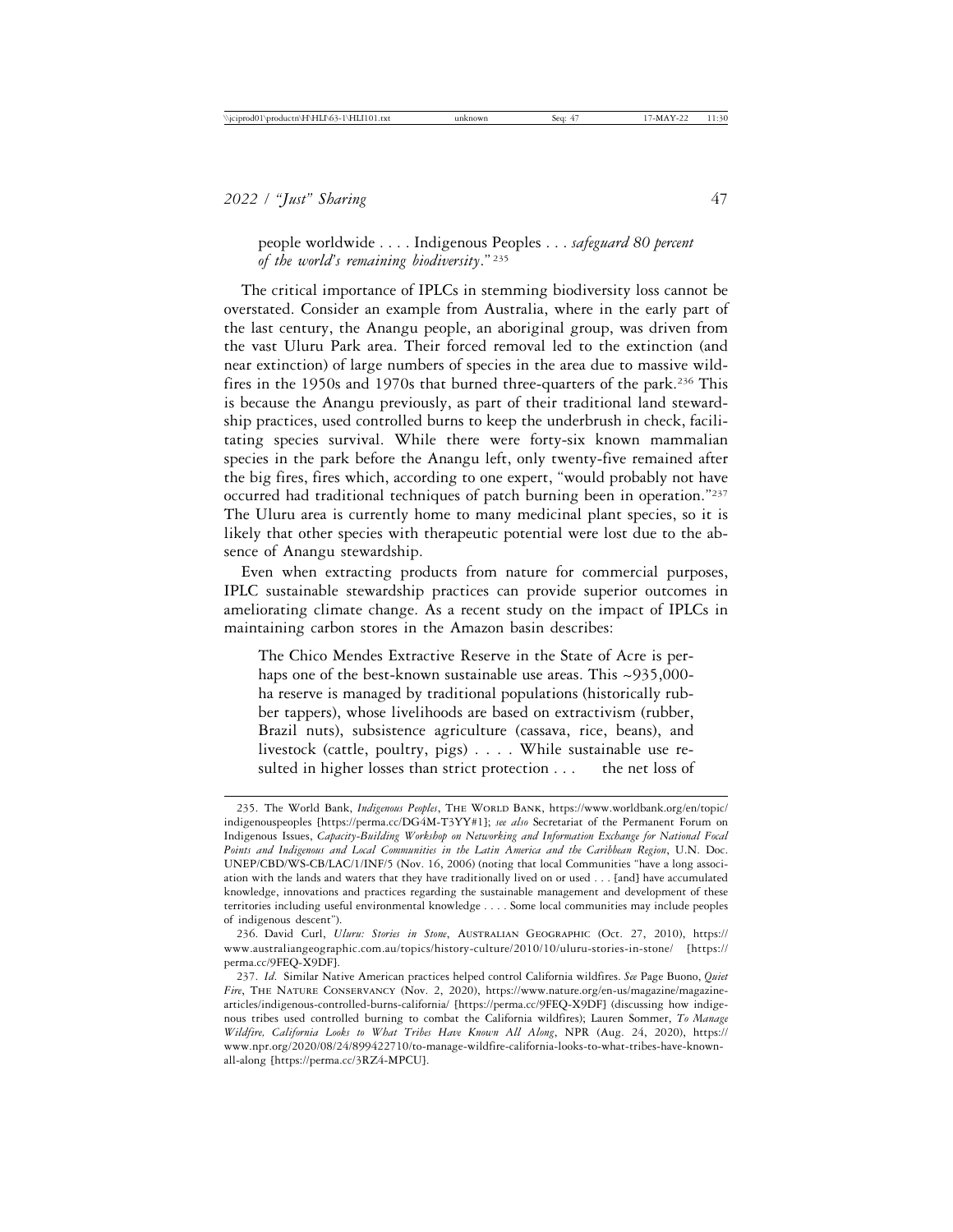carbon under a sustainable use regime is still more than four times lower than that observed on other land.<sup>238</sup>

This is important, as deforestation increases carbon emissions from the rainforest, contributing to global warming. The authors' conclusion regarding the benefits of IPLC practices to the common good is compelling:

IPLCs have a clear and present role to play in curbing global climate change; however, the permanence of this undervalued service depends on local, national, and regional recognition of the rights of forest-dwelling peoples to their land, as well as innovative policies that provide support for their traditional ways of life.239

It is important to note that the same U.N. Report that predicts continued dramatic biodiversity losses with ramifications for everyone, everywhere, includes IPLC-related proposals for transformative reversal of the expected biodiversity losses.240 Specifically it encourages "justice and inclusion in conservation," and tackles "incentives and capacity-building" including "ensuring inclusive decision-making and the fair and equitable sharing of benefits arising from the use of and adherence to human rights in conservation decisions . . . [and] promoting education, knowledge generation and the maintenance of different knowledge systems, including the sciences and indigenous and local knowledge regarding nature, conservation and its sustainable use."241

Benefit-sharing to provider communities not only comports with the objectives of the CBD and Nagoya Protocol, but also with international human rights obligations of nations towards IPLCs as a group. The United Nations Declaration on the Rights of Indigenous Peoples ("UNDRIP") and the International Labour Organization Convention on the Rights of Indigenous and Tribal Peoples in Independent Countries ("ILO Indigenous and Tribal Peoples Convention") affirm and protect the basic rights of indigenous peoples to their cultural integrity and natural resources.<sup>242</sup>

UNDRIP enshrines in international law the right of indigenous populations to the conservation of their traditional flora and fauna, the land they are found on, and the resources that result from the use and development of their lands.243 These communities also have the rights to maintain and control their "cultural heritage, traditional knowledge and traditional cultural

<sup>238.</sup> Wayne S. Walker et al., *The Role of Forest Conversion, Degradation, and Disturbance in the Carbon Dynamics of Amazon Indigenous Territories and Protected Areas*, 11 Proc. of the Nat'l Acad. of Sci, S. 2015, 3019 (Feb. 11, 2020).

<sup>239.</sup> *Id*. at 3023.

<sup>240.</sup> Global Assessment Report, *supra* note 228, at 56.

<sup>241.</sup> *Id*. at 17, 23.

<sup>242.</sup> *See generally* G.A. Res. 61/295, United Nations Declaration on the Rights of Indigenous Peoples (Sept. 13, 2007) [hereinafter UNDRIP]; Indigenous and Tribal Peoples Convention, No. 169, June 27, 1989, 1650 U.N.T.S. [hereinafter ILO Indigenous and Tribal Peoples Convention].

<sup>243.</sup> UNDRIP, *supra* note 242*,* arts. 24, 26. **R**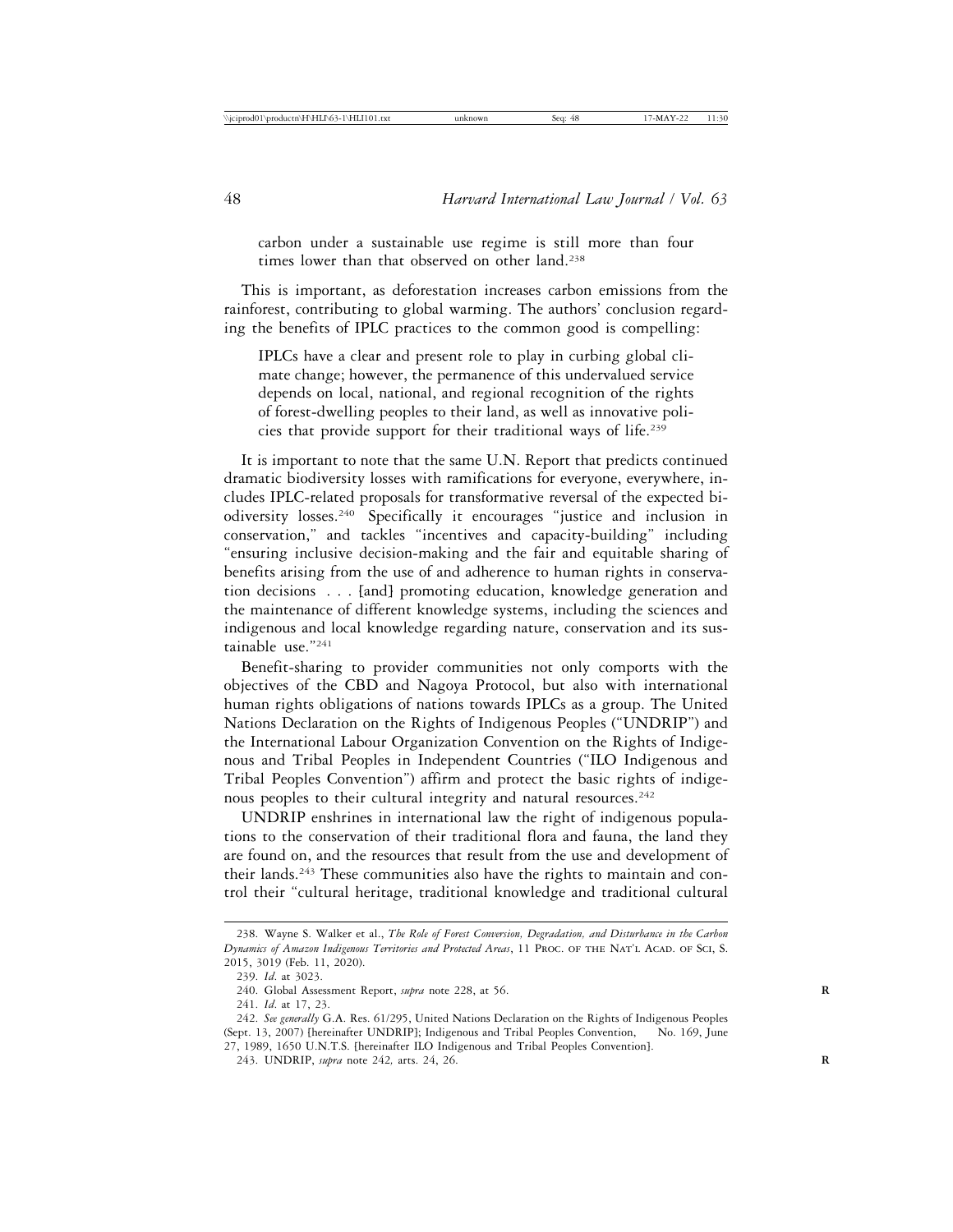expressions."244 UNDRIP establishes these rights in the United Nations, making them binding on states parties, and thus binding on the corporations and individuals which are incorporated in those states parties. The ILO Indigenous and Tribal Peoples Convention provides similar language on the rights of indigenous peoples to their natural resources, specifically safeguarding them in international law.245

The International Covenant on Economic, Social and Cultural Rights ("ICESCR"),246 one of the treaties that makes up the International Bill of Rights, also upholds the rights of all peoples, including indigenous and local communities, to adequate intellectual property rights<sup>247</sup> and general rights to an adequate standard of living.248 These rights specifically derive from the inherent right to dignity and worth of all peoples, which culminate in the inalienable right to freedom from discrimination in all endeavors.<sup>249</sup> This right to freedom from discrimination also extends to partnerships between IPLCs and third parties using genetic materials, or other resources, to conduct research and develop new medications and products. The expectation is that no IPLC will be exploited and forgotten based on their minority or indigenous status. States are obligated to adopt measures to ensure the protection of the interests of indigenous peoples relating to their productions, recognizing that these productions are often expressions of their "cultural heritage and traditional knowledge."250 These particular intellectual property rights in combination with general rights to a living wage,  $251$  adequate standard of living,252 and the right to health and food,253 all comport with the CBD and Nagoya Protocol's goals and interest in benefit-sharing, including for DSI.

Preserving biodiversity goes hand in hand with benefit-sharing. As IPLCs are most often the protectors of much genetic and agricultural diversity, as well as the traditional knowledge of how to actually use this diversity, giving effect to the CBD and Nagoya Protocol as they relate to the preservation and maintenance of traditional knowledge is also important. Non-monetary benefits in the form of capacity-building, knowledge and equipment transfers, etc., are necessary but insufficient to achieve the kinds of biodiversity conservation gains and socioeconomic improvements needed to incentivize

<sup>244.</sup> *Id.* art. 31.

<sup>245.</sup> ILO Indigenous and Tribal Peoples Convention, *supra* note 242, art. 15.

<sup>246.</sup> International Covenant on Economic, Social, and Cultural Rights, Dec. 16, 1966, 993 U.N.T.S. 3 [hereinafter ICESCR].

<sup>247.</sup> *Id*. art. 15.

<sup>248.</sup> *Id.* art. 11.

<sup>249.</sup> *Id.* arts. 2–3.

<sup>250.</sup> *See* Comm. on Econ., Soc. and Cultural Rts., *General Comment No. 17 (2005). The right of everyone to benefit from the protection of the moral and material interests resulting from any scientific, literary or artistic production of which he is the author (article 15, paragraph 1 (c), of the Covenant),* ¶ 32, U.N. Doc. E/C.12/GC/ 17 (Jan. 12, 2006).

<sup>251.</sup> ICESCR, *supra* note 246, art. 7(a)(i). **R**

<sup>252.</sup> *Id*. art. 11.

<sup>253.</sup> *Id*.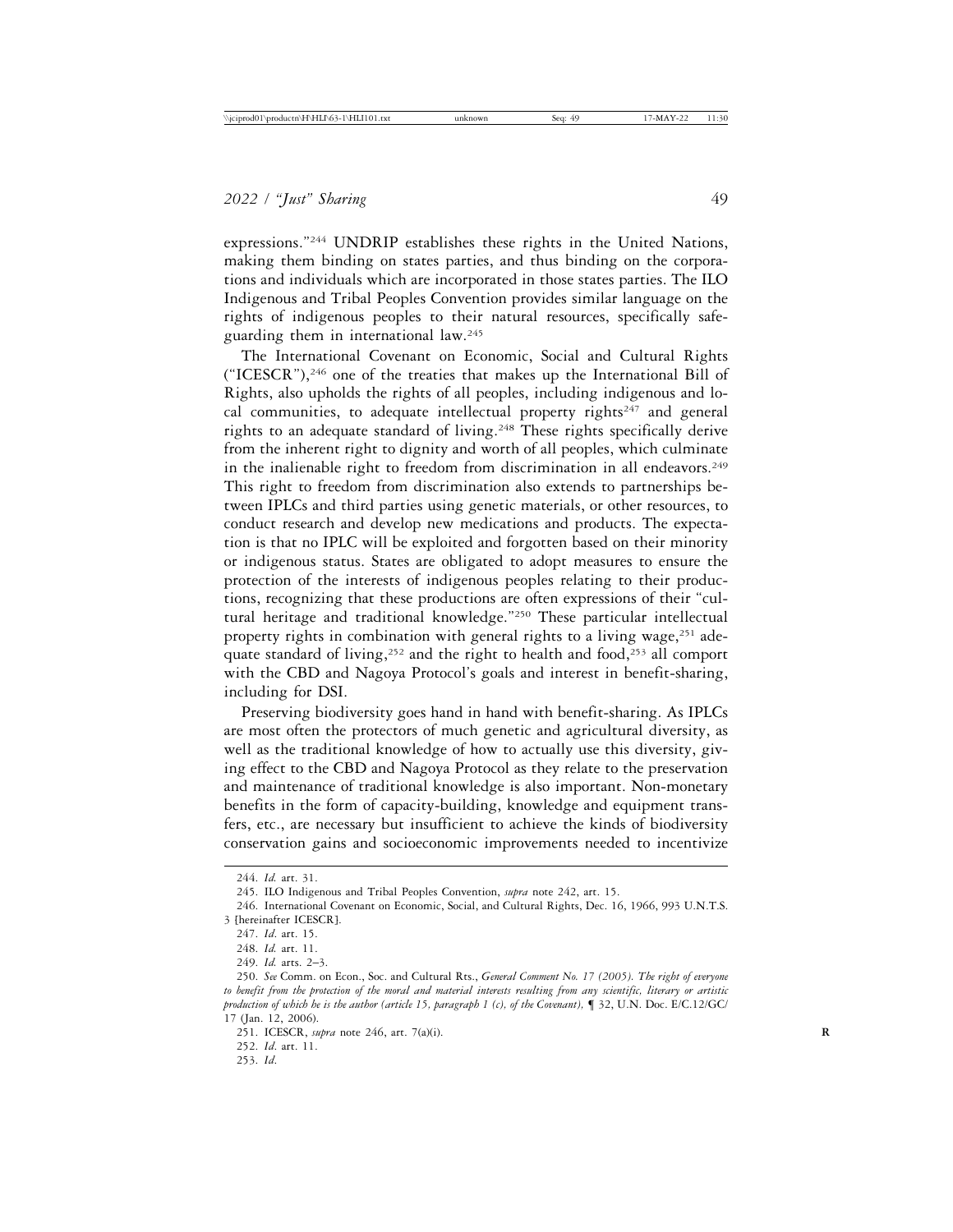and enable IPLCs to maintain their traditional roles while simultaneously improving their circumstances.<sup>254</sup> Climate change is exacerbating and accelerating biodiversity loss, and monetary benefits are needed both to support IPLCs and actively protect and steward endangered flora and fauna. Such benefits could also provide for the kinds of educational and economic improvements that will facilitate IPLC development of sustainable, incomeproducing genetic resource and traditional knowledge-based industries.255

Moreover, it would be erroneous to assume that because DSI is separated from traditional knowledge, that the knowledge and efforts of IPLCs did not contribute to the ultimate availability of that DSI. Many indigenous groups have been modifying and interacting with the natural environment for millennia in ways that protect, conserve, and possibly improve the quality of medicinal and other plants.256 Such efforts include developing and imposing strict harvesting protocols for medicinal plants, imposing boundaries to protect herb growth areas, and more.257 Without such activities, many of the plants from which DSI is derived would likely be extinct.

DSI is indeed useful for conserving biodiversity through research and product development, but reducing the issue strictly to economic concerns underplays its significance. Fair and equitable benefit-sharing from DSI is also about upholding commitments to those that create and sustain the diversity that benefits us all, and about adapting agreements that set out collective human, environmental, and social goals to a changing reality.<sup>258</sup> Beyond the moral and ethical obligations to recognize the vital role IPLCs play in biodiversity research, it is important to recognize that, practically, the entire world is reliant on IPLCs as stewards of biodiversity who can also

<sup>254.</sup> *See* CBD, *supra* note 25, arts. 20–21; Nagoya Protocol, *supra* note 25, art. 25 (obligating devel- **R** oped countries to provide financial assistance to developing countries and the IPLCs residing therein).

<sup>255.</sup> *See, e.g.*, U.N. Development Programme, ABS is Genetic Resources for Sustainable Development (2018) (detailing twenty-seven country case studies where "traditional knowledge, science, technology, and human ingenuity have been used to develop novel products from genetic resources" that contribute to sustainable development goals); Margo A. Bagley, *Toward an Effective Indigenous Knowledge Protection Regime: Case Study of South Africa*, CTR. FOR INT'L GOVERNANCE INNOVAtion (Dec. 2018) (describing examples of benefit-sharing agreements aiding IPLCs socioeconomic development); *see also* U.N. Development Programme, Community Approaches to Sustainable Land Management and Agroecology Practices (2017) (describing techniques for improved community land management based on traditional knowledge and innovation).

<sup>256.</sup> *See* Curl, *supra* note 236 (discussing Anangu people in Uluru); *see also* Madhavi Sunder, *The Invention of Traditional Knowledge*, 70 LAW & CONTEMP. PROBS. 97, 109 (2007) (discussing the dynamic nature and inventiveness of traditional knowledge and its holders).

<sup>257.</sup> *See* Mohamed Khalil, *Biodiversity and the Conservation of Medicinal Plants: Issues from the Perspective of the Developing World*, *in* Intell. Prop. Rights and Biodiversity Conservation: An Interdisc. Analysis of the Values of Med. Plants 232, 242–43 (Timothy M. Swanson ed., 1995); Chidi Oguamanam, *Between Reality and Rhetoric: The Epistemic Schism in the Recognition of Traditional Medicine in International Law*, 16 St. Thomas L. Rev. 59, 74–75 (2003).

<sup>258.</sup> Edward Hammond, *Finding Traditional Knowledge's Place in the Digital Sequence Information Debate*, Third World Network (July 2020), https://twn.my/title2/briefing\_papers/twn/ TWB\_EHamm\_Jul2020\_D03.pdf [https://perma.cc/8VBR-JAYK].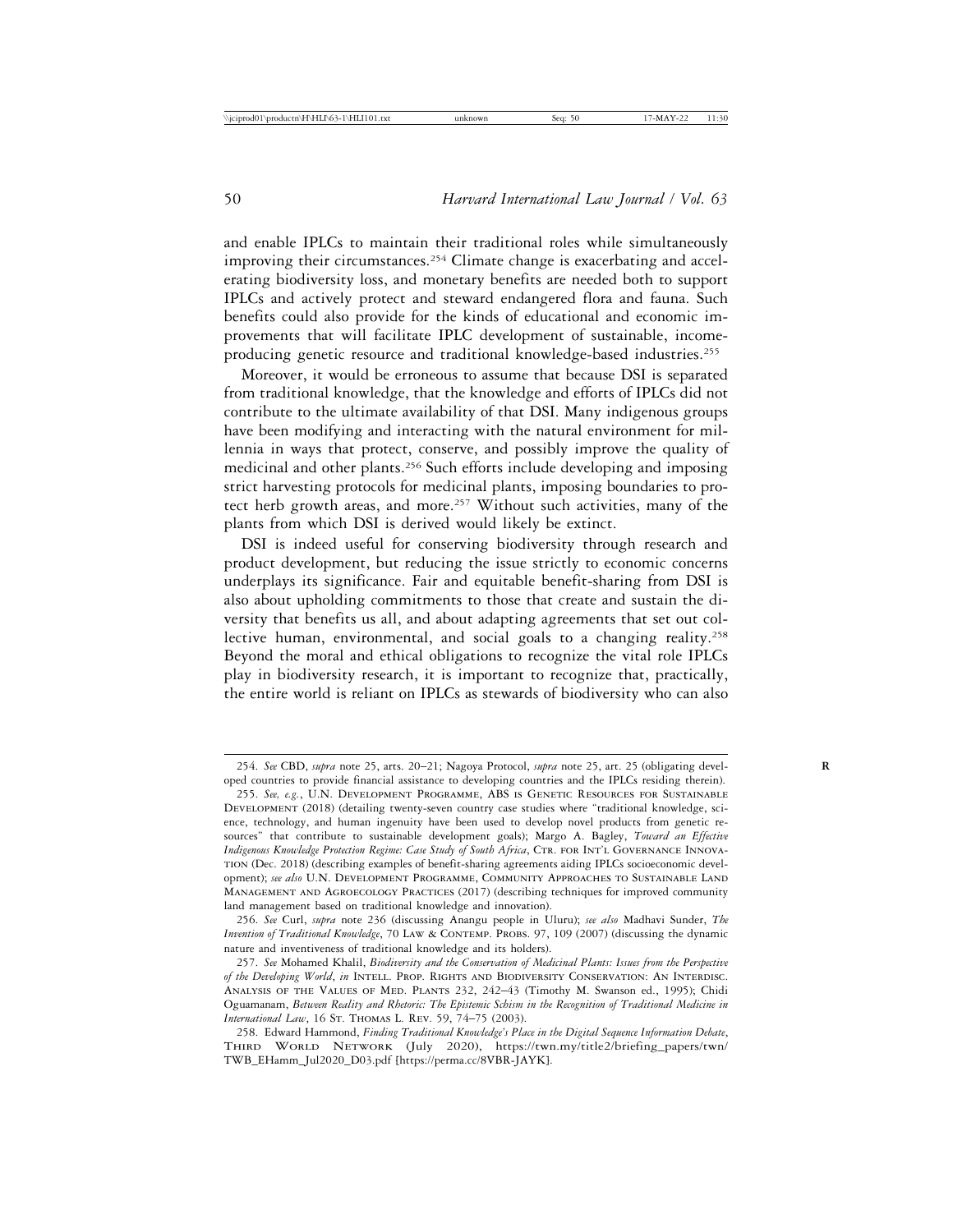offer tradition-based insights for ameliorating the devastating effects of climate change.<sup>259</sup>

As described above, the current framework for access and benefit-sharing is not sufficient to address DSI. However, it may be possible to improve the system from within for both tangible genetic resources and DSI.<sup>260</sup> The Nagoya Protocol's bilateral ABS model can be applied to DSI in certain situations, most notably as part of MAT for the use of tangible genetic material. It also may be feasible where a small number of genetic resources are being used. But for DSI utilizations in which the bilateral approach would be effectively impossible because, *inter alia*, no physical access is needed to utilize genetic information, the uses cannot be traced, and/or genetic information from multiple organisms is being used,<sup>261</sup> a global multilateral benefit-sharing mechanism ("GMBSM") may provide a viable way forward.

#### *B. Possible Ways Forward*

As the foregoing sections suggest, much remains to be decided regarding the development of a "just" approach to DSI access and benefit-sharing. With the pandemic raging and the CBD COP15/MOP4 meetings postponed, several entities have, nevertheless, pushed forward with providing DSI ABS information and policy options.<sup>262</sup>

# 1. *CBD Secretariat DSI Option Categories*

In February 2021, the CBD Secretariat held an informational webinar presenting a compilation of DSI benefit-sharing policy options, without ap-

<sup>259.</sup> *See id.*; *Indigenous Peoples and Local Communities*, Convention on Biological Diversity, https:/ /www.cbd.int/topic/indigenous-peoples-and-local-communities [https://perma.cc/7YP4-QBWK]; *see also* Third World Network, *Comments of the Third World Network on Digital Sequence Information*, Convention on Biological Diversity (June 1, 2019), https://www.cbd.int/abs/DSI-views/2019/TWN-DSI.pdf [https://perma.cc/R5KD-DQW8]; African Group of Negotiators on Biodiversity-Ad Hoc Group on Digital Sequence Information, *Digital Sequence Information on Genetic Resources: Submission of Views and Information on Terminology, Scope, and Domestic Measures on Access and Benefit-Sharing*, CONVENTION ON BIOLOGICAL Diversity (May 31, 2019), https://www.cbd.int/abs/DSI-views/2019/AfricanGroup-DSI.pdf [https:// perma.cc/8Y6Z-RNA6].

<sup>260.</sup> Of course, the system could be improved from the outside as well, as a global multilateral benefit-sharing mechanism for sharing benefits need not be constituted under the Nagoya Protocol simply because the Nagoya Protocol allows for one to be created.

<sup>261.</sup> Bagley & Perron-Welch, *supra* note 134, at 25–33. **R**

<sup>262.</sup> These efforts include a variety of webinars and virtual meetings hosted by, among others, the CBD Secretariat and the Deutsche Gesellschaft für Internationale Zusammenarbeit (GIZ) ABS Capacity Development Initiative supported by the governments of Norway and South Africa. *See generally Webinar Series on Digital Sequence Information on Genetic Resources*, Convention on Biological Diversity, https:// www.cbd.int/article/dsi-webinar-series-2020 [https://perma.cc/6AGU-2756] (listing numerous webinars, videos, and reports on DSI during 2020 and 2021). These and other virtual gatherings have helped stakeholders and negotiators better understand a range of DSI-related issues and develop some shared understandings that are informing official meetings such as the CBD Open-Ended Working Group on the Post 2020 Biodiversity Framework (OEWG) where DSI is now a center-stage issue leading up to COP15. *See* Convention on Biological Diversity Open Ended Working Group on the Post 2020 Global Biodiversity Framework, *Digital Sequence Information on Genetic Resources,* UN Doc. CBD/WG2020/3/ CRP.1 (Aug. 31, 2021).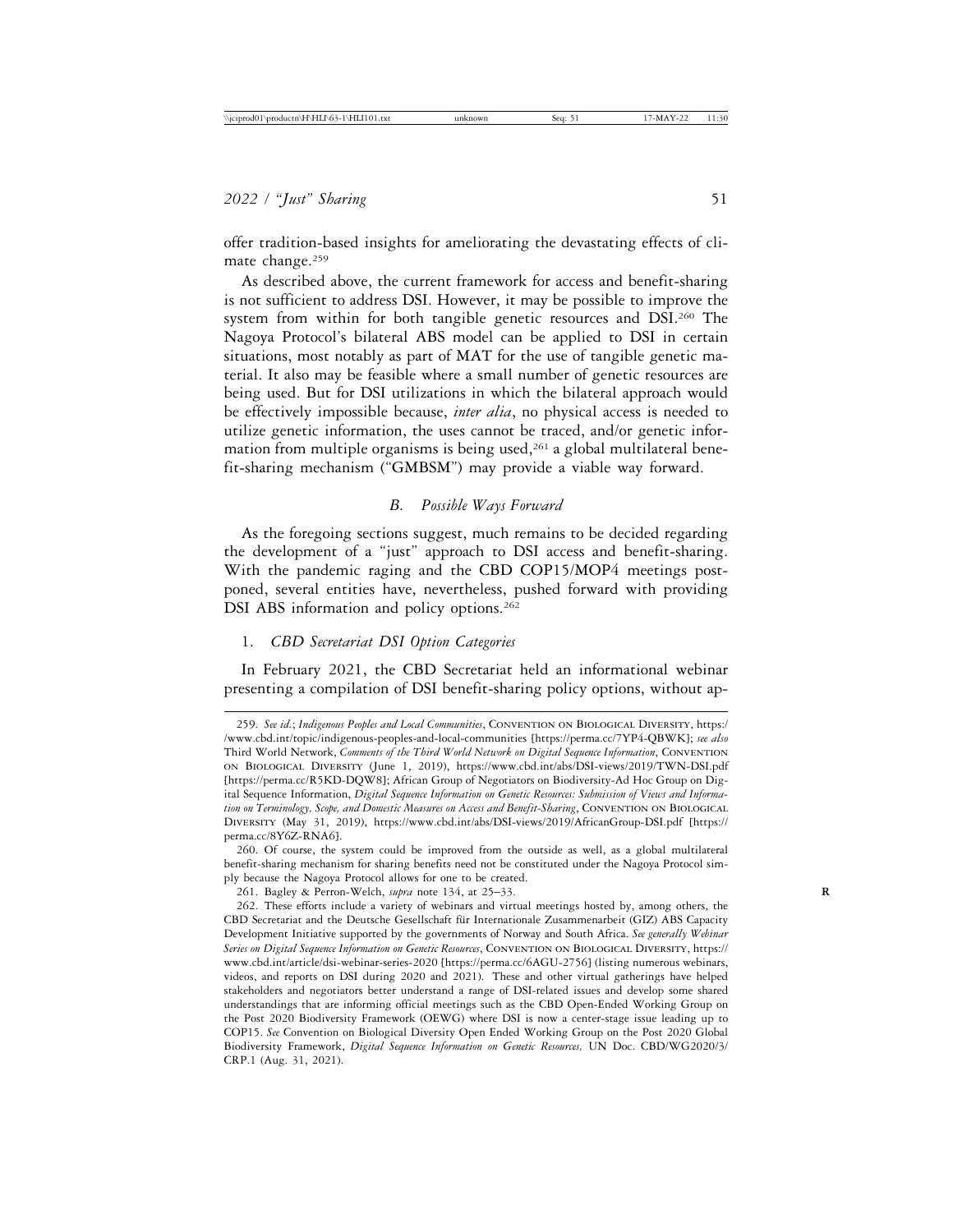proving any particular approach.<sup>263</sup> The Secretariat identified six categories of options briefly described below:

*0: Status quo:* Parties have not agreed on how to address ABS for DSI, so national law governs DSI access and benefit-sharing.

*1: DSI fully integrated into approach of CBD & Nagoya Protocol*264: DSI is treated as a genetic resource, so PIC and MAT are required for access and use. This is a nightmare scenario in terms of transaction costs, but due to current traceability limits, this approach also seems unlikely to result in meaningful benefit-sharing.

*2: Standard Benefit-Sharing Terms*: No access limitations on DSI. Benefit-sharing is triggered by commercialization-type events involving the use of DSI along the value chain. Standard MAT created and implemented at either the domestic or international level help to lower transaction costs.265 This option sounds promising in theory, but due to the ways DSI is used (vast numbers of sequences at a time) and the traceability issues already discussed, it would only be likely to capture a small fraction of uses at most and would be likely to mirror the inadequate financial collections of the ITPGRFA.

*3: Global Multilateral Benefit-Sharing Mechanism*: 266 No access limitations on DSI. Payments either for access to DSI (for example, database subscription, etc.) or for other DSI-related services (for example, cloud analytics or levies on synthesizers). Also possible are voluntary contributions or innovative financing tools such as "biodiversity bonds." This approach has the benefit of not constraining access. However, it does not differentiate between commercial and non-commercial users of DSI and would require monetary contribu-

265. *See*, *e.g.*, Henry E. Smith, *Modularity in Contracts: Boilerplate and Information Flow*, 104 Mich. L. Rev. 1175, 1177–78 (2006) (describing the virtues of modularity in reducing transaction costs).

<sup>263.</sup> Due to the sensitive nature of the topic and in an effort to avoid pre-judging any particular outcome. *See Webinar Series on Digital Sequence Information on Genetic Resources*, Convention on Biological Diversity, https://www.cbd.int/article/dsi-webinar-series-2020 [https://perma.cc/6AGU-2756].

<sup>264.</sup> *See* ABS Capacity Development Initiative, *Rep. on the First Global Dialogue on Digital Sequence Information on Genetic Resources* (November 2019) (organized in partnership with the Norwegian Government and the South African Department of Environment, Forest and Fisheries); DEFRA, contract by ICF Consulting Services Limited; Elta Smith, *Digital Sequence Information: An Evidence Review* (Aug. 14, 2020); Elisa Morgera et al., *Study for the European Commission on 'Possible Ways to Address Digital Sequence Information* – *Legal and Policy Aspects*' (Dec. 2019); *but see* Marcel Jaspars et. al., Tracing Options For Marine Genetic Resources From Within National Jurisdictions 13–20 (2021) (discussiig tracing options for marine genetic resources.).

<sup>266.</sup> *See generally* Manuel Ruiz Muller et al., "Common Ground, Cause and Sense for Users, Providers and Agents: Bounded Openness over Genetic Resources" (Jan. 26, 2018); Oldham, *supra* note 179; Elizabeth Karger, Options for Benefit-Sharing: The Case of Digital **R** Sequence Information on Genetic Resources (Jun. 2018) (Master's thesis) (on file with author). Another option, borrowing from the copyright context, could be a framework similar to that proposed by Professor Peter Menell in Peter S. Menell, *Adapting Copyright for the Mashup Generation*, 164 U. Pa. L. Rev. 441 (2016) (proposing a low transaction cost fund for creators of "mashups" involving snippets of many different copyrighted works).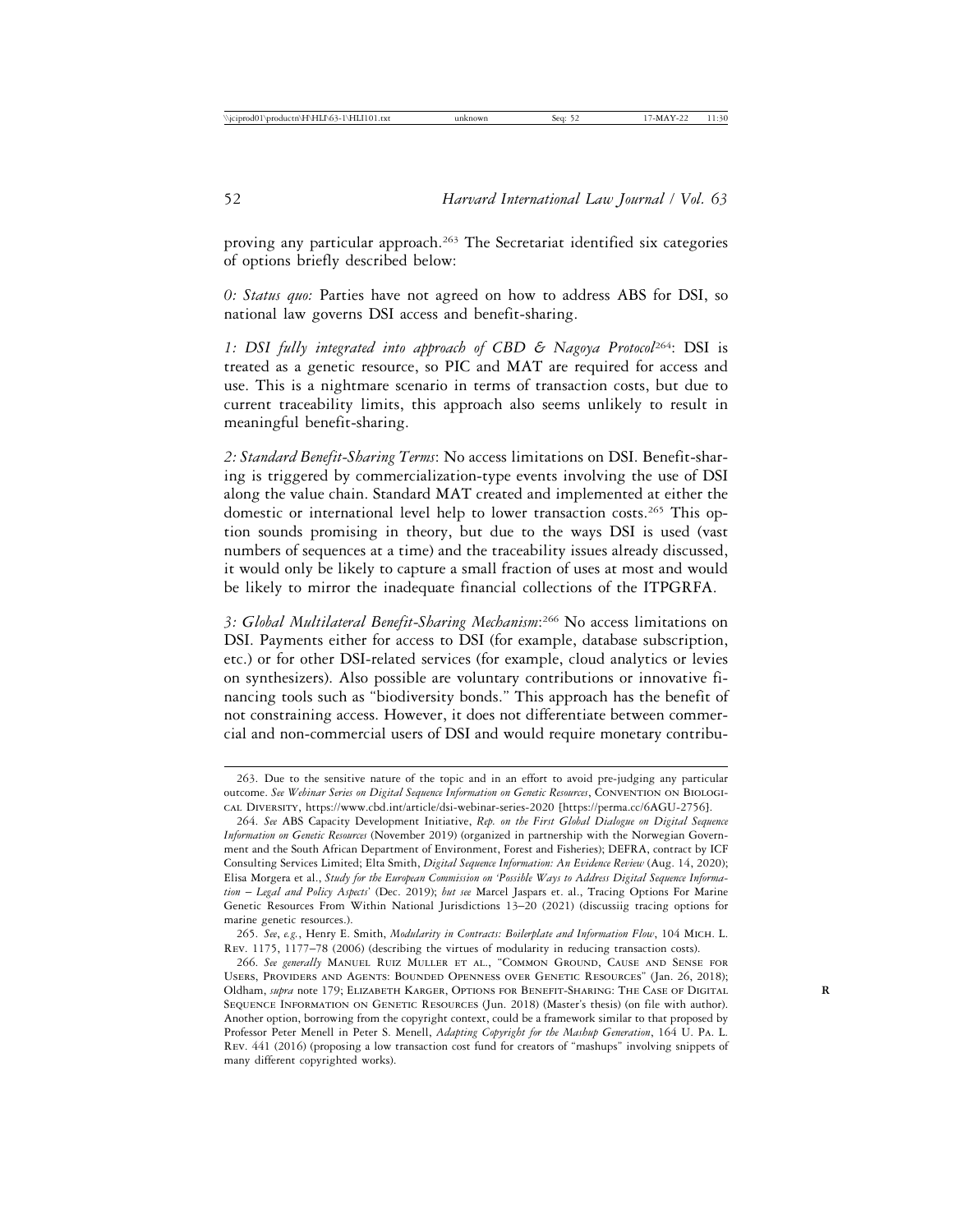tions from both—a suboptimal outcome for non-commercial, particularly academic, researchers.

*4: Non-monetary Benefit-Sharing*: There is wide agreement on the need for, and viability of, some forms of technical and scientific cooperation as nonmonetary benefit-sharing. However, it is also clear that this option should be an adjunct to monetary benefit-sharing, not a substitute. As such, this option should be complementary to other options.

*5: "No PIC, No MAT: No Benefit-Sharing from DSI (DSI is not considered equal to GR)*": If DSI is not a genetic resource, then access obligations would not apply.267

This palette of options begins (option 0) and ends (option 5) at basically the same place: no international agreement for the sharing of benefits from DSI, beyond individual MAT negotiations or domestic requirements. This is because the option palette begins with the current status quo and ends with an apparent explicit rejection of benefit-sharing for DSI. However, as described in Part III above, the Secretariat's option 5, "No PIC, No MAT: No Benefit-Sharing for DSI (DSI is not considered equal to GR)," reflects an incomplete assessment of the possible sources of benefit-sharing obligations for DSI. Even if DSI is not considered to be a genetic resource, benefitsharing under the CBD and Nagoya Protocol is still required to the extent DSI results from the utilization of genetic resources, such as through the sequencing of DNA from genetic material, and DSI parameters could be negotiated in MAT for tangible genetic material.<sup>268</sup>

## 2. *Guiding Principles for DSI Benefit-Sharing Approaches*

As diverse stakeholders explore the above options and generate additional ones, they should do so based on a framework of guiding principles. Some statements of principles/criteria have already been propounded from scientists and other DSI users, including:

#### *a. Open Access*

Open availability of DSI and other research data is critical to scientific reproducibility and integrity and is a key contributor to many technological advances in food security, therapeutics, vaccines, and more. Scientists want to know that data will be "publishable, available, linkable, downloadable, and can flow into the downstream databases and software" they use on a daily basis.<sup>269</sup>

<sup>267.</sup> *See* CBD Secretariat, Policy Options for Access and Benefit-Sharing and Digital Sequence Information, 3 (Apr. 2021).

<sup>268.</sup> *See* Nagoya Protocol, *supra* note 25, art. 5; CBD, *supra* note 25, art. 15. **R**

<sup>269.</sup> Amber Hartman Scholz et al., *Finding Compromise on ABS & DSI in the CBD: Requirements & Policy Ideas From a Scientific Perspective*, WiLDSI (Oct. 2020) ("WiLDSI which stands for Wissenschaftliche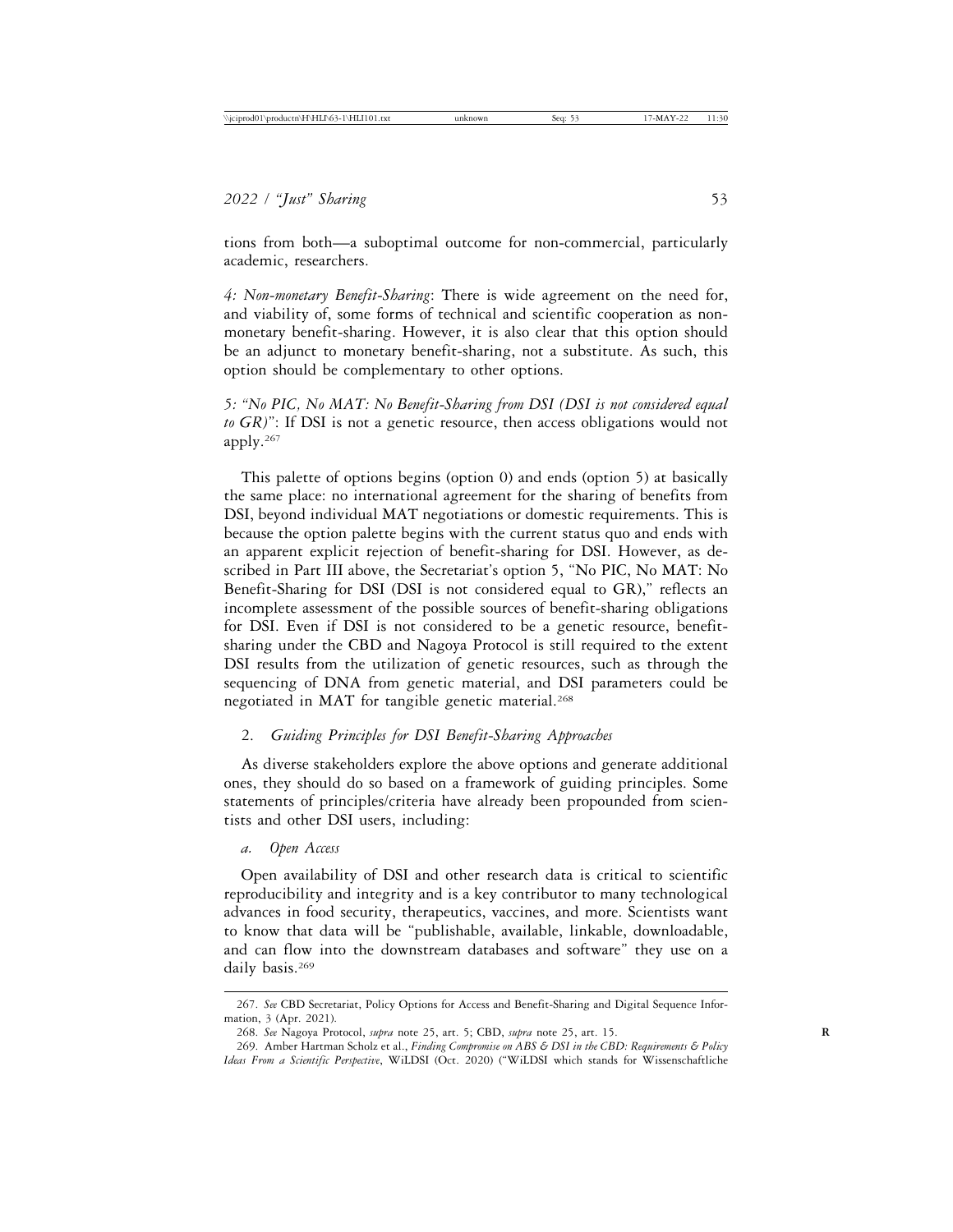## *b. Simplicity and Legal Certainty*

The challenges to implementation of the Nagoya Protocol illustrate well the need for ease of use in any regime developed for DSI ABS. As a group of scientists notes: "Paperwork and stamped documents are incompatible with the scale, technological platforms, and daily realities of scientific inquiry with DSI."270

#### *c. Viability*

Both technical feasibility and legal enforceability are important for a DSI ABS governance regime. How countries' laws would need to change must be considered, as well as the actual mechanics of operating the system. Longterm viability or "future-proofing" the system is also important to ensure it will be able to handle technological advances in artificial intelligence and big data creation, storage, and processing.271

These features are all important and must be considered. However, as the "Be FAIR and CARE" kerfuffle illustrates, the requirements of scientists are likely to be insufficient to address the concerns of all stakeholders and to achieve truly "just" sharing. Incorporation of at least four additional principles will increase the likelihood of CBD/Nagoya Protocol Parties achieving a just and viable outcome:

# *d. Ensuring flexibility in the uses of funds received from multilateral benefitsharing*

The Nagoya Protocol does not require its Parties to use monetary benefits received towards conservation, which some Parties see as a vice, others as a virtue.<sup>272</sup> While the misuse of funds is to be guarded against, the use of funds for economic development should not categorically be condemned. This is because economic development objectives can directly and indirectly benefit conservation and the Parties should have the flexibility to assess which tools will be most effective in a given situation.<sup>273</sup> Flexibility is also

Lösungsansätze für Digitale Sequenzinformation (Scientific approaches for digital sequence information (DSI)) which, as the name suggests, is a research effort to provide input on DSI from a scientific perspective.").

<sup>270.</sup> *Id*.

<sup>271.</sup> *Id*.; *see also* Sylvain Aubry et al., *Bringing Access and Benefit-sharing into the Digital Age*, 6 (October 2020) (calling for the creation of a multi-stakeholder DSI governance committee that could "contribute to the development of a coordinated governance mechanism for the entire ABS framework.") available at https://nph.onlinelibrary.wiley.com/doi/10.1002/ppp3.10186; Smyth et al., *supra* note 35 (describing governance scenarios for DSI ABS).

<sup>272.</sup> Smith, *supra* note 265. **R**

<sup>273.</sup> *See*, *e.g.*, Margo A. Bagley, *Toward an Effective Indigenous Knowledge Protection Regime: Case Study of South Africa* (Policy Paper, Centre for International Governance Innovation, Paper No. 207, December 2018) (describing examples of traditional knowledge associated with various genetic resources, namely *lippia javonica*, and *molomo monate*, generating significant economic benefits for IPLC communities). Such considerations also contribute to meeting the first U.N. Sustainable Development Goal: No Poverty. *See The SDGs in Action*, U.N. Dev. Programme, https://www.undp.org/sustainable-development-goals [https://perma.cc/HV98-ZS59].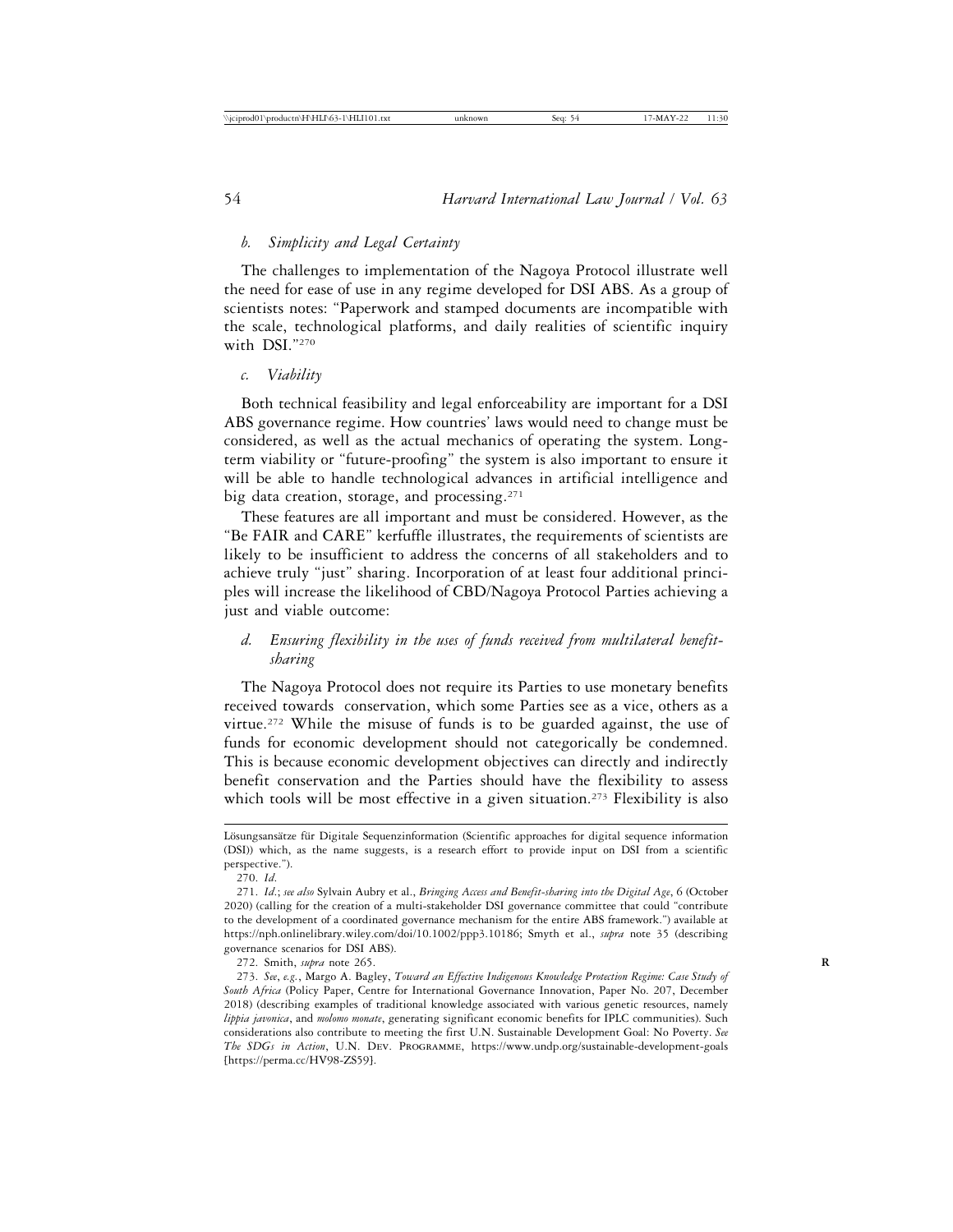necessary to enable issues of distributive justice to be incorporated into benefit-sharing approaches.274

*e. Differential benefit-sharing obligations for non-commercial versus commercial research*

The ability to have differential benefit-sharing obligations for non-commercial versus commercial research, such that if commercial products are not produced from DSI utilization, benefit-sharing obligations could be met, if at all, through non-monetary means.

*f. Maintaining the bilateral approach for physical genetic resources and associated traditional knowledge*

There clearly are significant challenges with the bilateral ABS approach even for tangible genetic resources. Nevertheless, it is not obvious to some CBD/Nagoya Protocol Parties that a GMBSM would be superior, especially given that the primary example in this space, the FAO ITPGRFA, has received and distributed only a tiny fraction of the monetary benefits Parties had originally anticipated would accrue.<sup>275</sup> Moreover, the bilateral approach is currently mandated by the Nagoya Protocol, and is, at a minimum, integral to the ability of IPLCs to give prior informed consent for access to traditional knowledge associated with genetic resources. As such, in order to have any hope of gaining a broad consensus to the adoption of a GMBSM, it must supplement, not replace, the current bilateral approach. However, countries should have the option to voluntarily place some of their genetic resources into the GMBSM. This is because retaining the bilateral approach may unintentionally "penalize" primary DSI generating-scientists (who would otherwise have to deal with both bilateral Nagoya negotiations and the GMBSM) *vis-a-vis* downstream DSI users who will be able to easily use sequences and simiply rely on the GMBSM for compliance.

*g. Interest convergence*

A truly "just" approach to DSI benefit-sharing will, optimally, provide a win-win scenario for both users and providers. To borrow from Derrick Bell, the interests of both sides will need to converge in a way that provides each with a just outcome.<sup>276</sup>

<sup>274.</sup> *See generally*, John Rawls, A Theory of Justice (rev. ed. 1999).

<sup>275.</sup> However, the distribution of the monies received to fund competitively awarded projects is generally seen as successful and could provide a model modality for consideration in a GMBSM. *See Benefit-Sharing Fund,* Food & Agric. Org. of the U.N., http://www.fao.org/plant-treaty/areas-of-work/ benefit-sharing-fund/overview/en/ [https://perma.cc/C85R-DED8]; *see also Divergent Positions on Benefit-*Sharing Hold Up Agreement in Talks on Plant Genetic Resources for Food and Agriculture, SDG KNOWLEDGE Hub (Nov. 5, 2019), https://sdg.iisd.org/news/divergent-positions-on-benefit-sharing-hold-up-agreement-in-talks-on-plant-genetic-resources-for-food-and-agriculture/ [https://perma.cc/38JR-7DRC].

<sup>276.</sup> *See* Derrick A. Bell, Jr., *Brown v. Board of Education and the Interest-Convergence Dilemma*, 93 Harv. L. Rev. 518, 523 (1980) ("The interests of blacks in achieving racial equity will be accommodated only when it converges with the interests of whites.").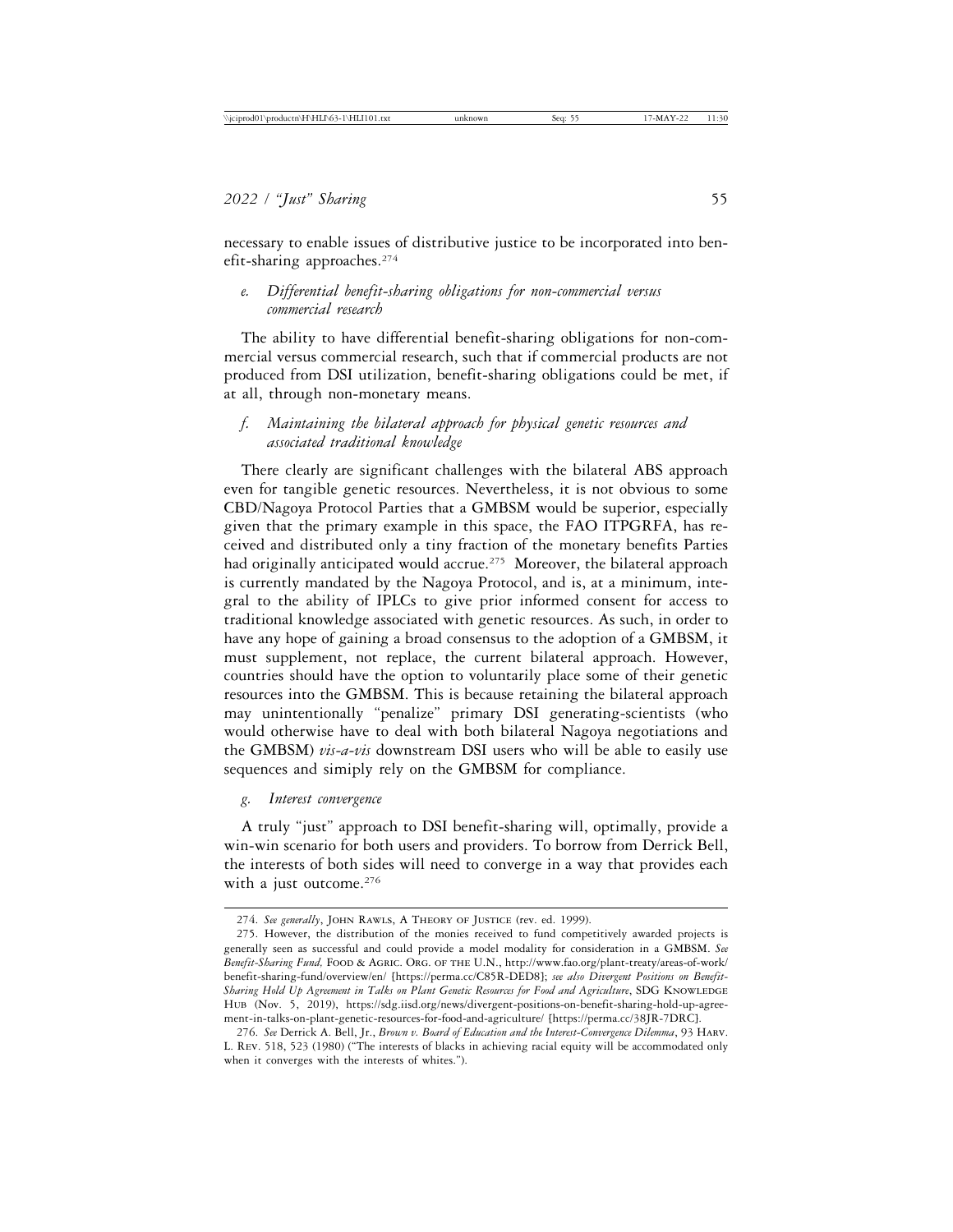All of these considerations and more, including the need for low transaction costs, should be carefully considered when crafting the modalities of an approach to DSI access and benefit-sharing that will be just, equitable, and fit for current and future (technologically changing) purposes. There are already indications that, just as scientists' dependence on physical genetic resources is waning, their need for intangible sequence information from genetic resources may eventually disappear thanks to DNA-free editing and artificial intelligence advances that allow for the prediction and construction of sequences and proteins de novo.<sup>277</sup>

Reaching an international consensus on any of the open-access, multilateral benefit-sharing approaches is not a given, and will likely require the clarification of several important matters such as the scope of DSI to be included, triggers for benefit-sharing, amounts of benefits to be shared, methods of distribution of benefits, beneficiaries, acceptable uses of funds, and modalities of complementary non-monetary benefit-sharing. Moreover, creating a "just" schema also should involve assessing the differential impacts of these proposals on different kinds of users such as academics, small and medium-sized commercial enterprises, and large multinational corporations.

Evaluating DSI access and benefit-sharing proposals with the above principles in mind does not guarantee a just and workable outcome, but hopefully will facilitate that goal. In any event, virtually all of the multilateral open sharing approaches would be preferable to the current status quo with its dearth of DSI benefit-sharing and risk of DSI and genetic resource access limitations.

## *C. A Global Multilateral Benefit-Sharing Mechanism*

Article 10 of the Nagoya Protocol actually anticipates the possible future need for a GMBSM. It states:

Parties shall consider the need for and modalities of a global multilateral benefit-sharing mechanism to address the fair and equitable sharing of benefits derived from the utilization of genetic resources and traditional knowledge associated with genetic resources that occur in transboundary situations or for which it is not possible to grant or obtain prior informed consent. The benefits shared by users of genetic resources and traditional knowledge associated with genetic resources through this mechanism shall be

<sup>277.</sup> *See* Janina Metje-Sprink et al., *DNA-Free Genome Editing: Past, Present and Future*, 9 Frontiers PLANT SCI. 1, 5–6 (2019) (describing evolving techniques that bypass the use of DNA by using protein complexes for transformation); Ewen Callaway, *Deepmind's AI Predicts Structures or a Vast Trove of Proteins*, Nature 595, 635 (July 22, 2021).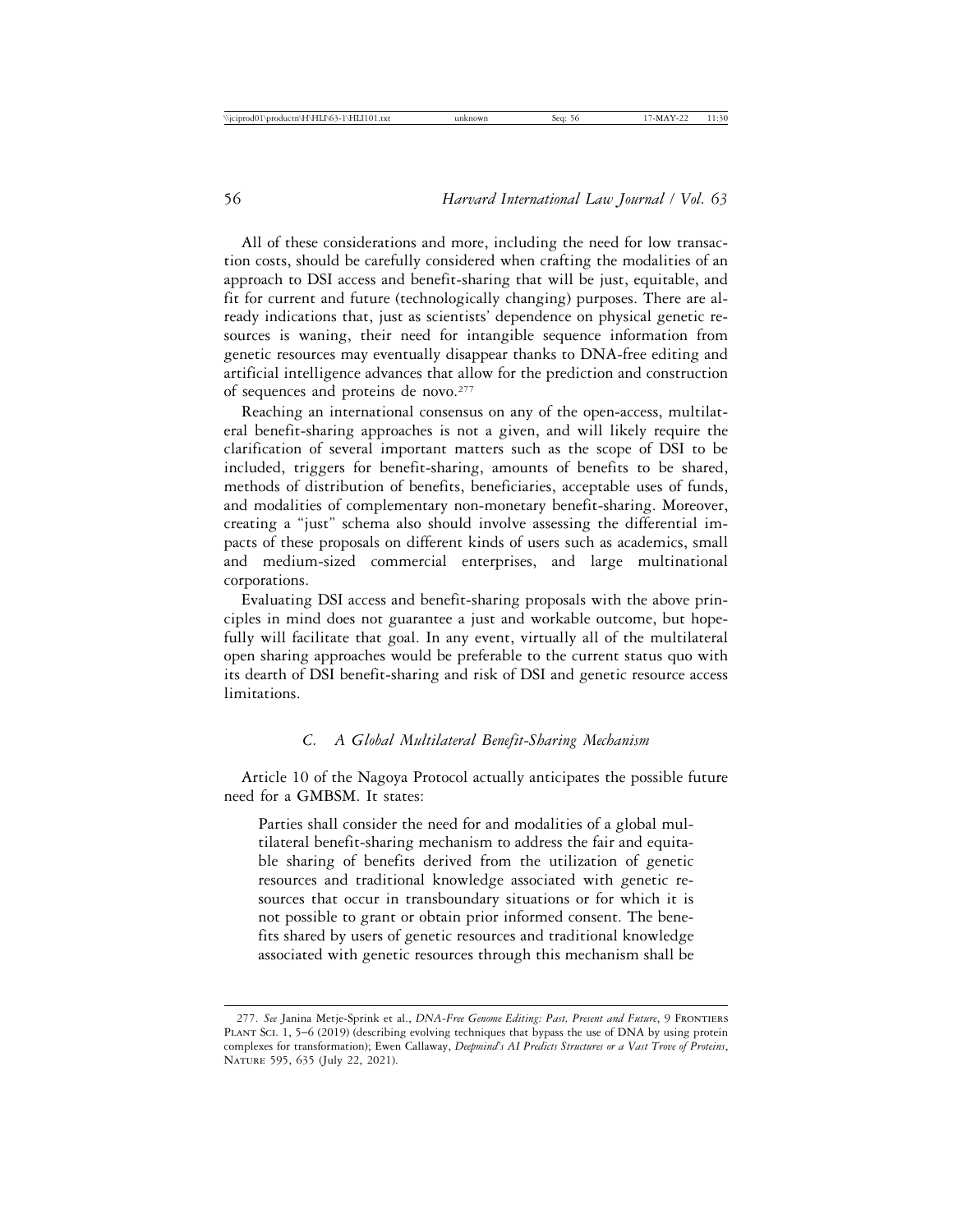used to support the conservation of biological diversity and the sustainable use of its components globally.<sup>278</sup>

Article 10 was a last-minute addition to the Protocol. This provision was not meaningfully debated or negotiated, but was viewed as a catch-all that could allow the opportunity to later address unresolved ABS issues by supplementing the bilateral approach with a global multilateral benefit-sharing mechanism that could include monetary and non-monetary benefits.<sup>279</sup> It may be that its time has come.

The idea of a GMBSM as a way to achieve justice in sharing in view of the technological changes that threaten to upset the balance struck in the Nagoya Protocol may be conceptually appealing, but it is frighteningly controversial. A study commissioned by the CBD Secretariat in response to a separate COP14/MOP3 decision, NP-3/13, on the possible need to activate Article 10, identified a variety of scenarios, including DSI, for which the bilateral benefit-sharing model of the Nagoya Protocol might not be possible.<sup>280</sup> Once published for peer-review, the draft study generated more than 100 *pages* of comments from governments, industry, academia, and civil society groups arguing, in many cases, against the need for a GMBSM by contesting the validity of characterizing certain scenarios described in the study as impossible to address in a bilateral negotiation.<sup>281</sup>

The voluminous response to the study was perhaps expected, considering the eliding of the discussion of Article 10 during the Nagoya Protocol negotiations, the challenges that users have faced in relation to ABS for physical genetic resources, and the lack of clarity regarding whether and in what way DSI is in the scope of the Nagoya Protocol. Moreover, some provider countries are concerned that a multilateral approach would impinge on their sovereign genetic resource rights and might ultimately replace the bilateral approach for *all* genetic resources and associated traditional knowledge, not just DSI.282

<sup>278.</sup> Nagoya Protocol, *supra* note 25, art. 10. **R**

<sup>279.</sup> *See* Ahrén et al., *supra* note 63, at 127. The authors call Article 10 a "last-minute addition" to the text of the Nagoya Protocol added "in the context of the final compromise language" of the text. *Id.* They further note that "in this regard . . . its introduction must be understood as part of a strategy geared towards pushing aside some difficult issues during the Protocol's concluding negotiations. *Id.* Article 10 was constructed as a 'catch-all' provision . . . ." *Id. Importantly*, however, they also cite to similar language in Article 15(7) of the CBD that ultimately provided the basis for drafting and adoption of the Cartagena Protocol on Biosafety.

<sup>280.</sup> Bagley & Perron-Welch, *supra* note 26. This study will also inform discussions at COP15/ MOP4, which may begin to consider the possible modalities of a GMBSM if a need for such a mechanism is established.

<sup>281.</sup> *2019-2020 Intersessional Period: Study Related to Article 10 of the Nagoya Protocol*, Convention on Biological Diversity (Dec. 2, 2020), https://www.cbd.int/abs/art10/2019-2020/study.shtml [https:// perma.cc/GK8Y-YV8Y].

<sup>282.</sup> Countries that are concerned about losing control or losing out may not have grasped that any money received from a GMBSM for uses of DSI is not money they would ever get under the bilateral system, as there is virtually no ability to track uses of DSI. Even if tracking were possible, countries are likely to have few (if any) resources to put towards tracking (at the developing country level).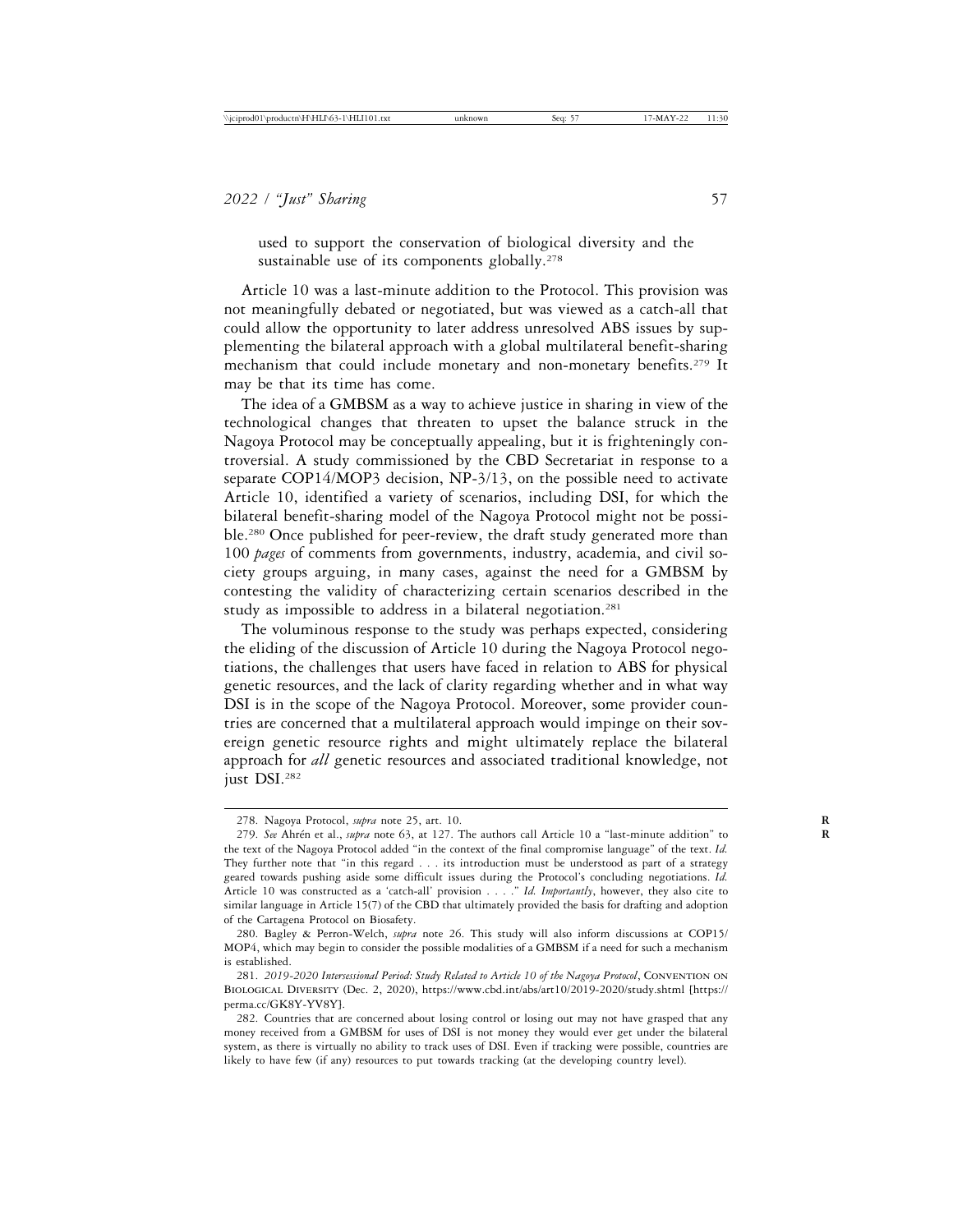In June 2021, the CBD Subsidiary Body on Implementation met online to address a variety of CBD topics in advance of COP15/MOP4 in Kunming. During the discussions on Article 10 of the Nagoya Protocol, the African Group inserted into a draft recommendation an innovative proposal for an end-product user fee as part of a GMBSM. The proposal, in Option 2, paragraph 6 alt, states:

The Conference of the Parties serving as the Meeting of the Parties to the Nagoya Protocol . . .

*Decides*, in the exercise of their sovereign rights over genetic resources, to establish a multilateral benefit-sharing mechanism, to operate as follows:

(a) Each developed country Party shall . . . take legislative, administrative or policy measures, as appropriate, to ensure that 1 per cent of the retail price of all commercial income resulting from all utilization of genetic resources, traditional knowledge associated with genetic resources or digital sequence information on genetic resources is shared through the multilateral benefit-sharing mechanism to support the conservation and sustainable use of biological diversity, unless such benefits are otherwise being shared on mutually agreed terms established under the bilateral system;

(b) All monetary benefits shared under the multilateral benefitsharing mechanism shall be deposited in a global biodiversity fund operated by the Global Environment Facility, as the financial mechanism of the Convention, and this global fund shall also be open for voluntary contributions from all sources;

(c) The global biodiversity fund shall be used, in an open, competitive, project-based manner, to support on the ground activities aimed at the conservation of biological diversity and the sustainable use of its components, in line with the ecosystembased approach, carried out by indigenous peoples, local communities and others, in pursuit of spending priorities identified from time to time by the Intergovernmental Science-Policy Platform on Biodiversity and Ecosystem Services through scientific assessments[.]283

This proposal would involve the imposition of a one percent user fee on commercial products resulting from tangible genetic resources, DSI, and traditional knowledge. It resonates with many of the various principles and

<sup>283.</sup> Convention on Biological Diversity Subsidiary Body on Implementation, *Global Multilateral Benefit-Sharing Mechanism (Article 10 of the Nagoya Protocol),* U.N. Doc. CBD/SBI/3/CRP.12 (June 2, 2021); *see also* Jaspars, et. al. *supra* note 264, at 17 (describing the end product approach).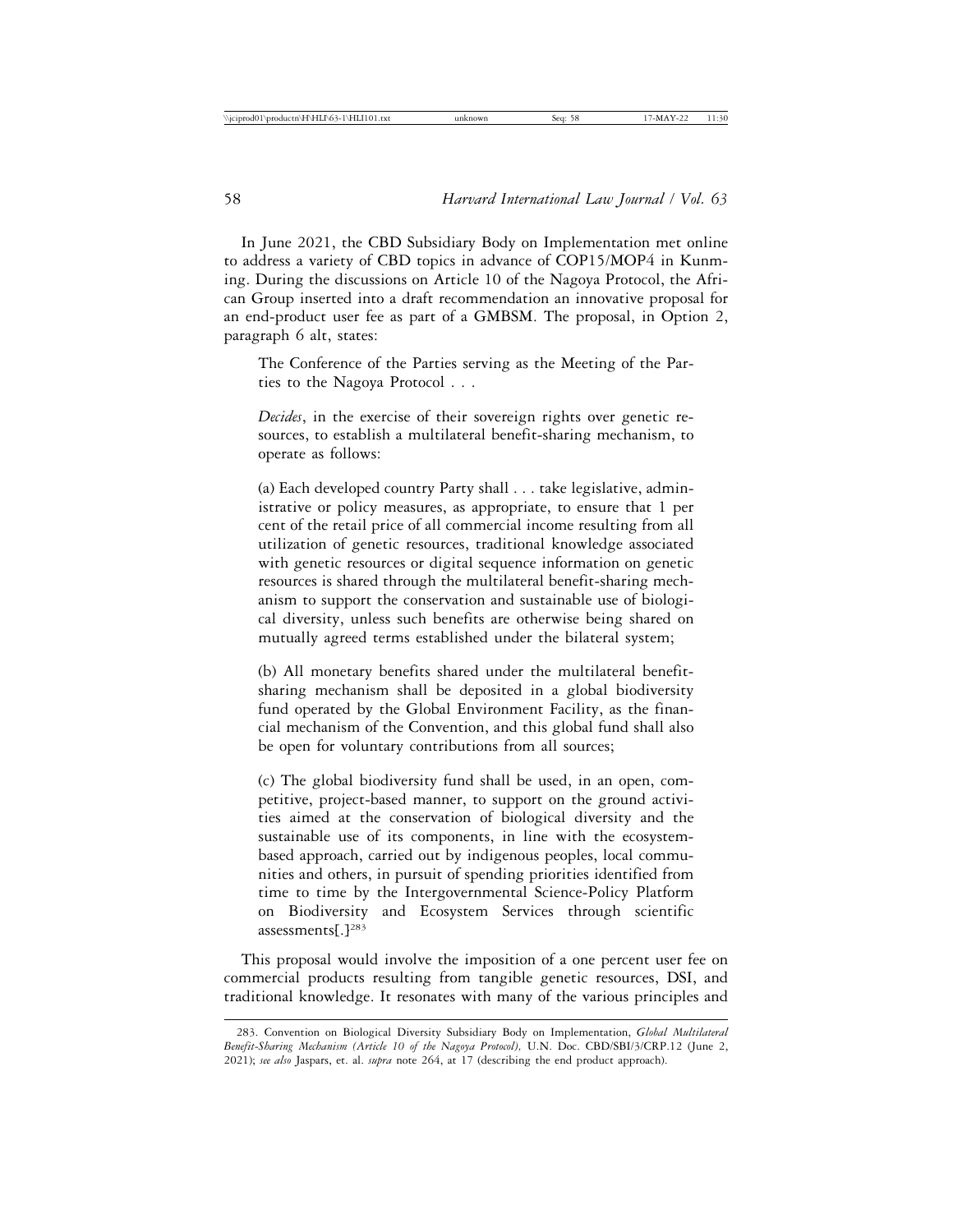concerns outlined above in having a (hopefully) low transaction cost, ensuring open access to DSI (no tracking nor tracing required), and being futureaware in that technological advances would already be accounted for. It also leaves room for non-monetary features to be part of the mechanism as well.284 Moreover, it eventually could be deployed for DSI from other genetic resources, not only those under the purview of the CBD, such as from marine resources beyond national jurisdictions, and from tangible genetic resources as well, if Parties so desired.285

A sectoral approach is currently being taken to DSI and genetic resources in various fora such as the Intergovernmental Conference on Marine Biodiversity Beyond National Jurisdictions, and the FAO. This is understandable but arguably unfortunate. The biodiversity loss this planet faces crosses sectors and includes marine life, plant life (including for food and agriculture), animal life, and more; they are all under threat. Moreover, DSI from all of these different sectors is generally being used in the same ways for the same overarching scientific and commercial purposes: development of therapeutics, cosmetics, and agricultural improvement. And the DSI is being stored, in many cases, in the same INSDC databases. So creating solutions on a sectoral basis seems inefficient and likely to delay the kind of progress needed to generate the types and levels of benefit-sharing that will really contribute to stemming biodiversity loss and undergirding sustainable development. What is needed is a global solution to a global problem.<sup>286</sup>

Access to DSI and tangible genetic resources is critically important to the development of new and improved food crops and therapeutic products, but "just" benefit-sharing is also important to IPLC stewardship of biodiversity. The African Group proposal in the CBD is clearly a first step in a likely lengthy series of negotiations, but its potential usefulness as a way to address DSI and other biodiversity-related challenges is promising. It may be that an initial pilot program or soft law approach, akin to the non-binding Bonn Guidelines that preceded the Nagoya Protocol, may pave the way for a more permanent, binding regime.

In *The Idea of Justice*, Nobel Prize winner Amartya Sen puts forward a hypothetical in which one must decide which of three children should get a single flute, to which they are all laying claim, in order to illustrate how entities can have competing claims for justice that differ from and rival each other.287 In this hypothetical, the first child claims entitlement because she is the only one of the three who can actually play the flute. The second child's claim is based on the fact that, unlike the other two children, he is so

<sup>284.</sup> *Id.* It also recognizes the continuing presence of the bilateral system in the phrase "unless such benefits are otherwise being shared on mutually agreed terms established under the bilateral system."

<sup>285.</sup> For further information, *see Intergovernmental Conference on Marine Biodiversity of Areas Beyond Na*tional Jurisdiction, UNITED NATIONS, https://www.un.org/bbnj/ [https://perma.cc/C6Y5-RDGH].

<sup>286.</sup> *See* Aubry et al., *supra* note 271 (proposing a global governance approach to ABS for DSI). 287. Amartya Sen, The Idea of Justice 12–14 (2009).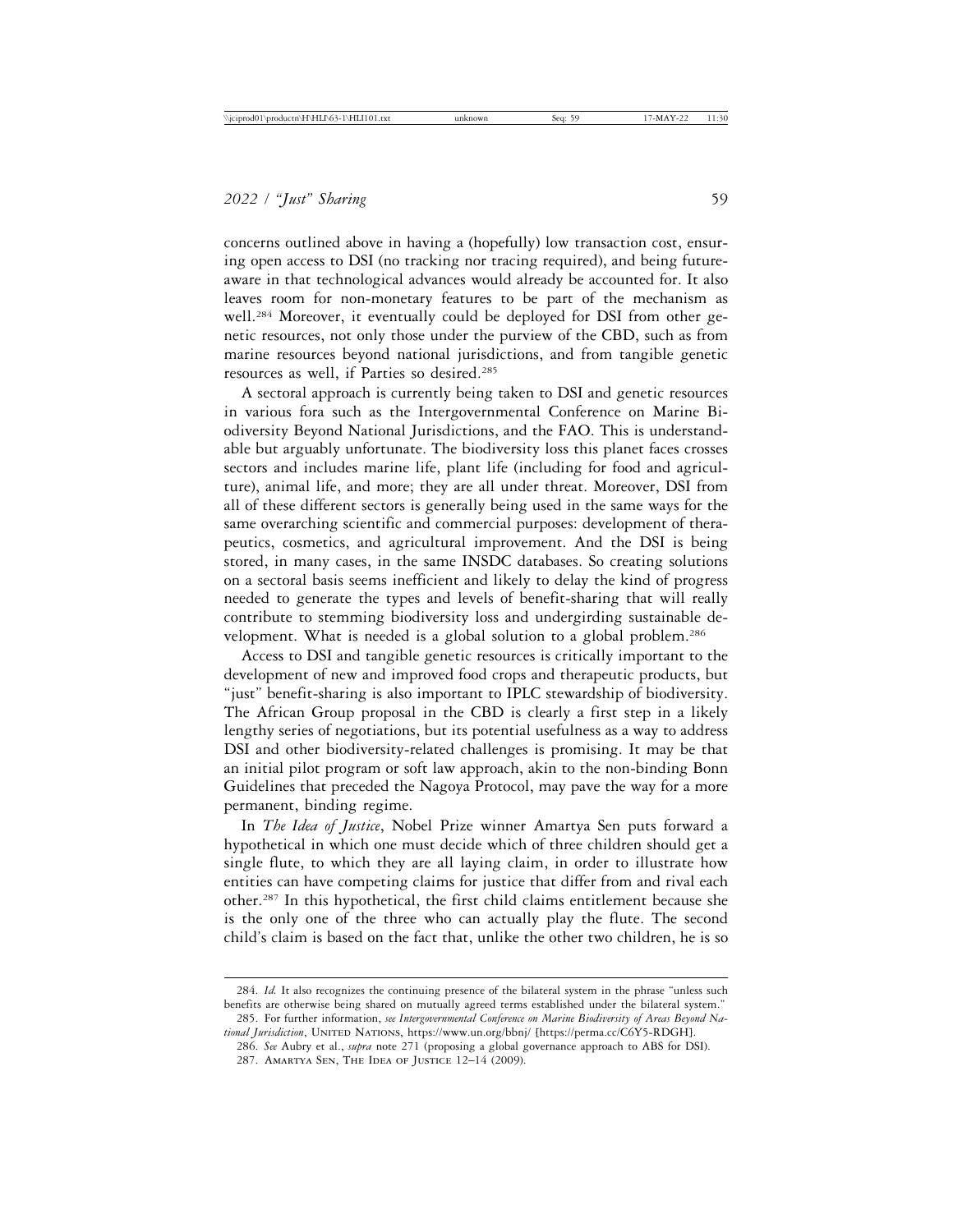poor that he has no toys at all, so the flute should be given to him to play with. The claim of the third child is based on the fact that she put many months of labor into actually making the flute and claims it as her property.

According to Sen, if one only heard one child's story (and neither of the other two), the case for giving the flute to that child would be strong. But having heard all three, the reader is faced with a dilemma, the solution to which would likely be informed by whether the reader subscribed to utilitarian, libertarian, or economic egalitarian philosophies. He explains:

[I]t is not easy to brush aside as foundationless any of the claims based respectively on the pursuit of human fulfillment, or removal of poverty, or entitlement to enjoy the products of one's own labour. The different resolutions all have serious arguments in support of them, and we may not be able to identify, without some arbitrariness, any of the alternative arguments as being the one that must invariably prevail . . . . There may not indeed exist any identifiable perfectly just social arrangement on which impartial agreement would emerge.288

In the DSI context, the CBD/Nagoya Protocol Parties may not have to choose between doing justice for genetic resource providers, IPLCs, and DSI users; they should be able to meet the needs of all three groups. An appropriately designed GMBSM, including non-monetary benefits and a commercial product-based user fee, could ensure open access while providing meaningful benefits for biodiversity conservation, sustainable use, and economic development. Bringing this or any other DSI benefit-sharing solution to fruition, however, will require significant political will, less greed from users and providers, and a recognition of the importance of this moment to the health of our planet.

#### **CONCLUSION**

"It is often stated that the law lags behind technology."289 The truth of this assertion is evident in the rapid advances in sequence utilization that have rendered aspects of the Nagoya Protocol's bilateral benefit-sharing scheme outdated before much implementing legislation is even in place. These technological advances in the ability to use intangible sequence information as a substitute for physical genetic material raise important questions regarding the interpretation of the scope of the Nagoya Protocol. For textual and practical reasons, reinterpreting the definition of genetic resources to include DSI seems both unhelpful and textually unsupportable. However, recognizing that DSI in databases results from the utilization of

<sup>288.</sup> *Id.* at 14–15.

<sup>289.</sup> Moses, *supra* note 30, at 239. **R**